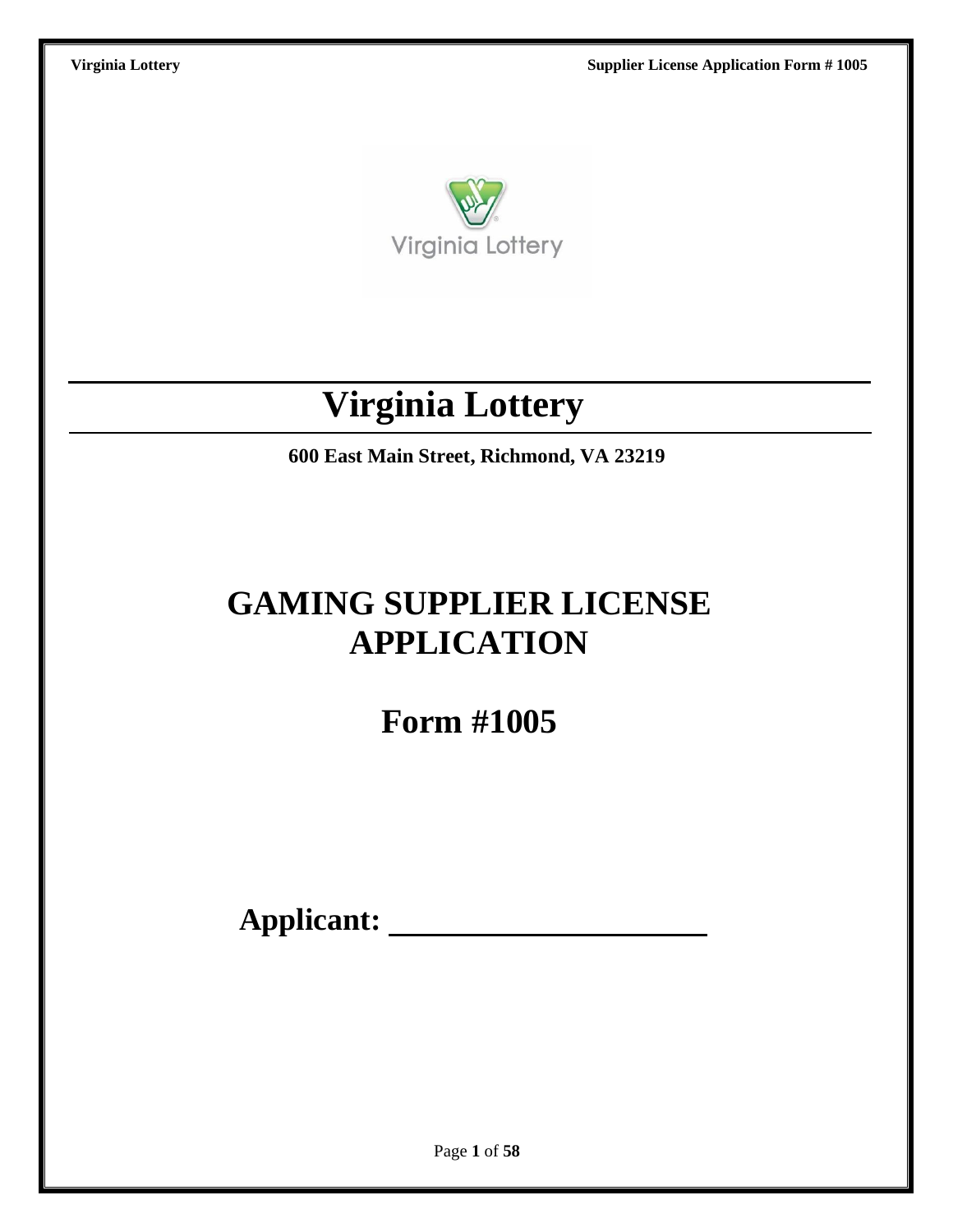## **ELIBIGILITY**

**This form is to be used for reference purposes only. All applications must be submitted through the Lottery's ("Department") automated licensing system which will be operational beginning October 15, 2020. Submission of paper applications will not be accepted.** 

Unless a supplier holds a valid supplier license issued by the Department before conducting business with an applicant or licensee, the supplier may not offer any gaming device, sports betting platform, associated equipment or software, or goods or services directly related to the operation of sports betting.

**"Supplier"** is defined as a person who: (a) manages, administers, or controls wagers initiated, received or made on a sports betting platform; (b) manages, administers, or controls the games on which wagers are initiated, received, or made on a sports betting platform; or (c) maintains or operates the software or hardware of a sports betting platform, including geolocation services, customer integration, and customer account management.

This application form begins the process by which a person may be licensed by the Department as a supplier.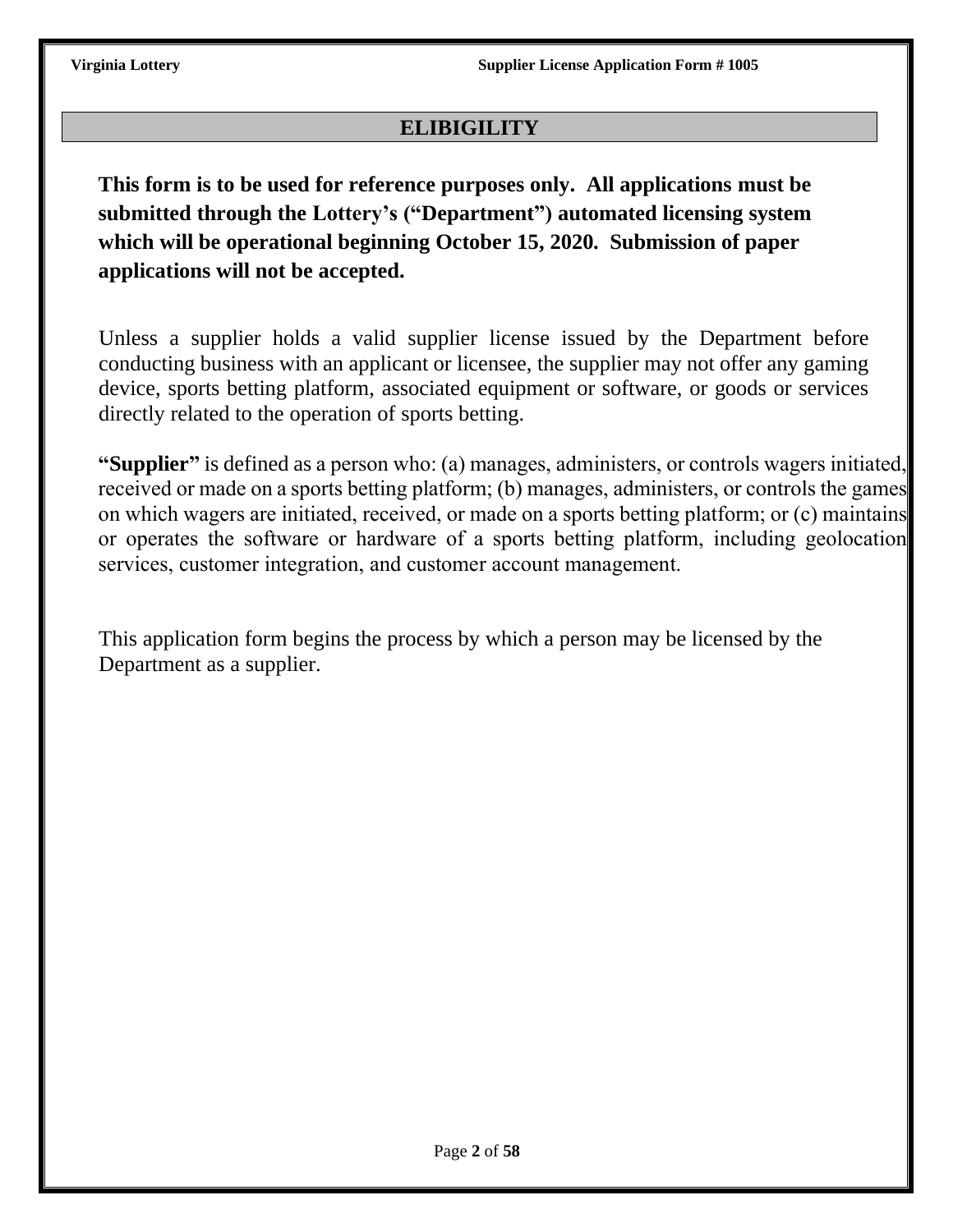## **FEES AND COSTS**

## **Fees to operate a sports betting platform**:

The application for a supplier license to operate a sport's betting platform shall be accompanied by a wire transfer of \$125,000, \$10,000 of which shall be considered a license fee, with the remainder constituting a refundable initial deposit toward the Department's administrative costs to conduct the background investigation of the applicant and its employees and directors.

The application for a supplier license other than to operate a permit holder's sports betting platform shall be accompanied by a wire transfer of \$50,000, \$5,000 of which shall be considered a license fee, with the remainder constituting a refundable initial deposit towards the Department's administrative costs to conduct the background investigation of the applicant and its employees and directors.

## **Background investigation costs**:

Should the refundable deposit be exhausted prior to the completion of the background investigation, the Applicant will be billed for any additional investigative costs incurred by the Department. Conversely, the Applicant will be refunded any unused portion of the refundable deposit once the investigation has been concluded.

## **TERM OF LICENSE, RENEWALS**

### **Term**:

A Virginia Gaming Supplier license is valid for three years.

### **Renewal process**:

The Department may renew the Supplier license if the licensee:

- a. Submits an application for renewal to the Department at least 60 days before the supplier license expires,
- b. Continues to comply with all licensing requirements;
- c. Submits to a background investigation; and
- d. Pays the required license renewal fees and costs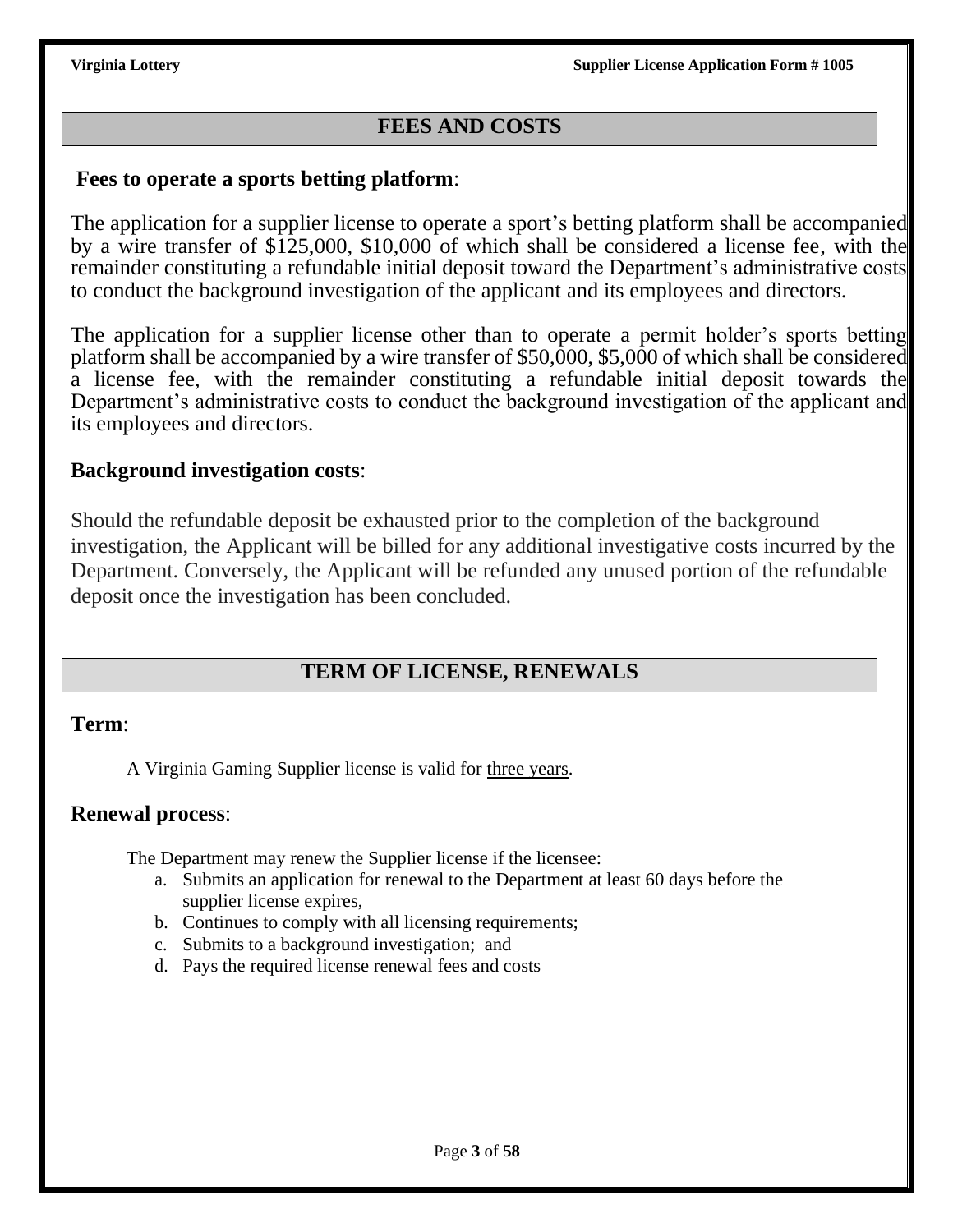## **REMITTANCE OF FEES AND COSTS**

**Note: License and application fees, as well as any subsequent background investigation fees, shall be remitted as follows:**

### **Wire Payment to:**

- 1. Virginia Lottery Account Number: 435029087446
- 2. Name of Account: Gaming License Fees
- 3. Transmit Routing Number: 026009593

### **ACH Payment to:**

- 1. Virginia Lottery Account Number: 435029087446
- 2. Name of Account: Gaming License Fees
- 3. Transmit Routing Number: 051000017

## **TABLE OF CONTENTS**

### **Page #**

| <b>Section A</b> |                                                                                                                                                                                                                                                                                                                                                                       |  |
|------------------|-----------------------------------------------------------------------------------------------------------------------------------------------------------------------------------------------------------------------------------------------------------------------------------------------------------------------------------------------------------------------|--|
| <b>Section B</b> |                                                                                                                                                                                                                                                                                                                                                                       |  |
| <b>Section C</b> |                                                                                                                                                                                                                                                                                                                                                                       |  |
| <b>Section D</b> |                                                                                                                                                                                                                                                                                                                                                                       |  |
| <b>Section E</b> |                                                                                                                                                                                                                                                                                                                                                                       |  |
|                  | E.1<br>E.2<br>E.3<br>E.4<br>E.5<br>E.6<br>E.7<br>E.8<br>Former Directors, Partners, Officers and Trustees11<br>E.9<br>Compensation of Directors, Partners, Officers and Directors 11<br>E.10<br><b>Bonus, Profit Sharing, Pension, Retirement, Deferred</b><br>E.11<br>E.12<br><b>Voting Shareholders/Members and Non-Voting Shareholders</b><br>E.13<br>Page 4 of 58 |  |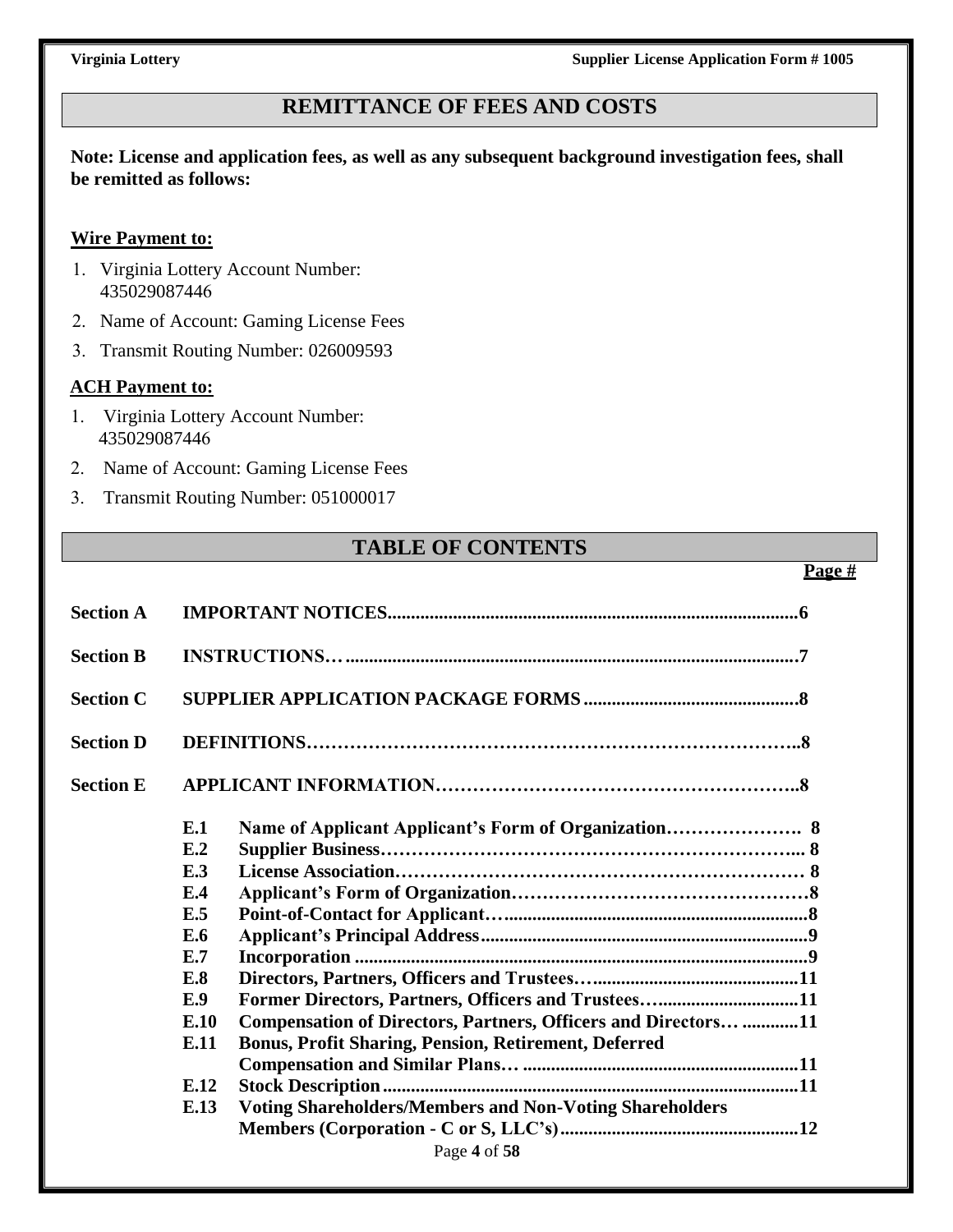|                  | E.14         | <b>Interest of Current/Former Partners (Partnerships, LLP's, and</b> |  |
|------------------|--------------|----------------------------------------------------------------------|--|
|                  |              |                                                                      |  |
|                  | E.15         |                                                                      |  |
|                  | E.16         | Holder(s) & Type of Other Indebtedness & Security Devices13          |  |
|                  | E.17         |                                                                      |  |
|                  | E.18         |                                                                      |  |
|                  | E.19<br>E.20 |                                                                      |  |
|                  | E.21         |                                                                      |  |
|                  |              |                                                                      |  |
|                  | E.22         |                                                                      |  |
|                  | E.23         |                                                                      |  |
|                  | E.24         |                                                                      |  |
|                  | E.25         |                                                                      |  |
|                  | E.26         |                                                                      |  |
|                  | E.27         | Anti-Trust, Trade Regulation & Securities Judgments;                 |  |
|                  |              |                                                                      |  |
|                  | E.28         |                                                                      |  |
|                  | E.29         |                                                                      |  |
|                  | E.30         |                                                                      |  |
|                  | E.31         |                                                                      |  |
| <b>Section F</b> |              |                                                                      |  |
|                  |              |                                                                      |  |
|                  |              |                                                                      |  |
|                  |              |                                                                      |  |
|                  |              |                                                                      |  |
|                  |              |                                                                      |  |
| <b>Section G</b> |              |                                                                      |  |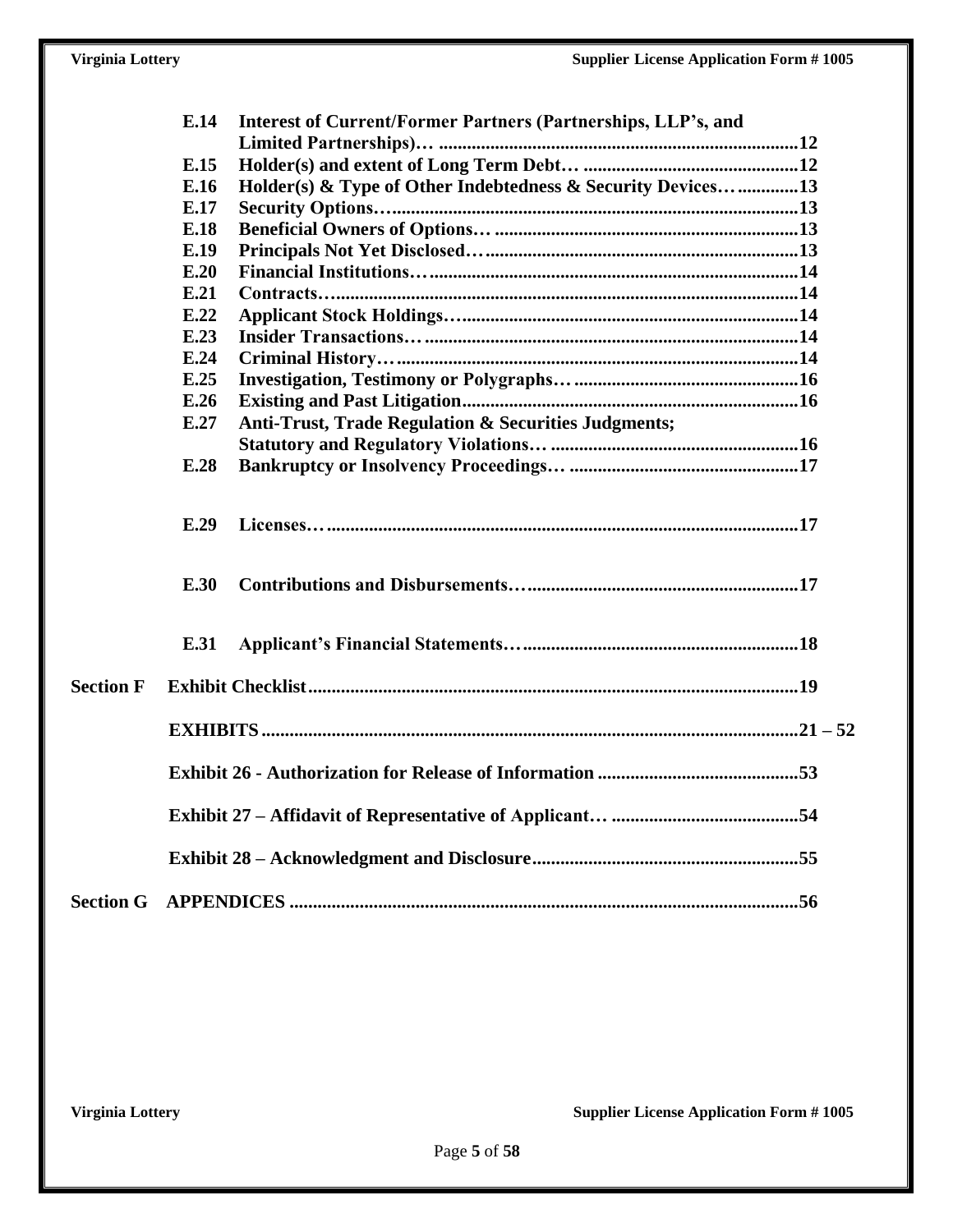## **SECTION A - IMPORTANT NOTICES**

- **A.1 This form is an official document of the Department and is to be used for informational purposes only. All applicants must use the Department's online application system which will be active on October 15, 2020. Paper applications will not be accepted.**
- **A.2** A Virginia Gaming Supplier license is a privilege. The burden of proving qualifications to receive and hold a license is at all times on the Applicant. The Applicant accepts any and all risk of adverse public notice, embarrassment, criticism, emotional distress or financial loss that may result from any action with respect to this application. The Applicant expressly waives any and all claims for damages as result thereof. Information not called for in this form or in addition to that which is provided in response to this form may be requested. The Applicant shall provide all information, documents, materials and certifications at the Applicant's expense.
- **A.3** You *must* make accurate statements and include all material facts. Any misrepresentations, failure to provide any requested information, or failure to meet any other requirement as set out in law or regulation may result in the denial of the application and may subject you to civil and/or criminal penalties.
- **A.4** The total cost of the investigation conducted pursuant to this application shall be borne by the Applicant. In addition, the Applicant is responsible for the payment of all application fees required under the law and regulations and the posting of a bond that may be required by the Department. The application will not be processed until the fees have been submitted.
- **A.5** The Applicant is under a continuing duty to **promptly** disclose any changes in the information provided in the application, as well as all changes to any of the materials submitted at the request of the Department. The duty to make such additional disclosures shall continue throughout any period of the license that is granted by the Department.
- **A.6** The Applicant shall **promptly** provide written notification to the Department of any corrections or changes to this application once submitted or to any of the materials submitted at the request of the Department.
- **A.7** All notices regarding the application will be sent to the address provided by the Applicant on this form. The Applicant must immediately notify the Department of any change of address.
- **A.8** All submissions with and for this application become the property of the Department and **will not** be returned.
- **A.9** Once the application has been submitted to the Department, the Applicant **may not** withdraw its application without permission of the Department.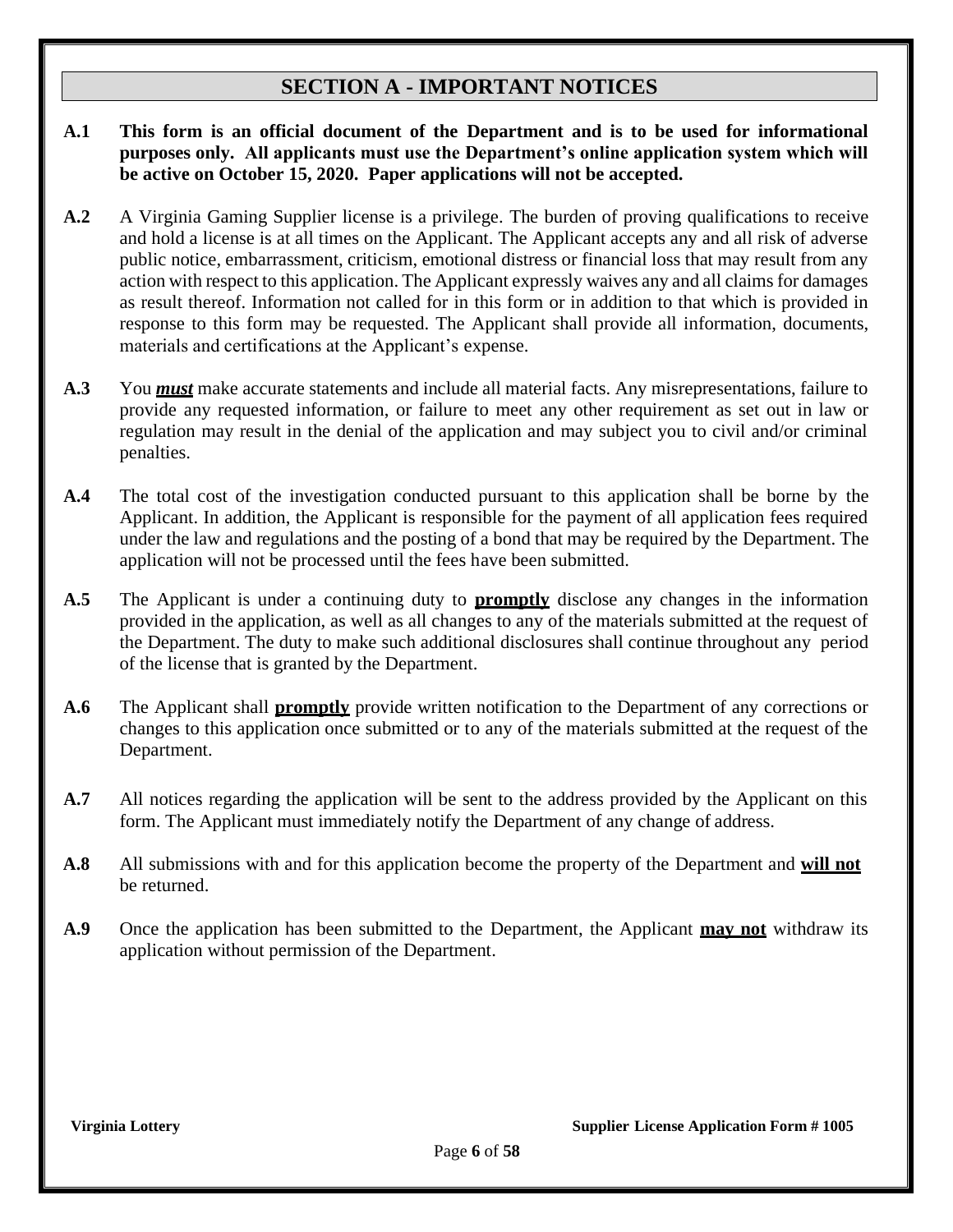## **SECTION B - INSTRUCTIONS**

These instructions are applicable to any Applicant seeking a Virginia Gaming Supplier license ("license"). If a business entity that applies for a license is a subsidiary or if a business entity holding a license is to become a subsidiary, each holding company and each intermediary company with respect to the Applicant shall, as a condition of the subsidiary acquiring or retaining a license, provide all the information requested by the Department.

- **B.1** Read each question carefully. Answer each and every question completely.
- **B.2** Do not misstate or omit any material fact(s). All information is subject to verification. False or misleading information is grounds for the Department to deny the application, or to suspend or revoke the license.
- **B.3** All required documentation, such as business formation papers, tax returns and appendices, as well as any other information requested by the Department **must** be submitted at the time of filing this form.
- **B.4** An Applicant should give specific attention to the clear identification of those portions of its application that it deems to be confidential, proprietary commercial information or trade secrets, and provide justification of why such materials, upon request, should not be disclosed by the Commonwealth of Virginia pursuant to the Virginia Freedom of Information Act ("FOIA"), (Va Code § 2.2-3700 et seq.) Confidential information supplied shall be revealed in the course of the necessary administration of this application. A blanket statement by an applicant that its entire application is confidential, proprietary commercial information or a trade secret is unacceptable. Applications shall be open to public inspection only after award of a license has been made, to the extent permitted by the FOIA. Applicant is advised that, upon request for this information from a third party, the Department will make an independent determination whether the information may be disclosed. An applicant or licensee waives any liability of the Commonwealth of Virginia, the Department and its employees and agents, for any damages resulting from any disclosure or publication in any manner.

When the Department receives a FOIA request, Staff retrieves and compiles all records that are responsive to the request. "Public Records" means all writings, recordings, or other form data compilation, prepared on owned by, or in the possession of a public body or its officers, employees or agents in the transaction of public business. After Staff compiles all responsive records, Department counsel reviews the request and the records, and makes a legal determination as to whether the records may be released.

Additionally, when the Department receives a request for records of an entity that holds a gamingrelated license, or a vendor registration, the Department Staff or the Department counsel typically advises the entity of the request and our anticipated response. The entity may seek a court order preventing the Department from releasing records it wants kept confidential.

- **B.5** The Department may request additional financial and other information as needed.
- **B.6** Attach proof of registration with the Virginia State Corporation Commission to do business within the Commonwealth. A "Certificate of Good Standing" must be obtained from the Virginia State Corporation Commission.

**Virginia Lottery Supplier License Application Form # 1005**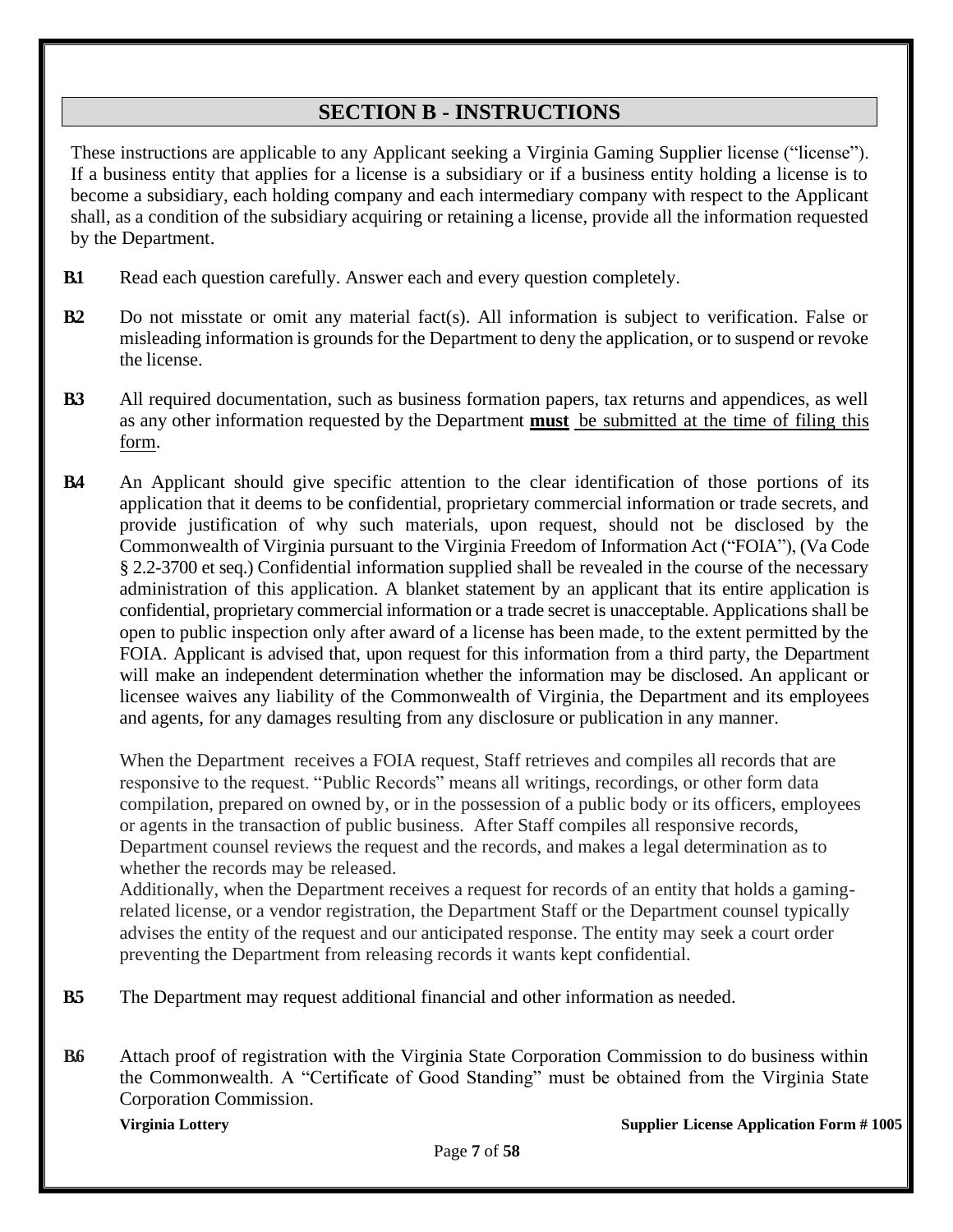|                                                                                  | <b>SECTION C - SUPPLIER LICENSE APPLICATION PACKAGE FORMS</b>                                                                  |
|----------------------------------------------------------------------------------|--------------------------------------------------------------------------------------------------------------------------------|
|                                                                                  | The forms and electronic submissions of applications related to a Supplier license are as follows:                             |
|                                                                                  | <b>Supplier Application and Disclosure Information (Form -1005)</b>                                                            |
| of a principal.                                                                  | <b>Principal Employee Application Form (Form -1002)</b> for those individuals that meet the definition                         |
|                                                                                  | <b>SECTION D - DEFINITIONS</b>                                                                                                 |
| http://www.vagamingregulations.com                                               | Please refer to the list of Consolidated Definitions, which is available on the website of the Virginia Lottery website:       |
|                                                                                  | <b>SECTION E - APPLICANT INFORMATION</b>                                                                                       |
| E.1                                                                              | <b>NAME OF APPLICANT *</b>                                                                                                     |
| with a State or Federal Government.                                              | * As it is written on the Articles of Incorporation, By-Laws, Charter, partnership agreement or other official documents filed |
| Doing Business As (D/B/A) or Trade Name(s):                                      |                                                                                                                                |
| E.2                                                                              | <b>SUPPLIER BUSINESS</b>                                                                                                       |
|                                                                                  |                                                                                                                                |
|                                                                                  |                                                                                                                                |
|                                                                                  |                                                                                                                                |
|                                                                                  |                                                                                                                                |
| E.3                                                                              | <b>LICENSEE ASSOCIATION</b><br>Name the Licensee(s) with whom you have an agreement:                                           |
|                                                                                  |                                                                                                                                |
| E.4                                                                              | <b>APPLICANT'S FORM OF ORGANIZATION</b>                                                                                        |
|                                                                                  | $\Box$ Sole Proprietorship $\Box$ Partnership<br>$\Box$ Limited Partnership<br>$\Box$ C-Corporation                            |
|                                                                                  | $\Box$ S-Corporation<br>$\Box$ Other (Describe) $\Box$<br>$\Box$ Trust                                                         |
| $\Box$ Limited Liability Company<br>E.5                                          | POINT-OF-CONTACT FOR APPLICANT                                                                                                 |
|                                                                                  | Title / Position within the company                                                                                            |
| Describe the type of product(s) provided:<br>Check one:<br>Name<br>Email address | Telephone number<br>Fax number                                                                                                 |
|                                                                                  |                                                                                                                                |
|                                                                                  |                                                                                                                                |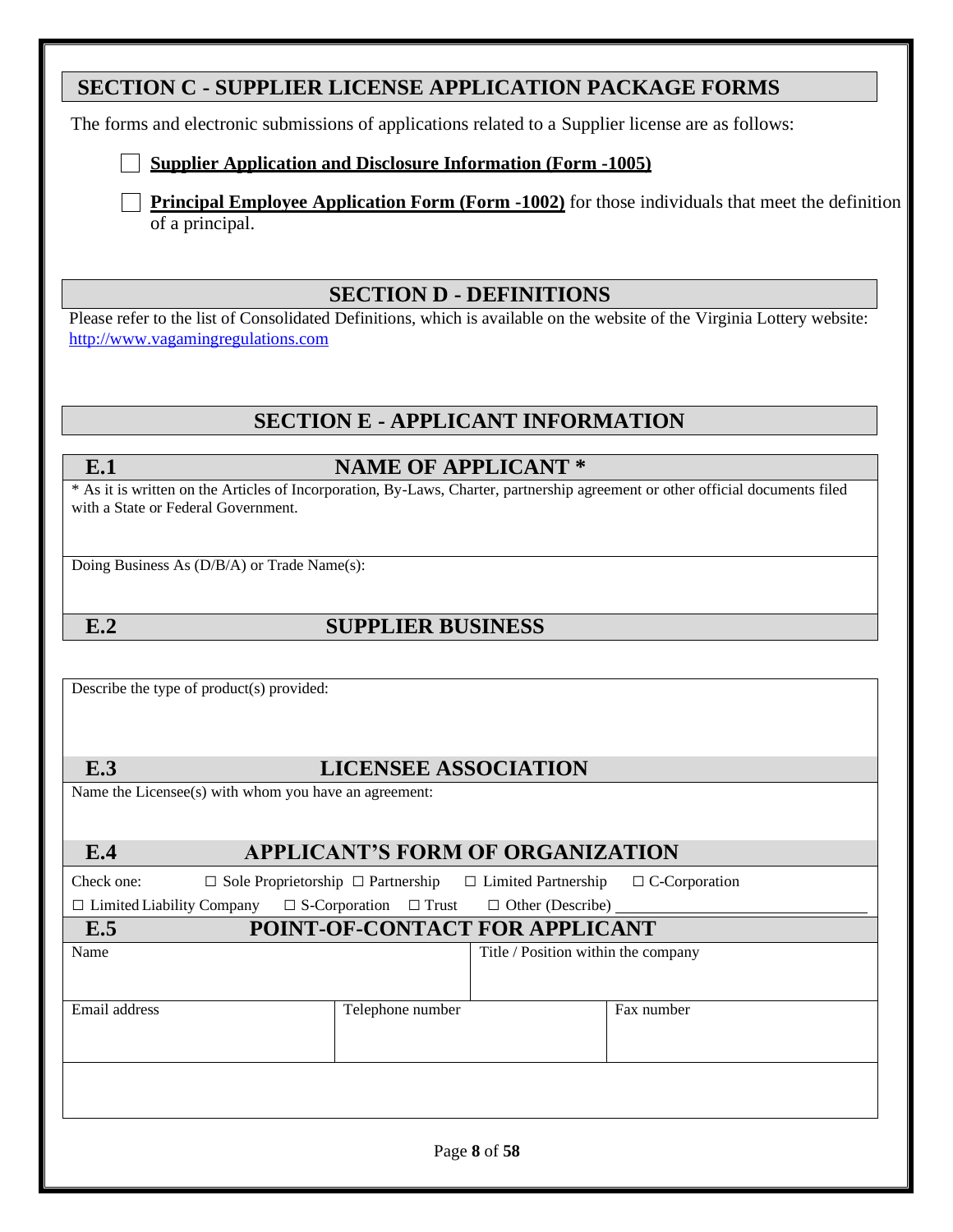| E.6                                       | <b>APPLICANT'S PRINCIPAL ADDRESS</b> |                                                                                                 |  |
|-------------------------------------------|--------------------------------------|-------------------------------------------------------------------------------------------------|--|
| <b>Address Line 1 (Street Location)</b>   |                                      |                                                                                                 |  |
|                                           |                                      |                                                                                                 |  |
| <b>Address Line 2</b>                     |                                      |                                                                                                 |  |
|                                           |                                      |                                                                                                 |  |
| <b>City</b>                               | <b>State</b>                         | Zip code                                                                                        |  |
|                                           |                                      |                                                                                                 |  |
| Country                                   | <b>Telephone Number</b>              | <b>Fax Number</b>                                                                               |  |
|                                           | €                                    | $\lambda$<br>$\overline{ }$                                                                     |  |
| Mailing Address - if different from above |                                      |                                                                                                 |  |
| <b>Address Line 1</b>                     |                                      |                                                                                                 |  |
| <b>Address Line 2</b>                     |                                      |                                                                                                 |  |
|                                           |                                      |                                                                                                 |  |
| <b>City</b>                               | <b>State</b>                         | <b>Zip Code</b>                                                                                 |  |
|                                           |                                      |                                                                                                 |  |
| Country                                   | <b>Telephone Number</b>              | <b>Fax Number</b>                                                                               |  |
|                                           | €<br>$\rightarrow$                   | $\lambda$<br>$\left($                                                                           |  |
| <b>Web Site Address(es)</b>               |                                      |                                                                                                 |  |
|                                           |                                      |                                                                                                 |  |
|                                           |                                      |                                                                                                 |  |
| E.7                                       |                                      | <b>INCORPORATION</b> (If a Sole Proprietorship, provide an answer to the appropriate questions) |  |

### **(a) APPLICANT'S INCORPORATION DOCUMENTS**

- 1) Business name as it appears on formation documents:
- 2) Place of Incorporation or other type of Formation:
- 3) Date of Formation:

### **(b) INCORPORATORS / FOUNDERS**

Use **Exhibit 1(a)** to provide the Applicant's Incorporators/Founders. (**Note**: If a Sole Proprietorship, provide the appropriate information on the Exhibits.)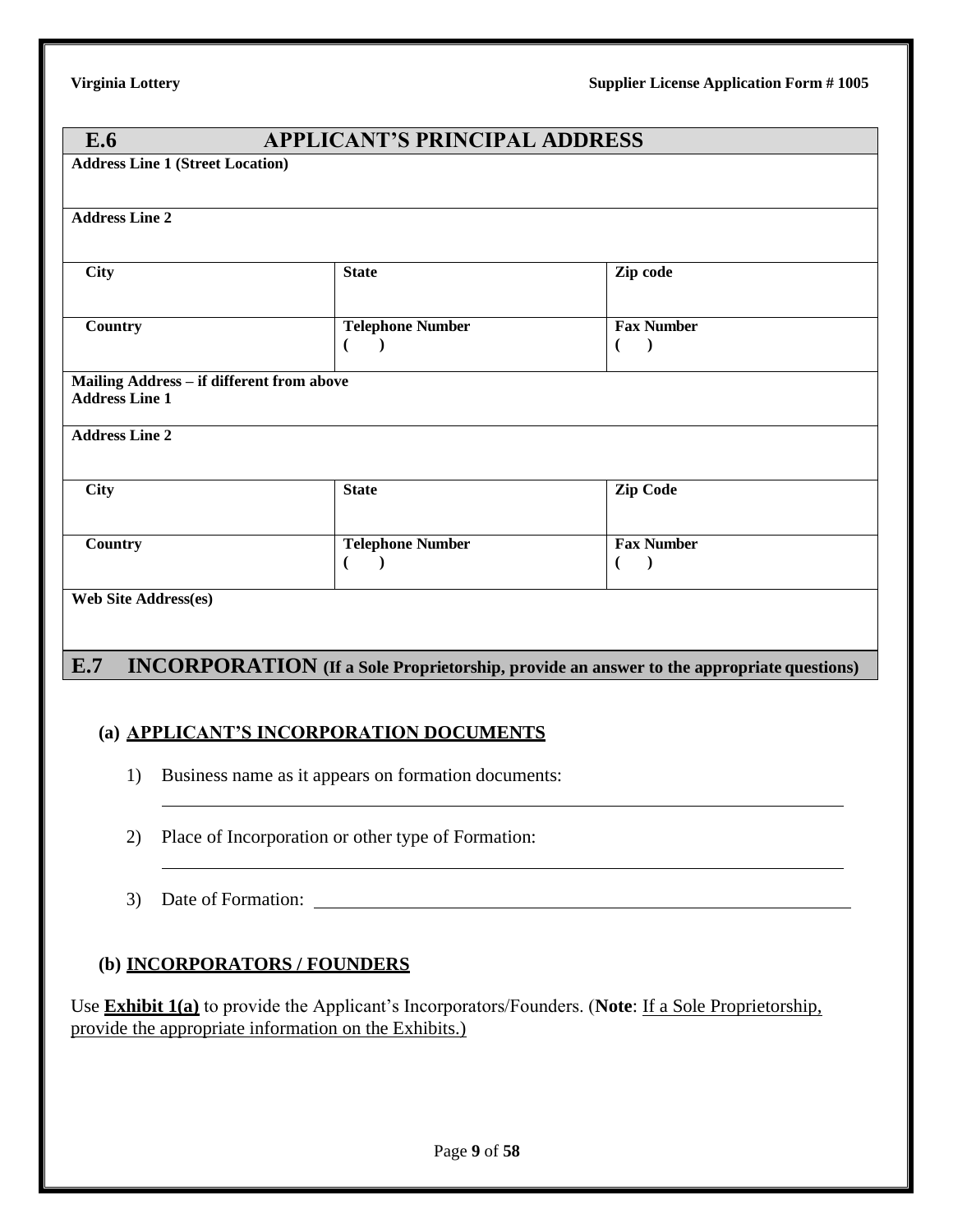### **(c) VIRGINIA STATE CORPORATION COMMISSION**

- 1) Is the Applicant registered to do business in the Commonwealth of Virginia:  $\Box$  Yes  $\Box$  No
- 2) If "Yes", please provide registration number:

### **IMPORTANT:**

Upload a copy of the Applicant's 'Good Standing' status from the Virginia State Corporation Commission

## **(d) OTHER NAMES IN WHICH APPLICANT HAS DONE BUSINESS**

Use **Exhibit 1(b)** to list all other names in which the Applicant has done business and give the approximate time periods during which these names were being used. (**Note**: If a Sole Proprietorship, provide the appropriate information on the Exhibits.)

## **(e) CURRENT ADDRESSES OF APPLICANT**

Use **Exhibit 1(c)** to provide all the current addresses of the Applicant and all current addresses from which the Applicant is doing business. (**Note**: If a Sole Proprietorship, provide the appropriate information on the Exhibits.)

## **(f) PREVIOUS ADDRESSES OF APPLICANT**

Use **Exhibit 1(d)** to provide all addresses, other than those listed in **Exhibit 1(c)**, which Applicant has used or from which it was conducting business during the last ten (10) year period, and list the approximate dates during which said addresses were held. (**Note**: If a Sole Proprietorship, provide the appropriate information on the Exhibits

### **(g) ALL BUSINESSES OPERATED BY THE APPLICANT**

Use **Exhibit 1(e)** to provide a description of all businesses, including foreign jurisdictions presently operated or intended to be operated , by the Applicant and all former businesses operated by the Applicant, in the past ten (10) years.

### **(h) ALL HOLDING, INTERMEDIARIES, SUBSIDIARIES, AFFILIATES OR OTHER BUSINESS TYPE ENTITIES**

Use **Exhibit 1(f)** to list the names, all addresses used in the last ten (10) years, the form of organization and a description of the business performed by all holding, intermediary, subsidiary, affiliate and any other similar business entity of the Applicant. Do not provide those already listed in **Exhibit 1(e)**.

Page **10** of **58**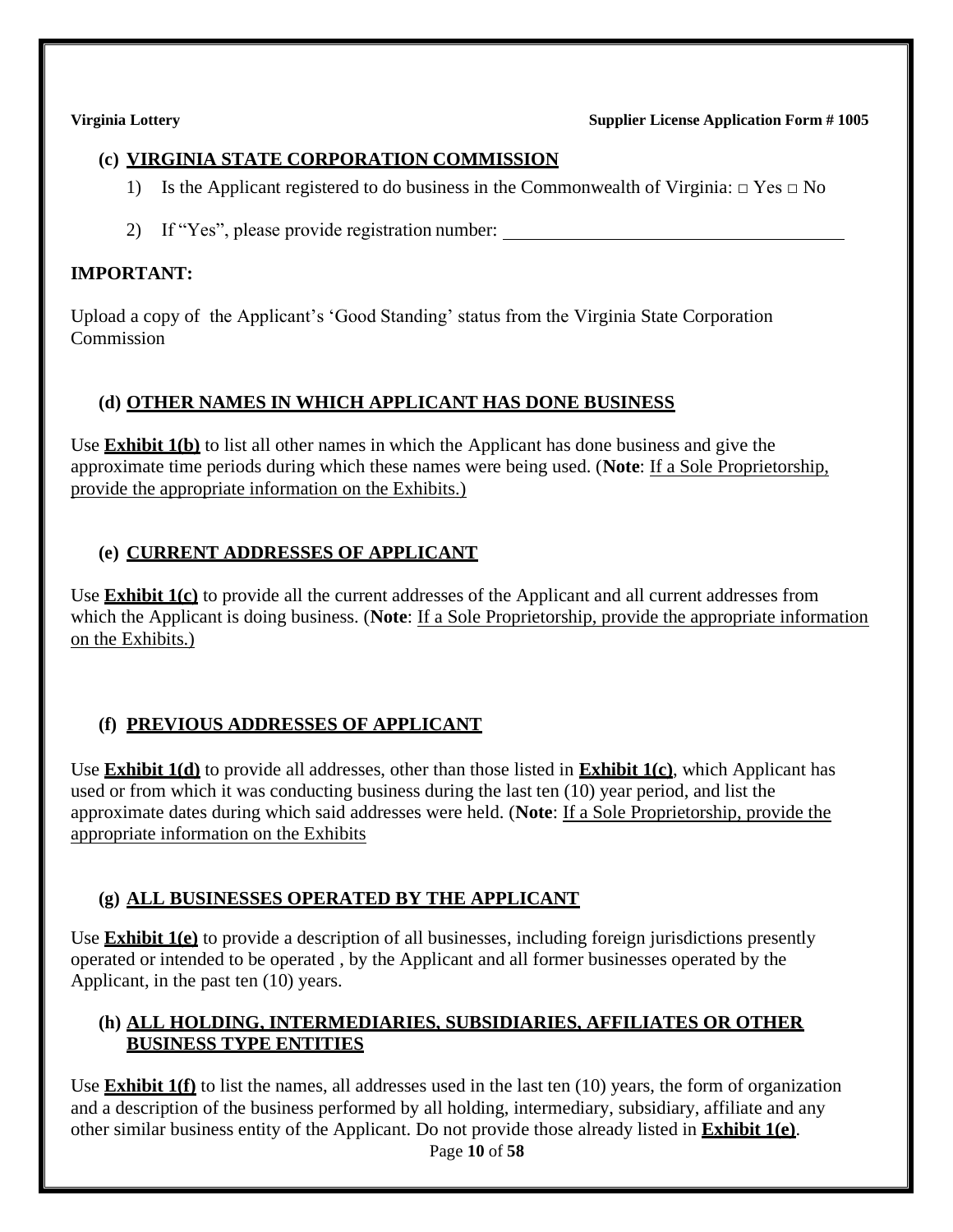## **E.8 DIRECTORS, PARTNERS, OFFICERS AND TRUSTEES**

Use **Exhibit 2** to provide information for each Director, Partner, Officer and Trustee of the applicant. Include any Grantors or Beneficiaries of a Trust who is required to be licensed as a Principal.

### **IMPORTANT**:

**a.** As part of this application, any Director, Partner, Officer and Trustee of the Applicant who meets the definition of a Principal, **must** complete and submit a Principal Employee Application **(Form 1002**). See **C.2**

## **E.9 FORMER DIRECTORS, PARTNERS, OFFICERS AND TRUSTEES**

Use **Exhibit 3** to provide the following information for all Directors, Partners, Officers and Trustees who are no longer actively involved with the Applicant but held the position in the last ten (10) years.

## **E.10 COMPENSATION OF DIRECTORS, PARTNERS, OFFICERS & TRUSTEES**

- a. Use **Exhibit 2** to provide information regarding the amount of total compensation earned/received during the *last* calendar year and the amount to be earned during the *present* calendar year by *each*  Director, Partner, Officer and Trustee of the Applicant. Compensation includes, but is not limited to, salary, wages, commissions, fees, stock options, bonuses.
- b. Use **Exhibit 4** to provide the information for *all employees* who earn *over \$250,000* in annual compensation from the applicant. Do not include those listed in Exhibit 2. Compensation includes, but is not limited to, salary, wages, commissions, fees, stock options, bonuses or other.

## **E.11 BONUS, PROFIT SHARING, PENSION, RETIREMENT, DEFERRED COMPENSATION & SIMILAR PLANS**

Use **Exhibit 5** to provide a description of all bonus, profit sharing, pension, retirement, deferred compensation and similar plans in existence or to be created.

## **E.12 STOCK DESCRIPTION**

Use **Exhibit 6** to provide the nature, type and number of authorized and issued shares. Provide the terms, conditions, rights and privileges of all classes of voting, non-voting and other stocks issued or to be issued by the Applicant or a holding, intermediary, subsidiary, affiliate and any other type similar business entity of Applicants. This should include the number of shares of each class of stock authorized or to be authorized and the number of shares of each class of stock outstanding as of this date. If the right of holders of any class of stock may be modified by less than a majority or more of outstanding shares of the class affected, voting as a class, please state which class and explain briefly.

**Virginia Lottery Supplier License Application Form # 1005**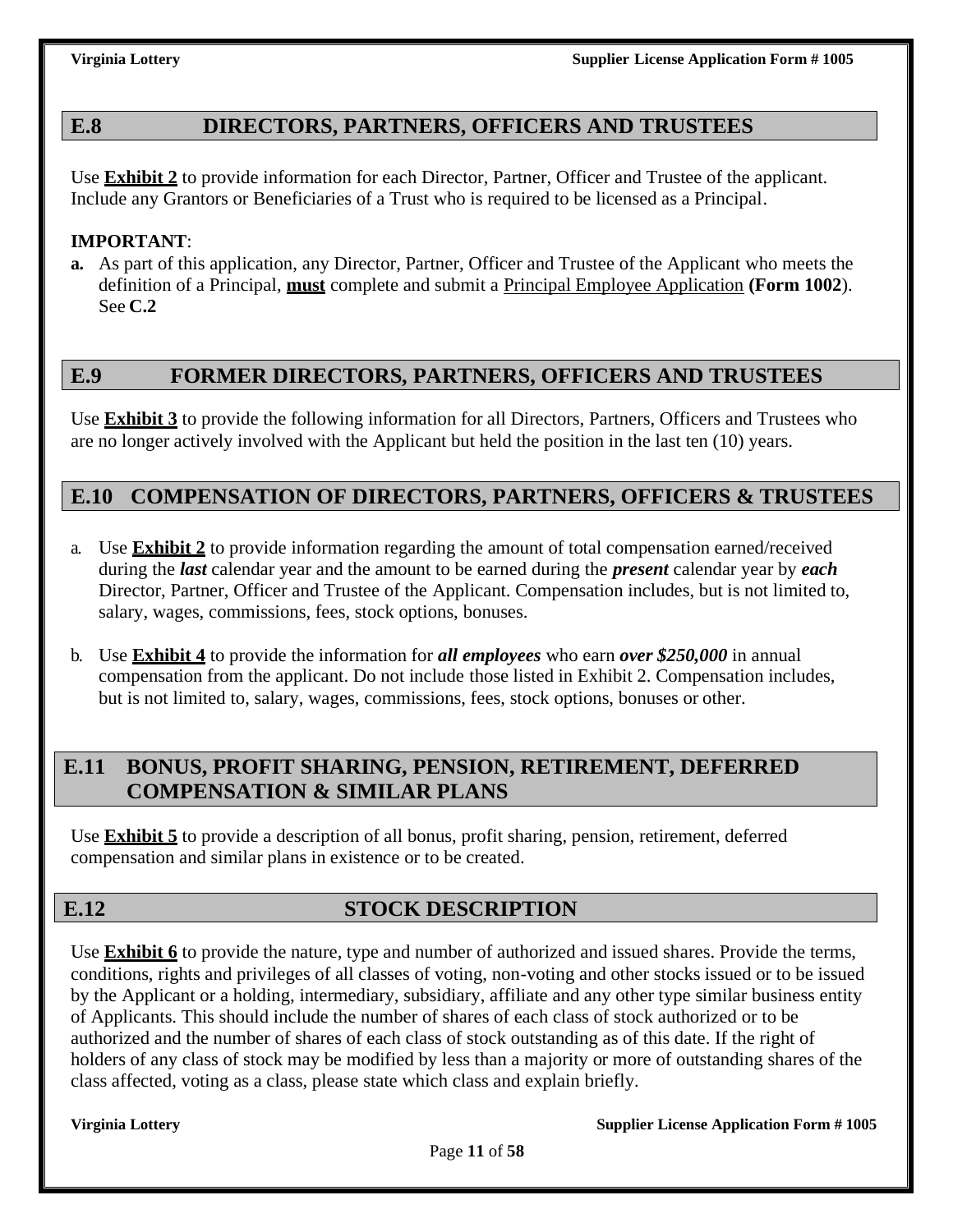## **E.13 VOTING SHAREHOLDERS/ MEMBERS AND NON-VOTING SHAREHOLDERS/ MEMBERS (CORPORATION - C or S; LLS)**

Use **Exhibit 7a** – Voting Shareholders/ Member and **Exhibit 7b** – Non-voting Shareholder/ Members to provide information on each person or entity holding of record or having a beneficial interest of 5% or more in any voting or non-voting stock issued by the Applicant as of the date of filing the Application.

## **IMPORTANT**:

- a. As part of this application, each individual, person or entity holding or having a beneficial interest of 5% or more in the voting or non-voting stock of the Applicant applying to become a Gaming Supplier **must** complete and submit a Principal Employee Application **(Form 1002**) or Principal Entity Disclosure form **(Form 1003**).
- b. This requirement includes non-public holding entities.

### **INTEREST OF CURRENT/ FORMER PARTNERS (PARTNERSHIPS, LLPS AND LIMITED PARTNERSHIPS) E.14**

Use **Exhibit 8a** to list the Applicant's Current Partners and **Exhibit 8b** for Former Partners (include all), the type of partnership, the percentage of ownership of each partner, date partner entered partnership and the description of participation in the operation by each partner. Only include information concerning former partners who left the partnership in the last Ten (10) years.

List and identify all current Partners first and list and identify all former Partners second.

**a.** As part of this application, each current Partner of the Applicant that meets the definition of a Principal **must** complete and submit a Principal Employee Application **(Form 1002**) or Principal Entity Disclosure Form (**Form 1003**). See **C.2 and C.3.**

## **E.15 HOLDER(S) AND EXTENT OF LONG TERM DEBT**

Use **Exhibit 9** to list the holder(s) and to describe the nature, type, terms, covenants, conditions and priorities of all outstanding bonds, loans, mortgages, trust deeds, notes, debentures or other forms of indebtedness issued or executed (including loans made by shareholders), or to be issued or executed, by the Applicant or for Applicant and the holding, intermediary, subsidiary, affiliate and any other type similar business entity of Applicants, which mature more than one (1) year from the date of issuance or which, by their terms, are renewable for a period of more than one (1) year from the date of issuance.

**a.** As part of this application, each individual applicant, the meets the definition of a principal **must** complete and submit a Principal Employee Application (**Form 1002**) or Principal Entity Disclosure form (**Form 1003**). See **C.2** and **C.3**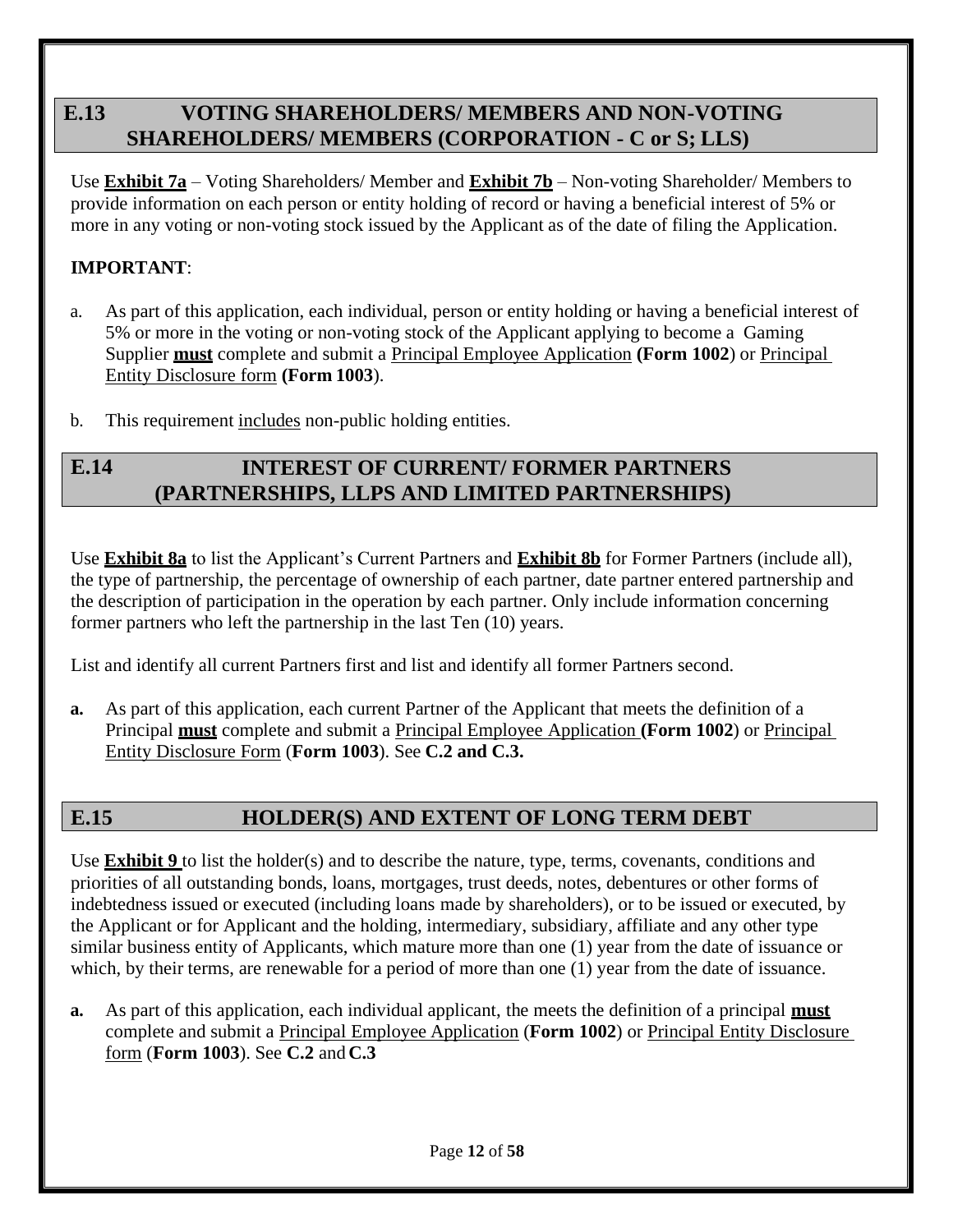### **HOLDER(S) AND TYPE OF OTHER INDEBTEDNESS AND SECURITY DEVICES E.16**

Use **Exhibit 10** to identify the holder(s) and describe the nature, type, terms, conditions and covenants of all outstanding loans, mortgages, trust deeds, pledges, lines of credit, or other evidence of indebtedness or security devices utilized by the Applicant other than those described in response to Exhibit 9 for Applicant and the holding, intermediary, subsidiary, affiliate and any other similar business entity of Applicants.

- a. As part of this application, each individual applicant that meets the definition of a Principal **must** complete and submit a Principal Employee Form (**Form 1002**) or Principal Entity Disclosure form **(Form 1003**). See **C.3** and **C.5**
- b. Attach Description and Documentation as part of **Exhibit 10**. Submit documentation as described in **A.12** and **A.13**

## **E.17 SECURITY OPTIONS**

Use **Exhibit 11** to provide detailed description of any options existing or to be created with respect to securities issued by the Applicant which description shall include, but not be limited to the title and amount of securities subject to option, the year or years during which the options were or will be granted, the conditions under which the options were or will be granted, the consideration for granting the option and the year or years during which, and the terms under which, optioned became or will become, entitled to exercise the options, and when such options expire.

### **IMPORTANT**:

Include with **Exhibit 11**, copies of any outstanding option plans or proxy statements that correspond to the requested information. Submit documentation as described in **A.12** and **A.13**

**NOTE:** For the purpose of this application, option shall mean *right, warrant or option to subscribe to or purchase any securities issued by the corporation*.

## **E.18 BENEFICIAL OWNERS OF OPTIONS**

Use **Exhibit 12** to provide information regarding all persons holding the options described in **E.15**.

## **E.19 PRINCIPALS NOT YET DISCLOSED**

Use **Exhibit 13** to provide all Principals not yet disclosed in this Application. Such Principals shall include both individuals and entities that have a five (5%) percent direct or indirect ownership interest in the Applicant or licensee.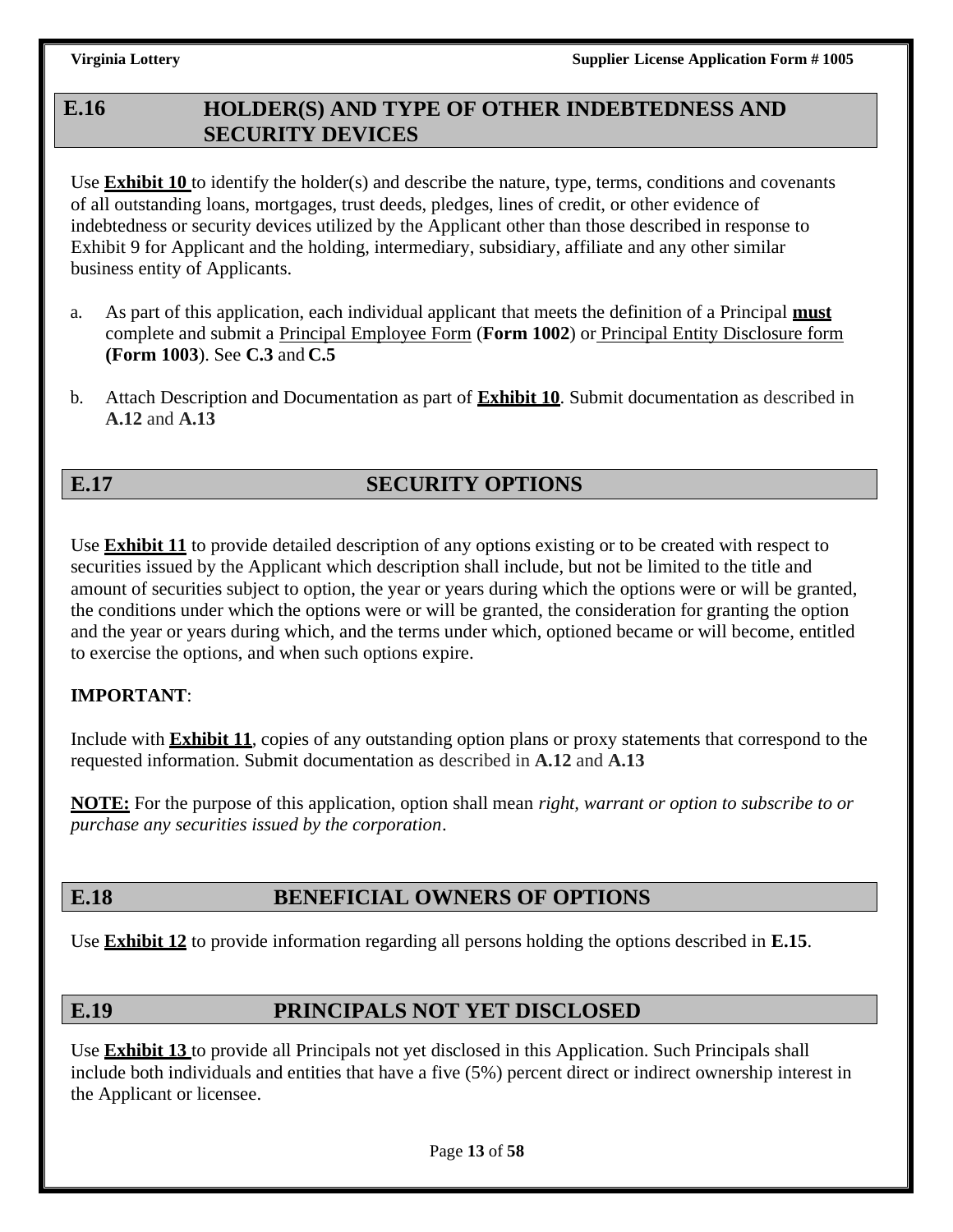## **E.20 FINANCIAL INSTITUTIONS**

Use **Exhibit 14** to provide information with respect to each bank, savings and loan association or other financial institution, whether domestic or foreign, in which the applicant has or has had an account over the last ten (10) year period regardless of whether such account was held in the name of the Applicant, a nominee of the Applicant or was otherwise under the direct or indirect control of the Applicant.

## **E.21 CONTRACTS**

Use **Exhibit 15** to provide information with respect to all contracts or Agreements, written or oral, that the Applicant has entered into. This includes all contracts or agreements of \$100,000 or more in value or from whom the corporation has received \$100,000 or more in goods or services in the past six months. Contracts or Agreements already furnished as part of this application do not need to be provided as part of this Exhibit.

### **E.22 APPLICANT STOCK HOLDINGS**

Use **Exhibit 16** to provide information about each company in which the Applicant holds stock.

## **E.23 INSIDER TRANSACTIONS**

Use **Exhibit 17** to provide information for each change that occurred within the last five (5) years, prior to this application, in the beneficial ownership of the equity securities of the Applicant on the part of any person who is indirectly or directly a beneficial owner of more than five percent (5%) of any class of an equity security of the Applicant or who is or was within that period a director or officer of the corporation. Include changes resulting from (a) gift, (b) purchase, (c) sale, (d) exercise of an option to purchase (e) exercise of an option to sell, or (f) grant or receipt of a call.

### **E.24 CRIMINAL HISTORY (Directors, Partners, Officers, Trustees and Owners)**

### **IMPORTANT**:

The Department *will make inquiries* to establish whether the individuals and subsidiaries listed in this application have had any involvement with law enforcement agencies. Failure to disclose any such involvement will be taken into account when assessing the Applicant's character, honesty and integrity.

This section asks about any arrests, offenses or charges against the Applicant or any of its subsidiaries or any of its directors, partners, officers, trustees or owners.

Prior to answering this question, carefully review the DEFINITIONS and INSTRUCTIONS.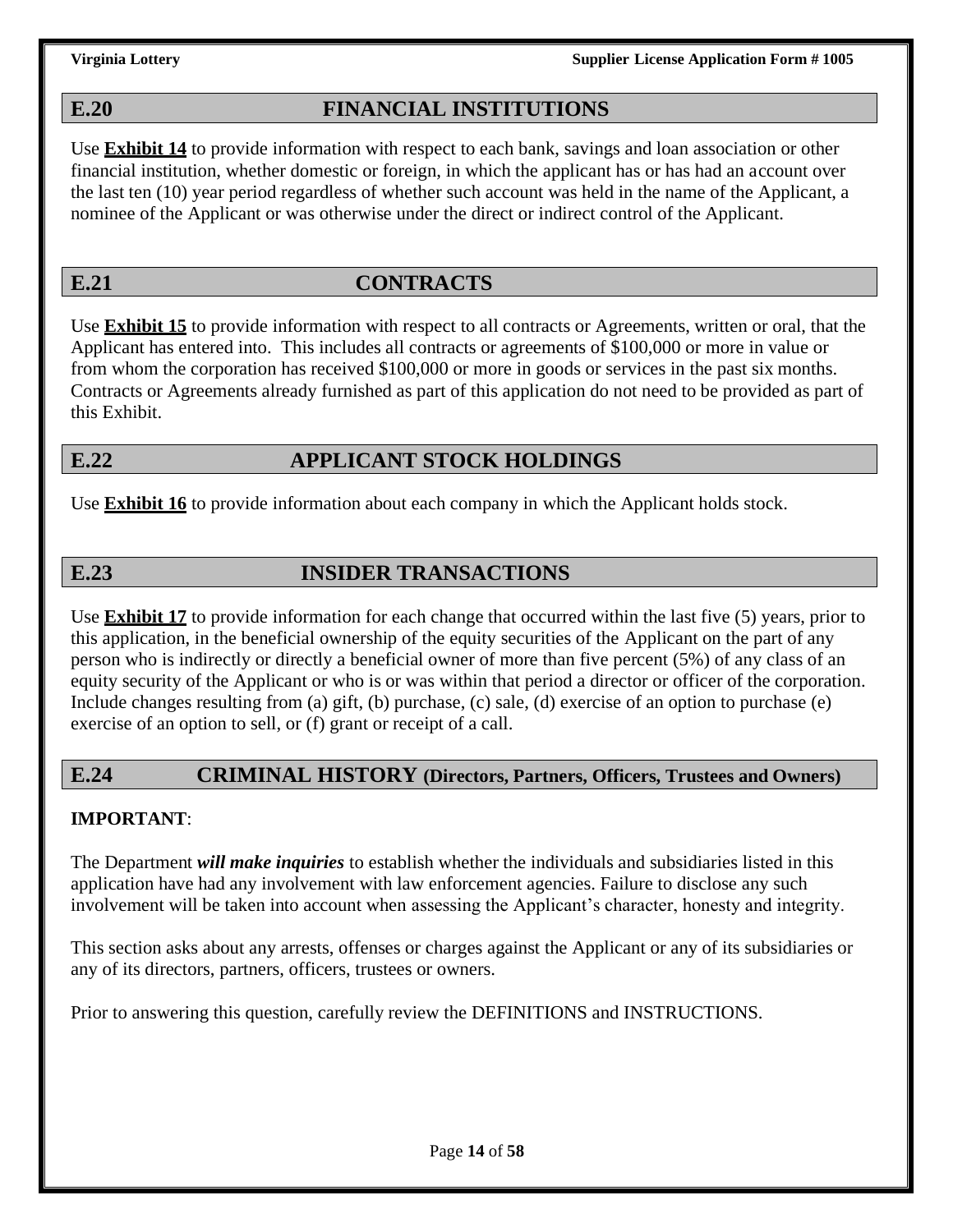**DEFINITIONS –** For purposes of this section **ONLY:**

- A. **ARREST:** includes any time that you were stopped by any law enforcement officer and advised that you were under arrest, detained, held for questioning or were requested by a law enforcement officer to come to a law enforcement office or facility and answer questions. "Arrest" also includes any circumstances in which you were taken into custody by any law enforcement officer, fingerprinted, detained in any jail or detention center, or otherwise been the subject of a court order to appear in a judicial proceeding in which you were accused of a crime or offense as defined in subsection C.
- B. **CHARGE:** includes any indictment, complaint, information, summons, or other notice of the alleged commission of any "offense."
- C. **OFFENSE:** includes all felonies, misdemeanors, gambling offenses and summary offenses that may have required you to appear before any municipal, state, or federal grand jury, court, or any other judicial tribunal except juvenile court. "Offense" also includes all driving-related charges or offenses which carry any period of incarceration.
- **1)** Answer "**Yes**" and provide *all* information to the best of your ability **EVEN IF:**
	- A. You did not commit the offense charged;
	- B. The charges were dismissed or downgraded to a lesser charge;
	- C. You completed a pretrial intervention or other rehabilitation or diversionary program;
	- D. You were not convicted:
	- E. You did not serve any time in a correctional facility;
	- F. The charges or offenses happened a long time ago; or
	- G. You were not arrested for the charge.
- 2) Answer "**No**" if:
	- A. You have never been charged with or arrested for any crime or offense;
	- B. You were arrested or charged when you were under eighteen (18) years of age and your arrest or charge, including any sentence that a court imposed, was adjudicated entirely in juvenile court;
	- C. The records of the charge or arrest have been expunged pursuant to an order of court or otherwise sealed by a court of competent jurisdiction.

### **\* Question:**

Has the Applicant;

Have any of the Applicant's subsidiaries;

Have any of the Principal Employees, (Directors, Partners, Officers, Trustees, Owners) ever been indicted, arrested, charged with, or convicted of, a criminal offense or been a party to or named as an unindicted conspirator in any criminal proceeding in this state or any other jurisdiction?

 $Yes \mid \mid No$ 

If "**Yes**", use **Exhibit 18** to provide information concerning criminal history.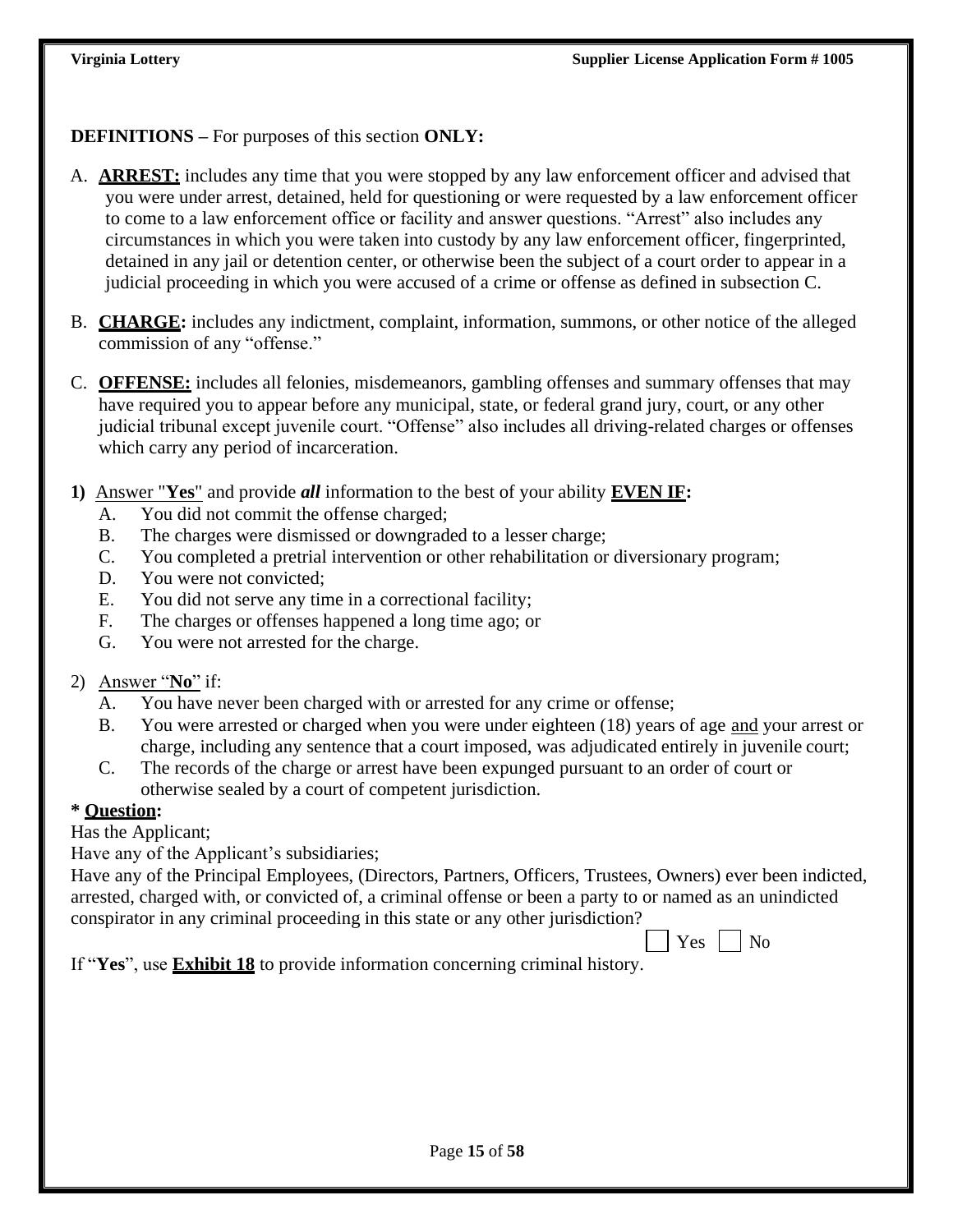### **E.25 INVESTIGATIONS, TESTIMONY or POLYGRAPHS**

- a. Has the Applicant, any of its subsidiaries, principals, directors, partners, trustees or officers ever been called to testify before, been the subject of an investigation conducted by, or requested to take a polygraph exam by any governmental agency, court, committee, grand jury or investigatory body (municipal, state, county, provincial, federal national, etc.) other than in response to minor traffic related offenses?  $|$   $|$   $\gamma$ es  $|$   $|$   $\gamma$ o
- b. If "**Yes**", use **Exhibit 19** to describe the investigations, testimony or polygraphs.

## **E.26 EXISTING AND PAST LITIGATION**

Use **Exhibit 20** to describe all existing civil litigation or any settled or closed legal action over the past three (3) years to which the Applicant, its parent, affiliate, holding or any subsidiary is or was a party whether in this state or in another jurisdiction. This description must include the title and docket number of the litigation, the name and location of the court before which it is pending, the identity of all parties to the litigation, the general nature of all claims being made and the nature of any judgments.

List most recent litigation first.

### **ANTITRUST, TRADE REGULATION & SECURITIES JUDGEMENT; STATUTORY AND REGULATORY VIOLATIONS E.27**

- a. Has the corporation ever had a judgment, order, consent decree or consent order pertaining to a violation or alleged violation of the federal antitrust, trade regulation or securities laws, or similar laws of any state, province or country entered against it? Yes No
- b. In the past ten years, has the corporation had a judgment, order, consent decree or consent order pertaining to any state or federal statute, regulation or code that resulted in a fine or penalty of  $$10,000$  or more entered against it?  $|$  Yes  $|$  No
- c. If "**Yes**", to either question, use **Exhibit 21** to provide the following information for each judgment, order, consent decree or consent order.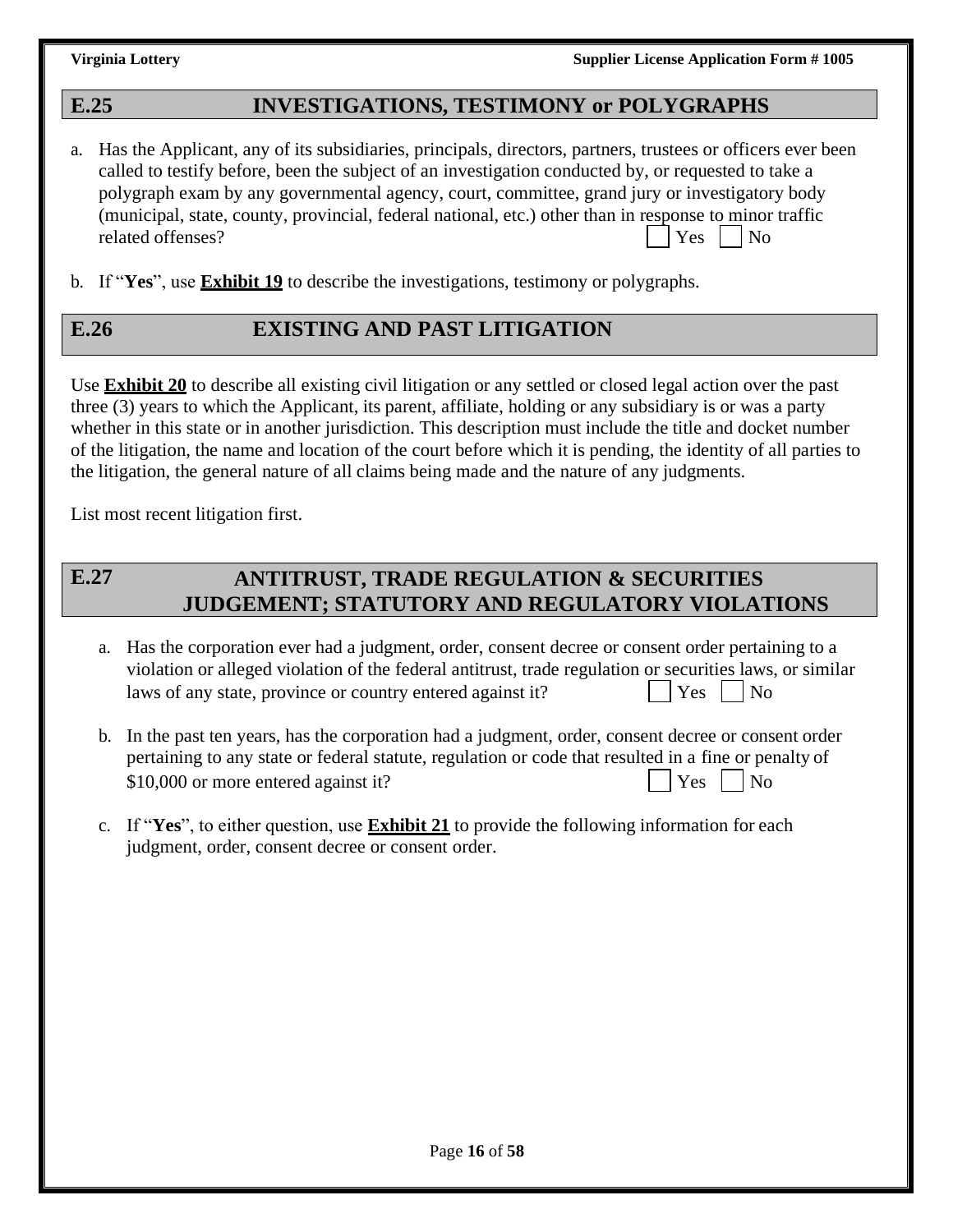### **E.28 BANKRUPTCY OR INSOLVENCY PROCEEDINGS**

- a. Has the Applicant, or any affiliate, intermediary, subsidiary or holding company had any petition under any provision of the Federal Bankruptcy Code or under any state insolvency law filed by or against it in the last ten year period?  $|\gamma_{\text{es}}|$  No
- b. Has the Applicant, or any affiliate, intermediary, subsidiary or holding company sought relief under any provision of the Federal Bankruptcy Code or under any state insolvency law in the last ten year period?  $|$   $\gamma$ es  $|$   $\gamma$ o
- c. Has any receiver, fiscal agent, trustee, reorganization trustee, or similar officer been appointed in the last ten year period by a court for the business or property of the Applicant, or any affiliate, intermediary, subsidiary or holding companies?  $|\begin{array}{c|c} | \text{Yes} \\ \end{array}|$  No
- d. If "**Yes**", to question '**a**', '**b**' or '**c**', use **Exhibit 22** to provide detailed information for each bankruptcy or insolvency proceeding.

### **E.29 LICENSES**

- a. Has the Applicant, or any affiliate, intermediary, subsidiary or holding company ever **applied** in any jurisdiction, including but not limited to, any federal, state, local or Native American governments for a license, permit or other authorization to participate in lawful gambling operations (including slot machines, video lottery terminals, table gaming, horse racing, sports betting, dog racing, pari-mutuel operation etc.)? Yes No
- b. Has the Applicant, or any affiliate, intermediary, subsidiary or holding company ever had any license application, license, permit or other authorization issued by a government agency in this state or any other jurisdiction denied, suspended or revoked in last ten year period?  $Yes \mid \mid No$
- c. If "**Yes**", use **Exhibit 23** to provide the following information for each license application, license, permit or other authorization applied for and license or certificate denied, suspended or revoked.

### **E.30 CONTRIBUTIONS AND DISBURSEMENTS**

- a. During the last ten year period, has the Applicant, or any affiliate, intermediary, subsidiary or holding company, director, officer, or employee or any third party acting for or on behalf of the corporation made any bribes or kickbacks or made any payments alleged to have been bribes or kickbacks to any employee, company or organization to obtain favorable treatment?
- b. Has the Applicant, or any affiliate, intermediary, subsidiary or holding company, director, officer or employee or any third party acting for or on behalf of the corporation made any bribes or kickbacks or made any payments alleged to have been bribes or kickbacks to any government official, domestic or foreign to obtain favorable treatment in the last ten year period?

 $Yes \mid \text{No}$ 

 $Yes \mid \text{No}$ 

**Virginia Lottery Supplier License Application Form # 1005**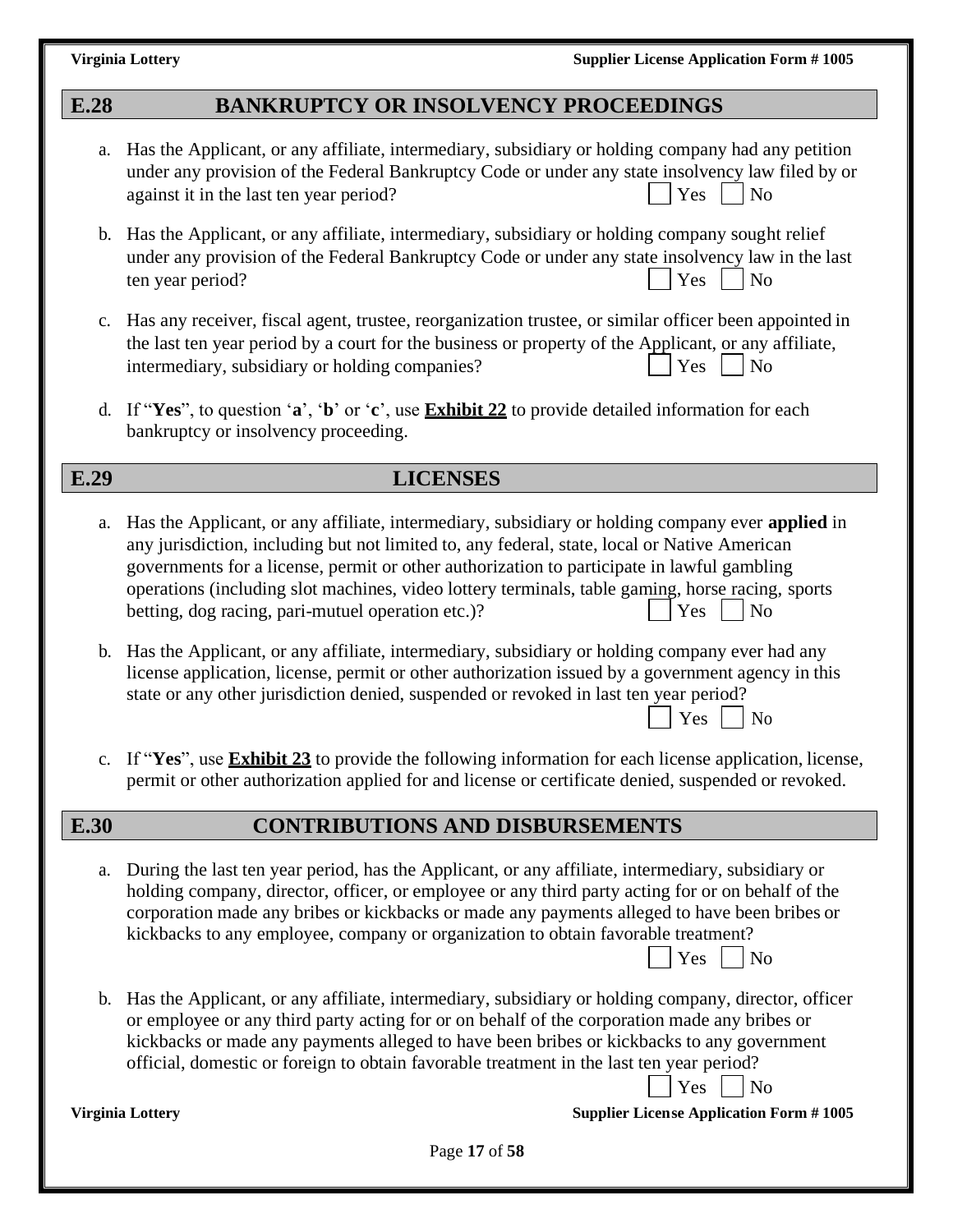| c. In the last ten (10) years, has Applicant, or any affiliate, intermediary, subsidiary or holding |                      |  |  |
|-----------------------------------------------------------------------------------------------------|----------------------|--|--|
| company maintained any bank account, domestic or foreign, not reflected on the Applicant's          |                      |  |  |
| books or records?                                                                                   | $\Box$ Yes $\Box$ No |  |  |

- d. During the last ten year period, has the Applicant, or any affiliate, intermediary, subsidiary or holding company, maintained any numbered accounts or any account in the name of a nominee for the Applicant?  $|$   $\gamma$ es  $|$   $\gamma$ es  $|$   $\gamma$ es  $|$   $\gamma$ es  $|$   $\gamma$ es  $|$
- e. If "**Yes**", to question '**a**', '**b**', '**c**' or '**d**', use **Exhibit 24** to provide information for any present or former directors, officers, employees or third parties who would have knowledge or information concerning the questions above answered affirmatively.

## **E.31 APPLICANT'S FINANCIAL STATEMENTS**

Submit the **two** most recent year's financial statements for the Applicant, specifically 'Balance Sheets' and 'Profit and Loss Statements', to your account representative for upload into the Department's online licensing system.

The files must be submitted as **separate** .*pdf* files, and should be labeled as:

**Exhibit 29a** (Balance Sheet #1); **Exhibit 29b** (Balance Sheet #2); **Exhibit 29c** (Profit and Loss Statement #1); and **Exhibit 29d** (Profit and Loss Statement #2).

During the investigation to determine the Applicant's financial stability, the Department may require that additional financial documentation be submitted.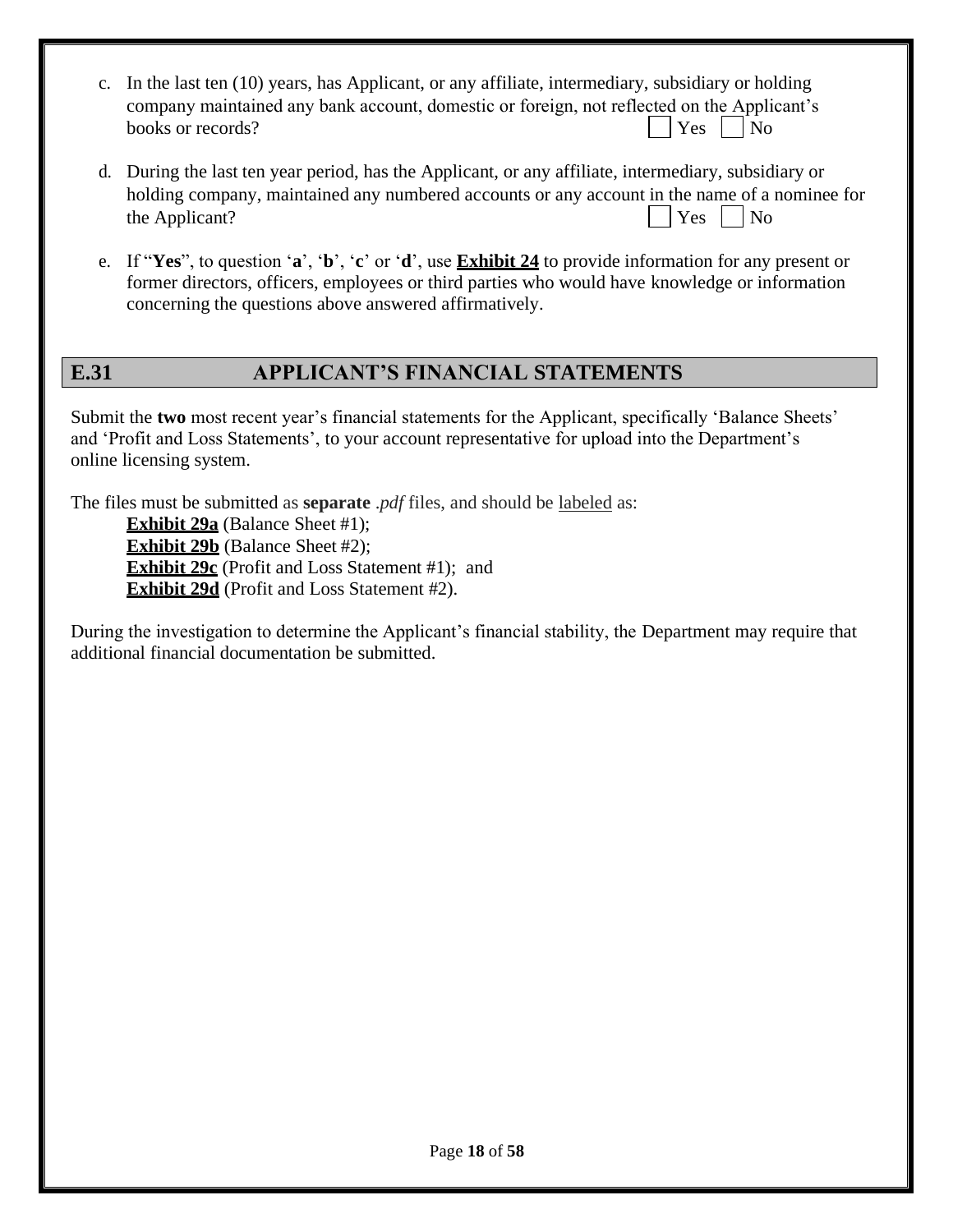## **SECTION F - EXHIBITS**

## **Supplier Application and Disclosure Information Form**

Use this checklist to indicate with an "X" that the exhibit is attached with this application. All attachments are **mandatory.** If a question, exhibit or addendum is not applicable, indicate "**Not Applicable**" and **state why it is not applicable in the online licensing system**. If any item is missing or not filed according to these directions, the application will be considered incomplete and will not be processed.

| <b>EXHIBIT</b><br><b>NUMBER</b> | <b>EXHIBIT DESCRIPTION</b>                                                                                | <b>PLACE</b><br>X |
|---------------------------------|-----------------------------------------------------------------------------------------------------------|-------------------|
| None                            | Virginia State Corporation Commission"Certificate of Good Standing"                                       |                   |
|                                 |                                                                                                           |                   |
| 1(a)                            | Incorporators/Founders                                                                                    |                   |
| 1(b)                            | Other names in which the applicant has done business                                                      |                   |
| 1(c)                            | Current Addresses the of Applicant                                                                        |                   |
| 1(d)                            | Previous addresses of the Applicant (Past 10 years)                                                       |                   |
| 1(e)                            | All businesses operated by the Applicant                                                                  |                   |
| 1(f)                            | Holding, intermediaries, subsidiaries, affiliates or other business type<br>entities                      |                   |
| $\mathfrak{2}$                  | Current Directors, Partners, Officers, Trustees                                                           |                   |
| 3                               | Former Directors, Partners, Officers, Trustees                                                            |                   |
| $\overline{\mathcal{A}}$        | Compensation over \$250,000                                                                               |                   |
| 5                               | Description of all bonus, profit sharing, pension, retirement, deferred<br>compensation and similar plans |                   |
| 6                               | <b>Stock Description</b>                                                                                  |                   |
| 7(a)                            | Voting shareholders/Members                                                                               |                   |
| 7(b)                            | Non-voting shareholders                                                                                   |                   |
| 8(a)                            | <b>Interest of Current Partners</b>                                                                       |                   |
| 8(b)                            | <b>Interest of Former Partners</b>                                                                        |                   |
| 9                               | Extent and Holders of Long Term Debt                                                                      |                   |
| 10                              | Holder and Type of Other indebtedness and security devices                                                |                   |
| 11                              | Securities options - description                                                                          |                   |
| 12                              | Beneficial Owners of securities options                                                                   |                   |
| 13                              | Principals not yet disclosed                                                                              |                   |
| 14                              | <b>Financial institutions</b>                                                                             |                   |
| 15                              | Contracts                                                                                                 |                   |
| 16                              | <b>Applicant's Stock Holdings</b>                                                                         |                   |
| 17                              | <b>Insider Transactions</b>                                                                               |                   |
| 18                              | <b>Criminal History</b>                                                                                   |                   |
| 19                              | Investigations, Testimony or Polygraphs                                                                   |                   |
| 20                              | <b>Existing and Past Litigation</b>                                                                       |                   |
| 21                              | Antitrust, trade regulations and securities judgments; statutory and<br>regulatory violations             |                   |
| 22                              | Bankruptcy or insolvency proceedings                                                                      |                   |
| 23                              | Licenses                                                                                                  |                   |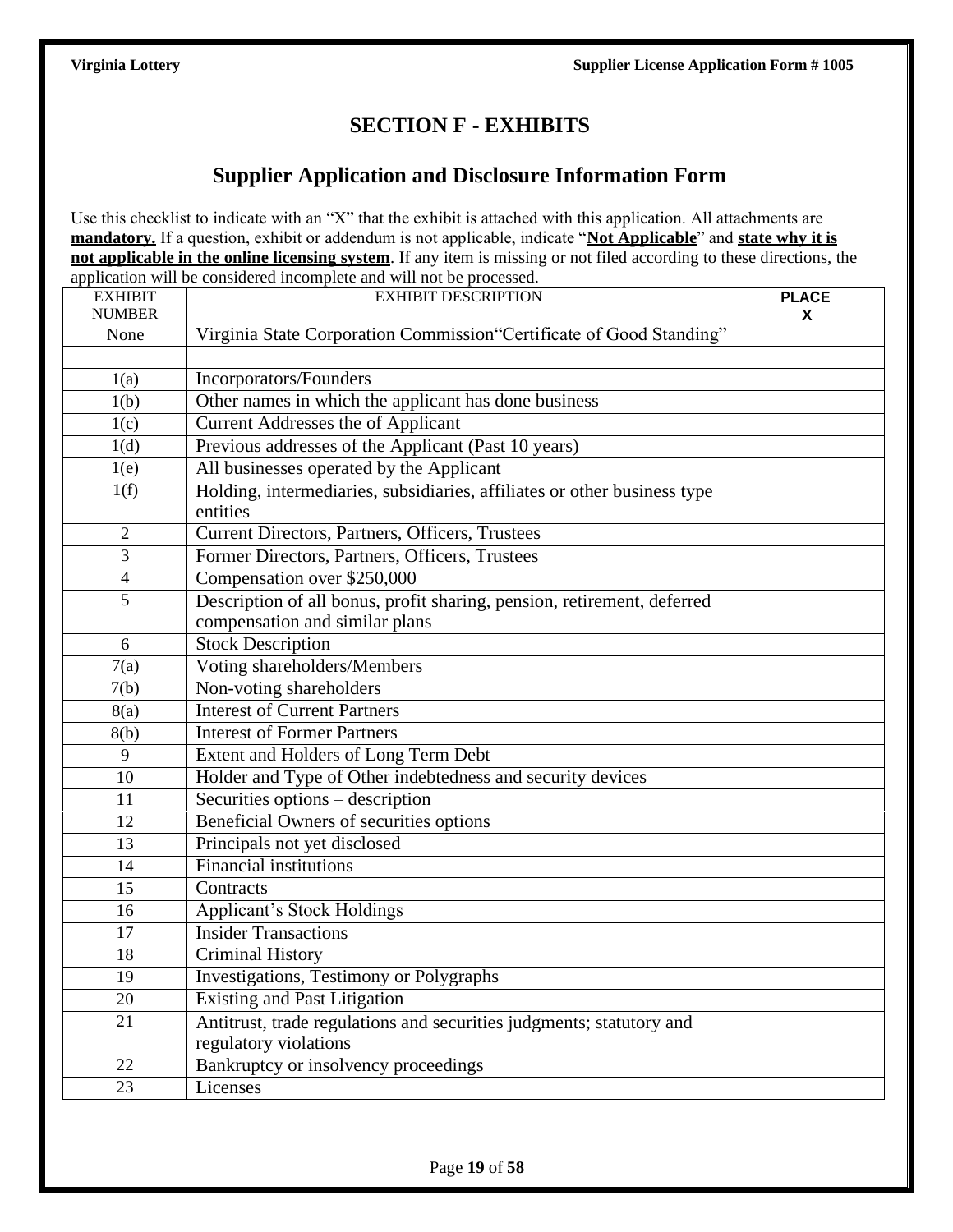| 24   | <b>Contributions and Disbursements</b>   |
|------|------------------------------------------|
| 25   | Required attachments $-$ explanations    |
| 26   | Authorization for Release of Information |
| 27   | Affidavit of Representative of Supplier  |
| 28   | Acknowledgment and Disclosure            |
| None | Appendices                               |

## **REMAINDER OF PAGE INTENTIONALLY LEFT BLANK**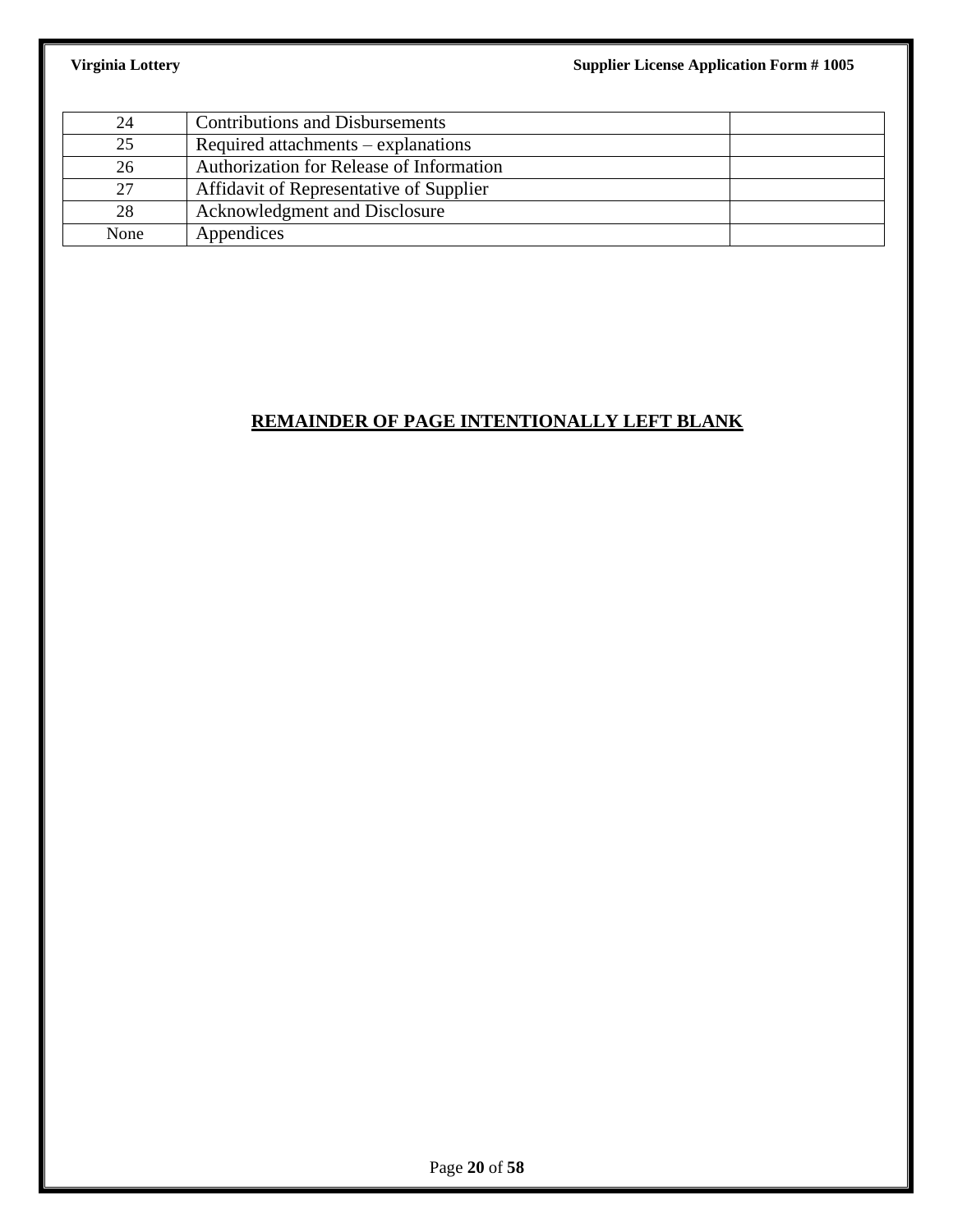### **EXHIBIT 1(a): INCORPORATORS/FOUNDERS**

Provide the Applicant's Incorporators/Founders. (Note: **If a Sole Proprietorship, provide the appropriate information on the Exhibits.**)

| Last Name      | First Name |                | Middle Name |              | Suffix (Jr., Sr., etc.) |
|----------------|------------|----------------|-------------|--------------|-------------------------|
| Occupation     |            | Title          |             |              |                         |
| Address Line 1 |            | Address Line 2 |             |              |                         |
| City           |            | State/Province |             | Postal Code  |                         |
| Country        |            | email address  |             | Phone number |                         |

Principal Employee (Form 1002) Submitted Principal Entity Disclosure Form (Form 1003) Submitted

☐Yes ☐No ☐Yes ☐No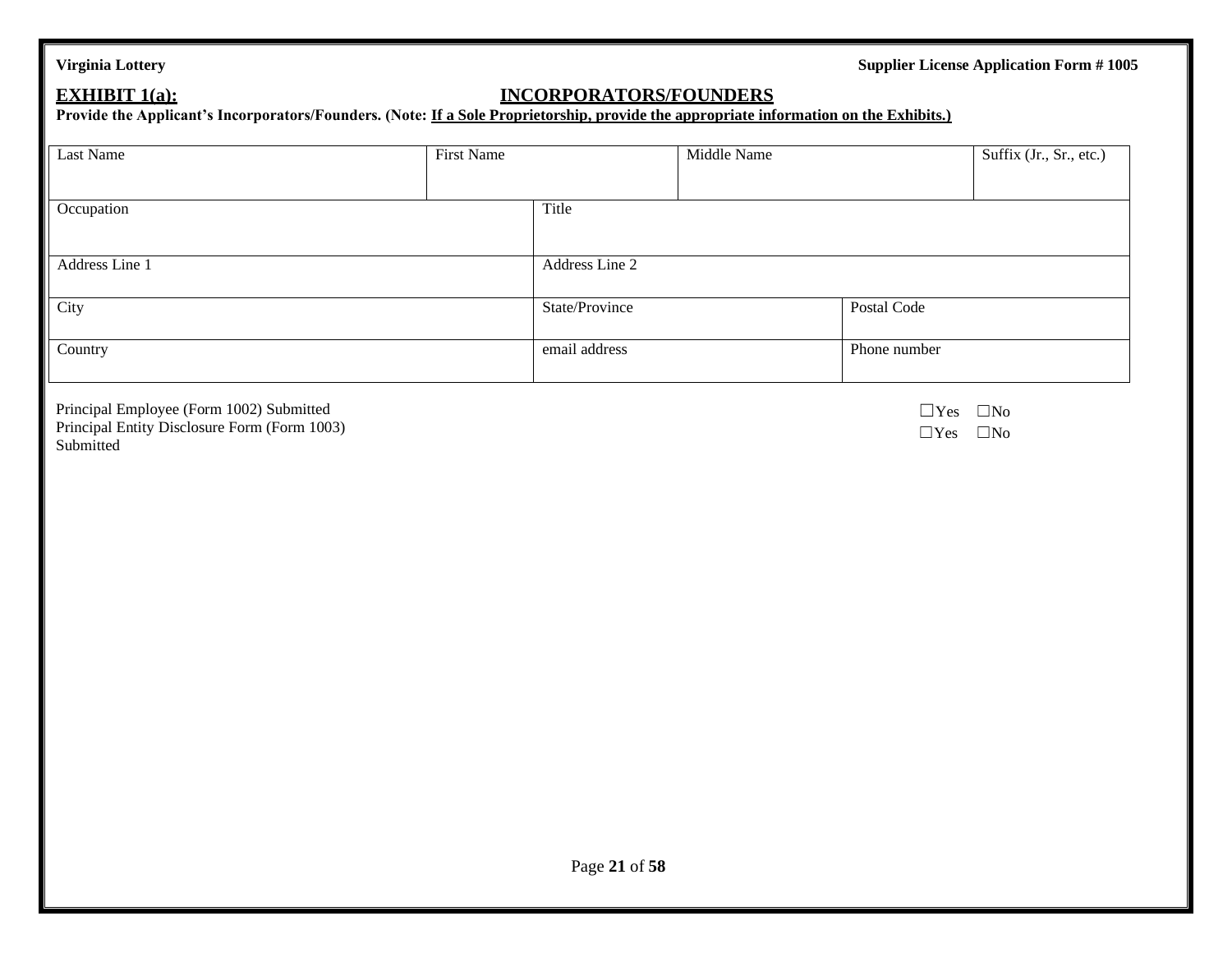| Last Name                                                                                                                                                                                                                               | <b>First Name</b>                                | Middle Name    |                               | Suffix (Jr., Sr., etc.)      |
|-----------------------------------------------------------------------------------------------------------------------------------------------------------------------------------------------------------------------------------------|--------------------------------------------------|----------------|-------------------------------|------------------------------|
|                                                                                                                                                                                                                                         |                                                  |                |                               |                              |
| Occupation                                                                                                                                                                                                                              | Title                                            |                |                               |                              |
|                                                                                                                                                                                                                                         |                                                  |                |                               |                              |
| Address Line 1                                                                                                                                                                                                                          |                                                  | Address Line 2 |                               |                              |
| City                                                                                                                                                                                                                                    |                                                  | State/Province | Postal Code                   |                              |
| Country                                                                                                                                                                                                                                 | email address                                    |                | Phone number                  |                              |
| Principal Employee (Form 1002) Submitted<br>Principal Entity Disclosure Form (Form 1003) Submitted                                                                                                                                      |                                                  |                | $\boxtimes$ Yes<br>$\Box$ Yes | N <sub>o</sub><br>No         |
|                                                                                                                                                                                                                                         |                                                  |                |                               |                              |
|                                                                                                                                                                                                                                         |                                                  |                |                               |                              |
| <b>EXHIBIT 1(b):</b>                                                                                                                                                                                                                    | OTHER NAMES IN WHICH APPLICANT HAS DONE BUSINESS |                |                               |                              |
| List all other names in which the Applicant has done business and give the approximate time periods during which these names were being used. (Note: If a<br>Sole Proprietorship, provide the appropriate information on the Exhibits.) |                                                  |                |                               |                              |
| <b>NAME</b>                                                                                                                                                                                                                             | <b>FULL ADDRESS</b>                              |                | <b>FROM</b><br>(MM/YYYY)      | TO <sub>1</sub><br>(MM/YYYY) |
|                                                                                                                                                                                                                                         |                                                  |                |                               |                              |
|                                                                                                                                                                                                                                         |                                                  |                |                               |                              |
|                                                                                                                                                                                                                                         |                                                  |                |                               |                              |
|                                                                                                                                                                                                                                         |                                                  |                |                               |                              |
|                                                                                                                                                                                                                                         |                                                  |                |                               |                              |
|                                                                                                                                                                                                                                         |                                                  |                |                               |                              |
|                                                                                                                                                                                                                                         |                                                  |                |                               |                              |
|                                                                                                                                                                                                                                         |                                                  |                |                               |                              |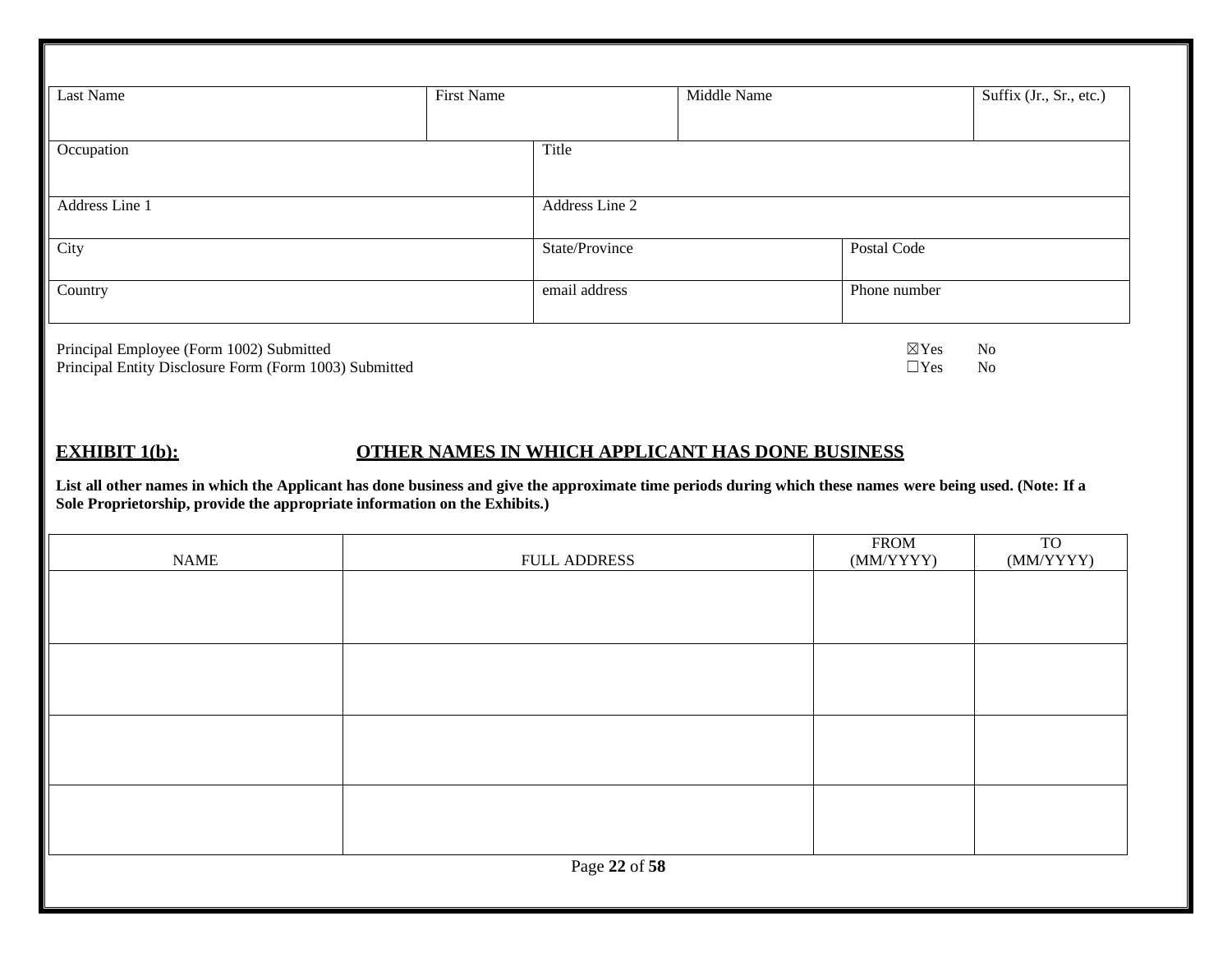| <b>Virginia Lottery</b>                                                                                                                                                                                                                    |                                                   |                            | <b>Supplier License Application Form #1005</b> |
|--------------------------------------------------------------------------------------------------------------------------------------------------------------------------------------------------------------------------------------------|---------------------------------------------------|----------------------------|------------------------------------------------|
| <b>EXHIBIT 1(c):</b><br>Provide all the current addresses of the Applicant and all current addresses from which the Applicant is doing business. (Note: If a Sole Proprietorship, provide<br>the appropriate information on the Exhibits.) | <b>CURRENT ADDRESSES OF APPLICANT</b>             |                            |                                                |
| Describe the Applicant's use of this address: (check all that apply to this address)                                                                                                                                                       |                                                   |                            |                                                |
| $\Box$ Residential<br>$\Box$ Corporate<br>$\Box$ Mailing                                                                                                                                                                                   | $\Box$ Production<br>$\Box$ Development / Testing | $\Box$ Warehouse / Storage | $\Box$ Distribution                            |
| $\Box$ Other (Describe) $\Box$                                                                                                                                                                                                             |                                                   |                            |                                                |
| Address Line 1                                                                                                                                                                                                                             | Address Line 2                                    |                            |                                                |
| City                                                                                                                                                                                                                                       | State/Province                                    | Postal Code                |                                                |
| Country                                                                                                                                                                                                                                    | email address                                     | Phone number               |                                                |
| Describe the Applicant's use of this address: (check all that apply to this address)                                                                                                                                                       |                                                   |                            |                                                |
| $\Box$ Residential<br>$\Box$ Mailing<br>$\Box$ Corporate                                                                                                                                                                                   | $\Box$ Production<br>$\Box$ Development / Testing | $\Box$ Warehouse / Storage | $\Box$ Distribution                            |
| $\Box$ Other (Describe) $\Box$                                                                                                                                                                                                             |                                                   |                            |                                                |
| Address Line 1                                                                                                                                                                                                                             | Address Line 1                                    |                            |                                                |
| City                                                                                                                                                                                                                                       | City                                              | City                       |                                                |
| Country                                                                                                                                                                                                                                    | Country                                           | Country                    |                                                |
| Describe the Applicant's use of this address: (check all that apply to this address)                                                                                                                                                       |                                                   |                            |                                                |
| $\Box$ Residential<br>$\Box$ Mailing<br>$\Box$ Corporate<br>$\Box$ Other (Describe) $\Box$                                                                                                                                                 | $\Box$ Production<br>$\Box$ Development / Testing | $\Box$ Warehouse / Storage | $\Box$ Distribution                            |
| Address Line 1                                                                                                                                                                                                                             | Address Line 1                                    |                            |                                                |
| City                                                                                                                                                                                                                                       | City                                              | City                       |                                                |
| Country                                                                                                                                                                                                                                    | Country                                           | Country                    |                                                |
|                                                                                                                                                                                                                                            | Page 23 of 58                                     |                            |                                                |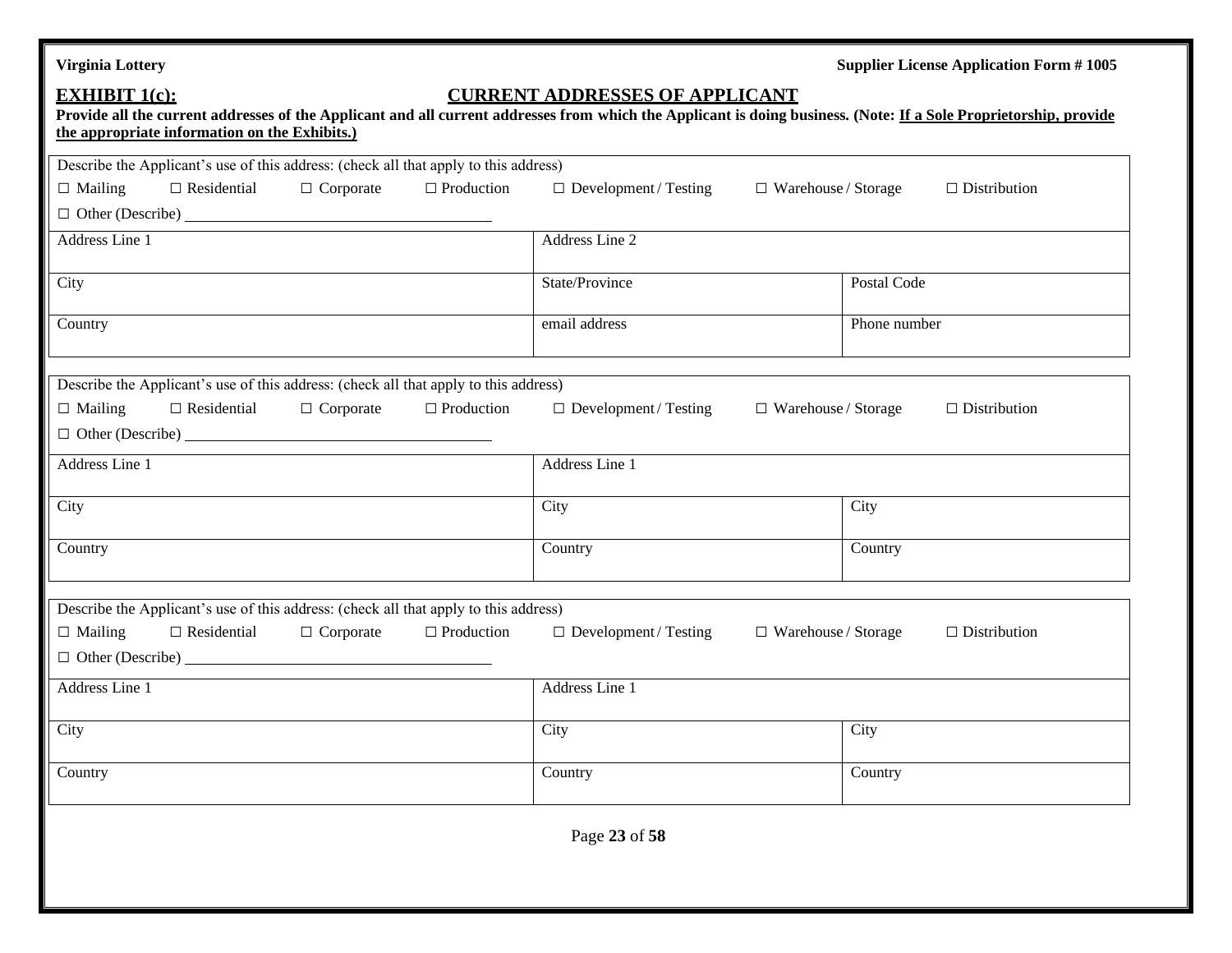| <b>Virginia Lottery</b>                                                                                                                                                                                                                                               |                                                            | <b>Supplier License Application Form #1005</b> |
|-----------------------------------------------------------------------------------------------------------------------------------------------------------------------------------------------------------------------------------------------------------------------|------------------------------------------------------------|------------------------------------------------|
| <b>EXHIBIT 1(d):</b><br>Provide all the previous addresses of the Applicant and all previous addresses from which the Applicant has done business during the last 10 years. (Note: If a<br>Sole Proprietorship, provide the appropriate information on the Exhibits.) | PREVIOUS ADDRESSES OF APPLICANT                            |                                                |
| Describe the Applicant's use of this address: (check all that apply to this address)                                                                                                                                                                                  |                                                            |                                                |
| $\Box$ Mailing<br>$\Box$ Residential<br>$\Box$ Production<br>$\Box$ Corporate                                                                                                                                                                                         | $\Box$ Development / Testing<br>$\Box$ Warehouse / storage | $\Box$ Distribution                            |
| $\Box$ Other (Describe) $\Box$                                                                                                                                                                                                                                        |                                                            |                                                |
| Address Line 1                                                                                                                                                                                                                                                        | Address Line 2                                             |                                                |
| City                                                                                                                                                                                                                                                                  | State/Province                                             | Postal Code                                    |
| Country                                                                                                                                                                                                                                                               | Email address                                              | Phone Number                                   |
| Describe the Applicant's use of this address: (check all that apply to this address)<br>$\Box$ Residential<br>$\Box$ Mailing<br>$\Box$ Corporate<br>$\Box$ Production<br>$\Box$ Other (Describe) $\Box$                                                               | $\Box$ Development / Testing<br>$\Box$ Warehouse / storage | $\Box$ Distribution                            |
| Address Line 1                                                                                                                                                                                                                                                        | Address Line 1                                             |                                                |
| City                                                                                                                                                                                                                                                                  | City                                                       | City                                           |
| Country                                                                                                                                                                                                                                                               | Country                                                    | Country                                        |
| Describe the Applicant's use of this address: (check all that apply to this address)                                                                                                                                                                                  |                                                            |                                                |
| $\Box$ Mailing<br>$\Box$ Production<br>$\Box$ Residential<br>$\Box$ Corporate<br>$\Box$ Other (Describe) $\Box$                                                                                                                                                       | $\Box$ Development / Testing<br>$\Box$ Warehouse / Storage | $\Box$ Distribution                            |
| Address Line 1                                                                                                                                                                                                                                                        | Address Line 1                                             |                                                |
| City                                                                                                                                                                                                                                                                  | City                                                       | City                                           |
| Country                                                                                                                                                                                                                                                               | Country                                                    | Country                                        |
|                                                                                                                                                                                                                                                                       | Page 24 of 58                                              |                                                |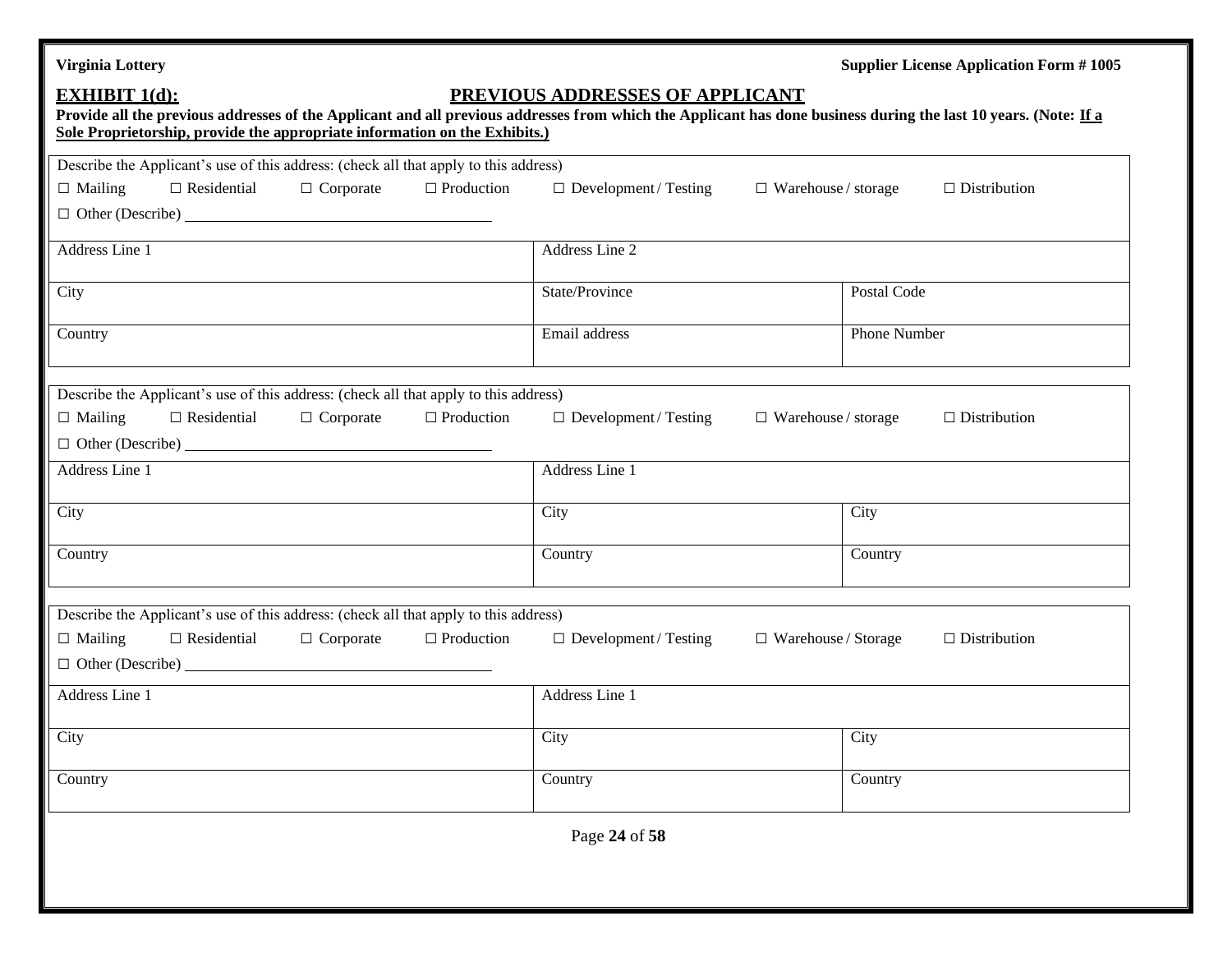| <b>Virginia Lottery</b> |
|-------------------------|
|-------------------------|

**Supplier License Application Form # 1005** 

## **EXHIBIT** 1(e): **ALL BUSINESSES OPERATED BY THE APPLICANT**

| Name of Business                                    |               |                            | Operated From Date/To Date |  |                              | Federal Identification Number/ Social Security Number/<br><b>Tax Identification Number</b> |                                                          |
|-----------------------------------------------------|---------------|----------------------------|----------------------------|--|------------------------------|--------------------------------------------------------------------------------------------|----------------------------------------------------------|
| Address Line 1                                      |               |                            | Address Line 2             |  |                              |                                                                                            |                                                          |
| City                                                |               |                            | State/Province             |  |                              | City                                                                                       |                                                          |
| Country                                             | email address |                            | <b>Contact Person</b>      |  |                              |                                                                                            | <b>Contact Number</b>                                    |
| Description of the business and business activities |               |                            |                            |  |                              |                                                                                            |                                                          |
| Name of Business                                    |               | Operated From Date/To Date |                            |  |                              |                                                                                            | Federal Identification Number/Social Security Number/Tax |
|                                                     |               |                            |                            |  | <b>Identification Number</b> |                                                                                            |                                                          |
| Address Line 1                                      |               |                            | Address Line 2             |  |                              |                                                                                            |                                                          |
| City                                                |               |                            | State/Province             |  | City                         |                                                                                            |                                                          |
| Country                                             | email address |                            | <b>Contact Person</b>      |  |                              | <b>Contact Number</b>                                                                      |                                                          |
| Description of the business and business activities |               |                            |                            |  |                              |                                                                                            |                                                          |
|                                                     |               |                            |                            |  |                              |                                                                                            |                                                          |
|                                                     |               |                            |                            |  |                              |                                                                                            |                                                          |
|                                                     |               |                            |                            |  |                              |                                                                                            |                                                          |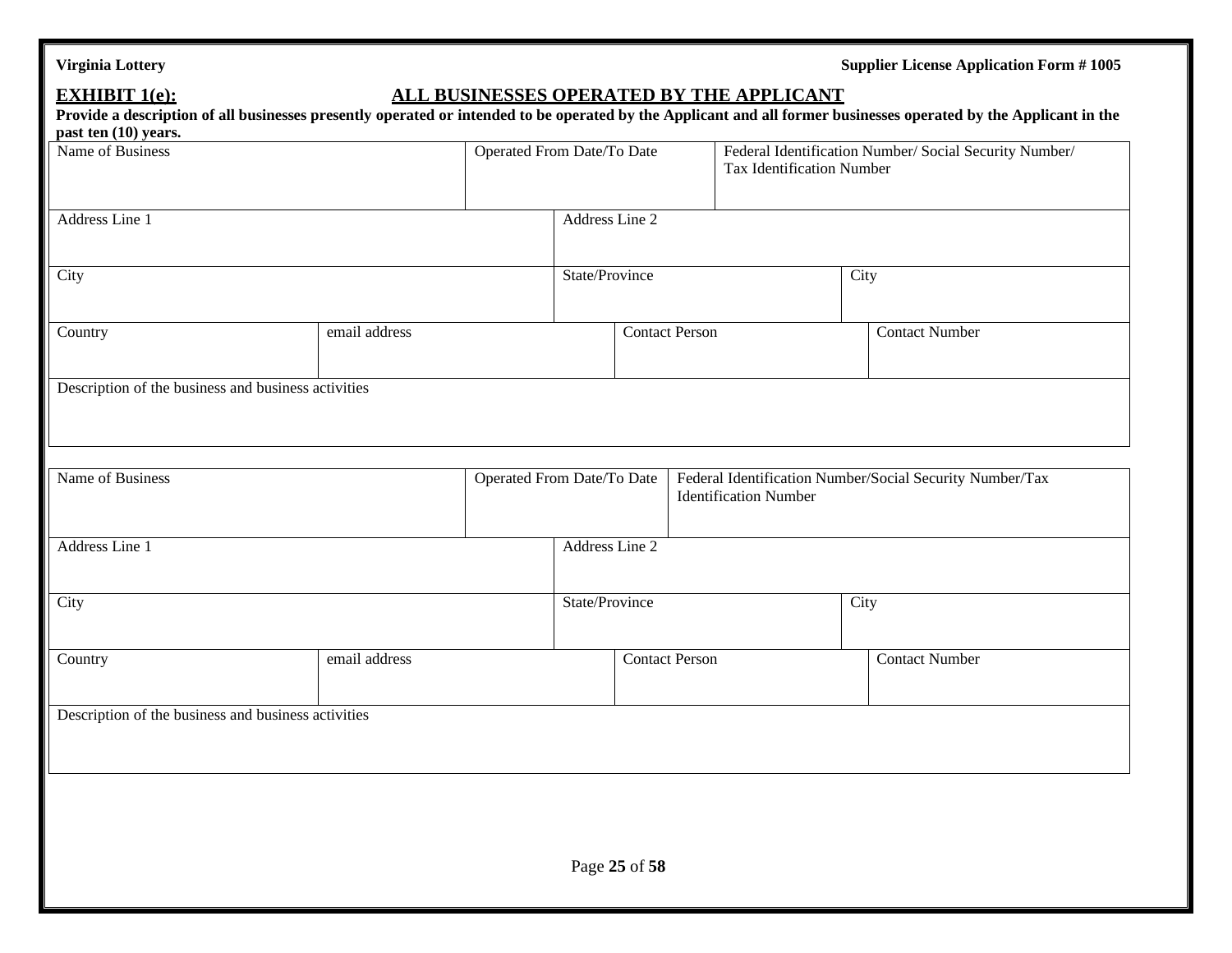### **EXHIBIT 1(f): ALL HOLDING, INTERMEDIARIES, SUBSIDIARIES, AFFILIATES OR OTHER BUSINESS TYPE ENTITIES**

**List the names, all addresses used in the last ten (10) years, the form of organization and a description of the business performed by all holding, intermediary, subsidiary, affiliate and any other similar business entity of the Applicant. Do not provide those already listed in Exhibit 1(e).**

| Name of Business                                                                                     |                              |                                               | Operated From Date/To Date |               |                                                                         |                       |  |  |
|------------------------------------------------------------------------------------------------------|------------------------------|-----------------------------------------------|----------------------------|---------------|-------------------------------------------------------------------------|-----------------------|--|--|
| State if Holding, Intermediary, Subsidiary, Affiliate or other (if other, state type of<br>business) |                              |                                               |                            | Number        | Federal Identification Number/Social Security Number/Tax Identification |                       |  |  |
| <b>Address Last 10 years</b>                                                                         |                              |                                               |                            |               |                                                                         |                       |  |  |
| Address                                                                                              |                              | City                                          | State                      |               | Postal Code                                                             | <b>Contact Number</b> |  |  |
|                                                                                                      |                              |                                               |                            |               |                                                                         |                       |  |  |
|                                                                                                      |                              |                                               |                            |               |                                                                         |                       |  |  |
|                                                                                                      |                              |                                               |                            |               |                                                                         |                       |  |  |
|                                                                                                      |                              |                                               |                            |               |                                                                         |                       |  |  |
|                                                                                                      |                              |                                               |                            |               |                                                                         |                       |  |  |
|                                                                                                      |                              |                                               |                            |               |                                                                         |                       |  |  |
|                                                                                                      |                              |                                               |                            |               |                                                                         |                       |  |  |
|                                                                                                      |                              |                                               |                            |               |                                                                         |                       |  |  |
|                                                                                                      |                              |                                               |                            |               |                                                                         |                       |  |  |
|                                                                                                      |                              | <b>Description and Activities of Business</b> |                            |               |                                                                         |                       |  |  |
|                                                                                                      |                              |                                               |                            |               |                                                                         |                       |  |  |
|                                                                                                      |                              |                                               |                            |               |                                                                         |                       |  |  |
|                                                                                                      |                              |                                               |                            |               |                                                                         |                       |  |  |
|                                                                                                      |                              |                                               |                            |               |                                                                         |                       |  |  |
|                                                                                                      |                              |                                               |                            |               |                                                                         |                       |  |  |
|                                                                                                      |                              | <b>Forms of Organization (Check One)</b>      |                            |               |                                                                         |                       |  |  |
| Sole Proprietorship<br>Limited Liability Company<br>Other (Describe) _                               | Partnership<br>S-Corporation | <b>Limited Partnership</b><br>Trust           |                            | C-Corporation |                                                                         |                       |  |  |
|                                                                                                      |                              |                                               |                            |               |                                                                         |                       |  |  |
|                                                                                                      |                              |                                               |                            |               |                                                                         |                       |  |  |
|                                                                                                      |                              |                                               |                            |               |                                                                         |                       |  |  |
|                                                                                                      |                              |                                               | Page 26 of 58              |               |                                                                         |                       |  |  |
|                                                                                                      |                              |                                               |                            |               |                                                                         |                       |  |  |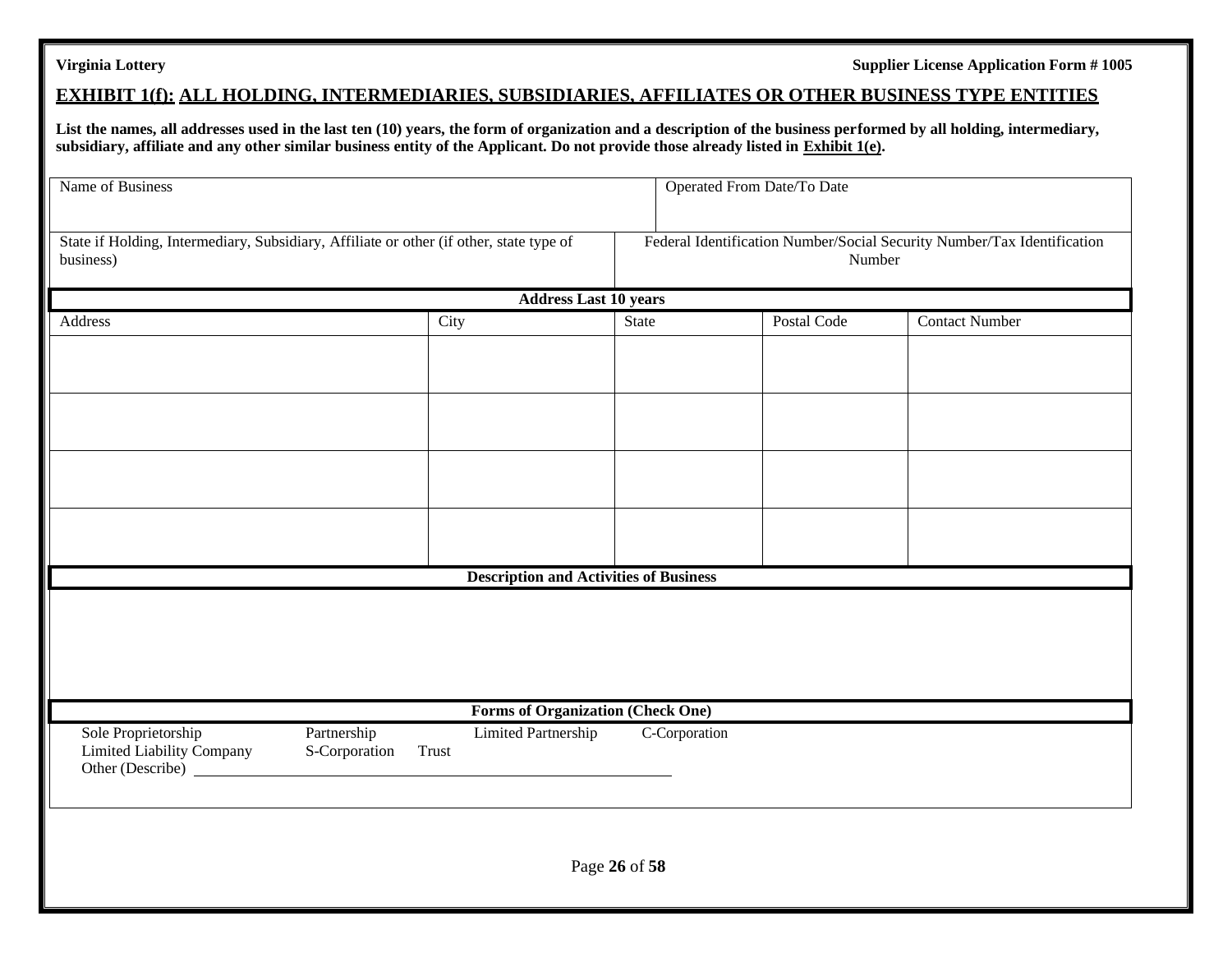### **EXHIBIT 2: CURRENT DIRECTORS, PARTNERS, OFFICERS AND TRUSTEES**

**Provide information for each Director, Partner, Officer and Trustee of the applicant. Include any Grantors or Beneficiaries of a Trust who is required to be licensed as a Principal as defined in this application.**

|                                |                   |                      | Name, Home Address & Business Address of Director, Partner, Officer or Trustee             |             |                                                                                    |               |
|--------------------------------|-------------------|----------------------|--------------------------------------------------------------------------------------------|-------------|------------------------------------------------------------------------------------|---------------|
| Last Name                      | <b>First Name</b> |                      |                                                                                            | Middle Name |                                                                                    | Date of Birth |
| Home Address Line 1            |                   |                      | Home Address Line 2                                                                        |             |                                                                                    |               |
| City                           |                   | State/Province       |                                                                                            | Postal Code |                                                                                    |               |
| Country                        |                   | <b>Email Address</b> |                                                                                            |             | <b>Contact Number</b>                                                              |               |
| <b>Business Address Line 1</b> |                   |                      | <b>Business Address Line 2</b>                                                             |             |                                                                                    |               |
| City                           |                   | State/Province       |                                                                                            | Postal Code |                                                                                    |               |
| Country                        |                   |                      | <b>Business Email Address</b>                                                              |             | <b>Business Contact Number</b>                                                     |               |
|                                |                   |                      | Title/Position Held, Dates, Compensation (List Current Position first, then work backward) |             |                                                                                    |               |
| Title/Position                 | From Date/To Date |                      | <b>Annual Compensation</b>                                                                 |             | Structure of Compensation (i.e.<br>Salary, wages, bonus, fees,<br>commission etc.) |               |
|                                |                   |                      |                                                                                            |             |                                                                                    |               |
|                                |                   |                      |                                                                                            |             |                                                                                    |               |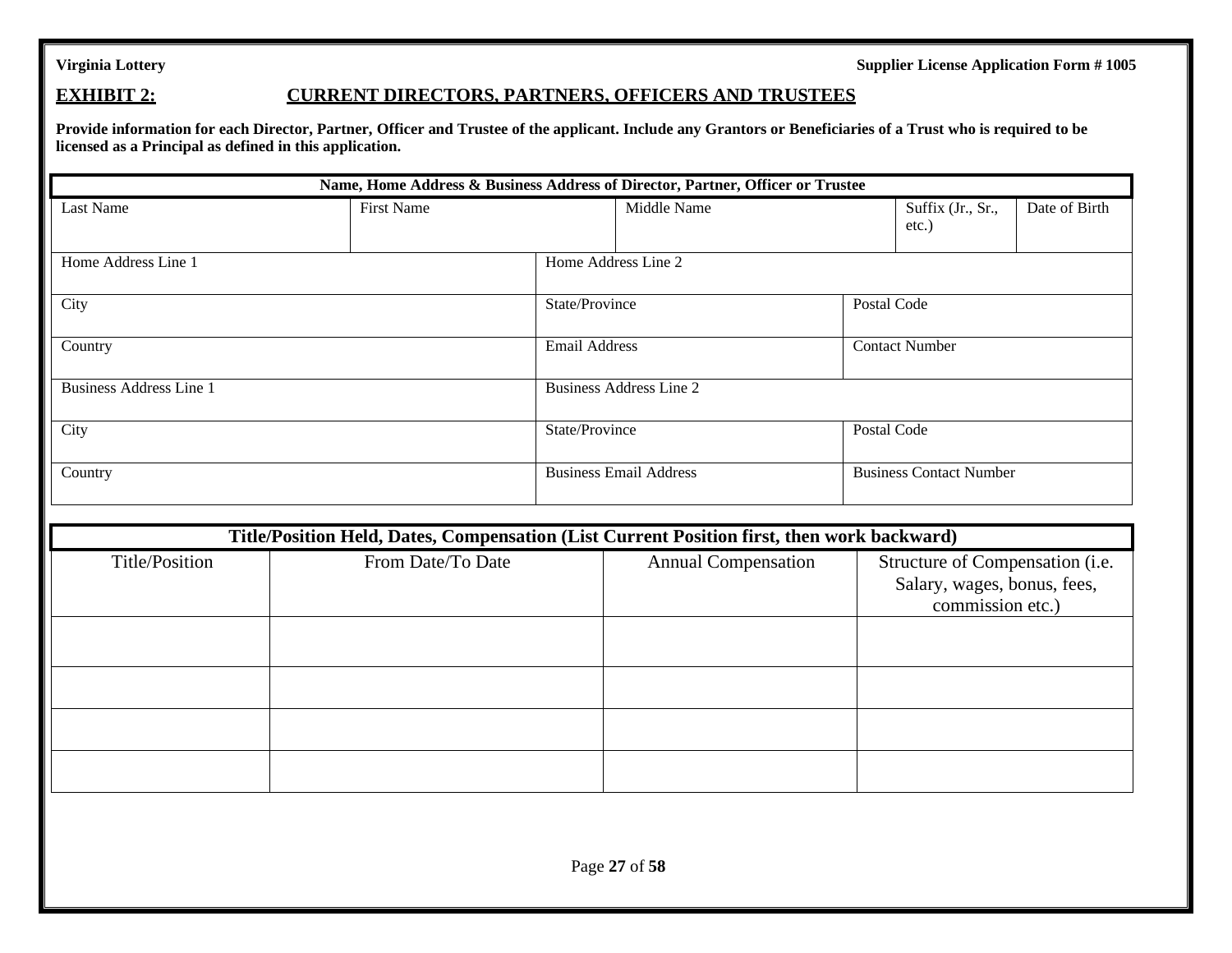### **EXHIBIT 3: FORMER DIRECTORS, PARTNERS, OFFICERS AND TRUSTEES**

**Provide the following information for all Directors, Partners, Officers and Trustees who are no longer actively involved with the Applicant but held the position in the last ten (10) years.**

|                                |                                                                                            |  | Name, Home & Business Address of Director, Partner, Officer or Trustee |  |                                |               |  |  |
|--------------------------------|--------------------------------------------------------------------------------------------|--|------------------------------------------------------------------------|--|--------------------------------|---------------|--|--|
| Last Name                      | <b>First Name</b>                                                                          |  | Middle Name                                                            |  |                                | Date of Birth |  |  |
| Home Address Line 1            |                                                                                            |  | Home Address Line 2                                                    |  |                                |               |  |  |
| City                           |                                                                                            |  | State/Province                                                         |  | Postal Code                    |               |  |  |
| Country                        |                                                                                            |  | <b>Email Address</b>                                                   |  | <b>Contact Number</b>          |               |  |  |
| <b>Business Address Line 1</b> |                                                                                            |  | <b>Business Address Line 2</b>                                         |  |                                |               |  |  |
| City                           |                                                                                            |  | State/Province                                                         |  | Postal Code                    |               |  |  |
| Country                        |                                                                                            |  | <b>Business Email Address</b>                                          |  | <b>Business Contact Number</b> |               |  |  |
|                                | Title/Position Held, Dates, Compensation (List Current Position first, then work backward) |  |                                                                        |  |                                |               |  |  |
| Title/Position                 | From Date/To Date                                                                          |  | Annual Compensation & Value                                            |  | Reason for Leaving             |               |  |  |
|                                |                                                                                            |  |                                                                        |  |                                |               |  |  |
|                                |                                                                                            |  |                                                                        |  |                                |               |  |  |
|                                |                                                                                            |  |                                                                        |  |                                |               |  |  |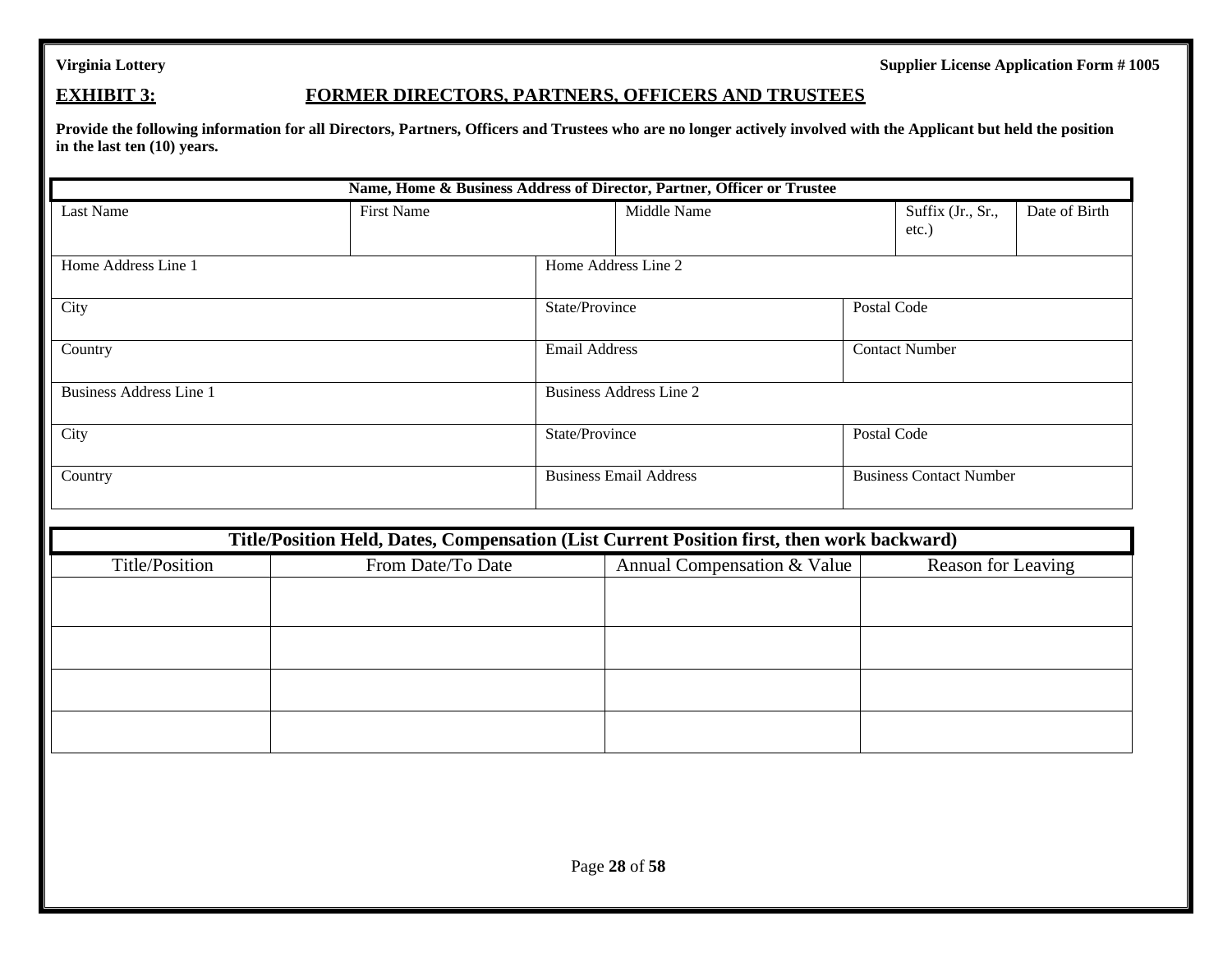### **Exhibit 4: COMPENSATION OVER \$250,000**

**Provide the information for** *all employees* **who earn** *over \$250,000* **in annual compensation from the applicant. Do not include those listed in Exhibit 2. Compensation includes, but is not limited to, salary, wages, commissions, fees, stock options, bonuses or other.**

|                                |                   | Name, Home Address & Business Address of Employees                                         |                                                                                    |  |  |  |  |
|--------------------------------|-------------------|--------------------------------------------------------------------------------------------|------------------------------------------------------------------------------------|--|--|--|--|
| <b>Last Name</b>               | <b>First Name</b> | Middle Name                                                                                | Date of Birth<br>Suffix (Jr., Sr.,<br>$etc.$ )                                     |  |  |  |  |
| Home Address Line 1            |                   | Home Address Line 2                                                                        |                                                                                    |  |  |  |  |
| City                           |                   | State/Province                                                                             | Postal Code                                                                        |  |  |  |  |
| Country                        |                   | <b>Email Address</b>                                                                       | <b>Contact Number</b>                                                              |  |  |  |  |
| <b>Business Address Line 1</b> |                   | <b>Business Address Line 2</b>                                                             |                                                                                    |  |  |  |  |
| City                           |                   | State/Province                                                                             | Postal Code                                                                        |  |  |  |  |
| Country                        |                   | <b>Business Email Address</b>                                                              | <b>Business Contact number</b>                                                     |  |  |  |  |
|                                |                   | Title/Position Held, Dates, Compensation (List Current Position first, then work backward) |                                                                                    |  |  |  |  |
| Title/Position                 | From Date/To Date | Annual Compensation & Value                                                                | Structure of Compensation (i.e.<br>Salary, wages, bonus, fees,<br>commission etc.) |  |  |  |  |
|                                |                   |                                                                                            |                                                                                    |  |  |  |  |
|                                |                   |                                                                                            |                                                                                    |  |  |  |  |
|                                |                   |                                                                                            |                                                                                    |  |  |  |  |
|                                |                   |                                                                                            |                                                                                    |  |  |  |  |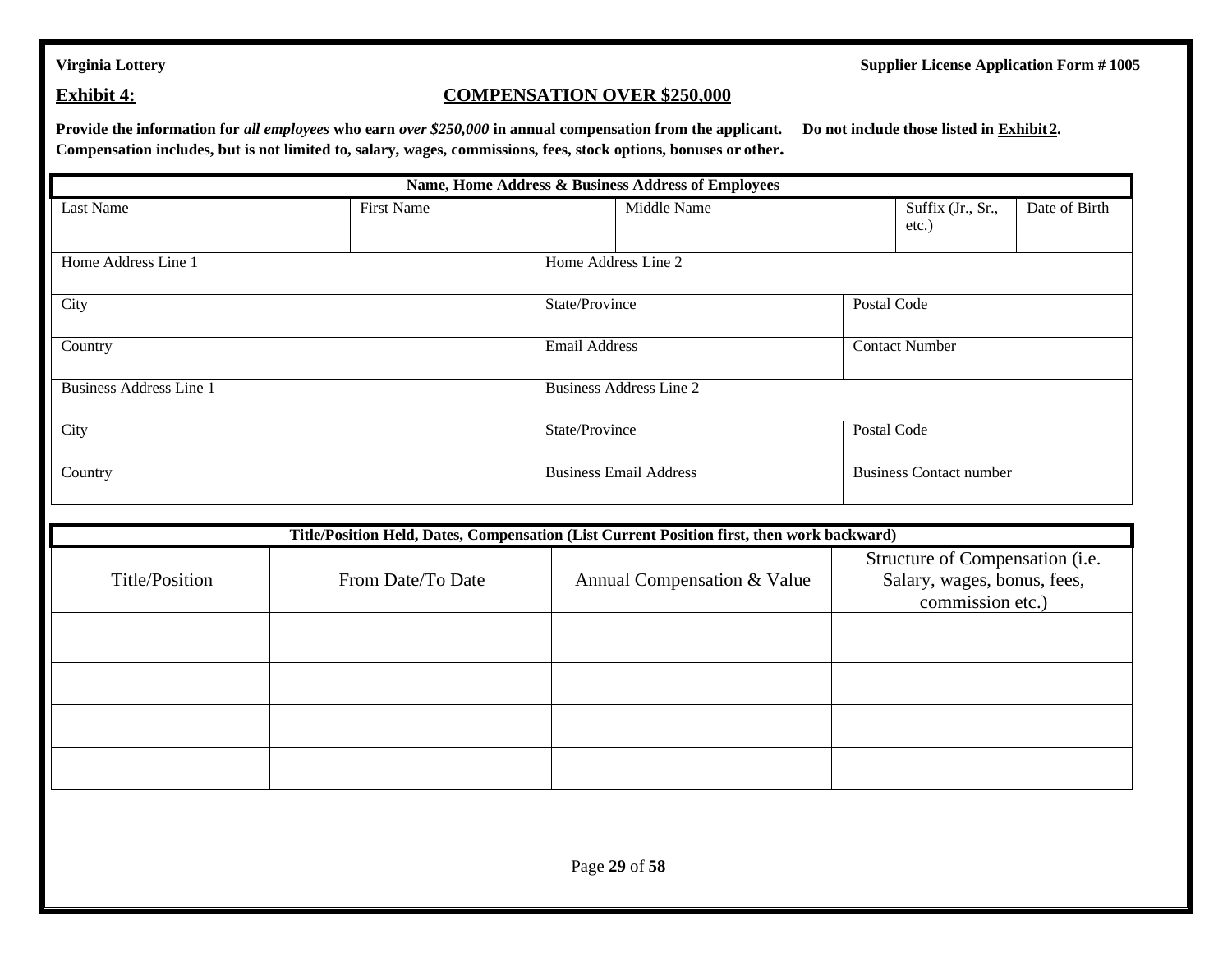### **Exhibit 5: BONUS, PROFIT SHARING, PENSION, RETIREMENT, DEFERRED COMPENSATION & SIMILAR PLANS**

**Provide a description of all bonus, profit sharing, pension, retirement, deferred compensation and similar plans in existence or to be created. If the space provided in the Exhibit is insufficient to describe the plan, the Applicant may attach additional pages as necessary to describe each and every plan.**

|                                                             |                                        |                | Plan                       |                       |                                                                                    |             |
|-------------------------------------------------------------|----------------------------------------|----------------|----------------------------|-----------------------|------------------------------------------------------------------------------------|-------------|
| Name of Plan                                                |                                        |                |                            |                       |                                                                                    |             |
| <b>Trustee Name</b>                                         |                                        |                |                            |                       |                                                                                    |             |
| Address Line 1                                              |                                        | Address Line 2 |                            |                       |                                                                                    |             |
| City                                                        |                                        | State          |                            |                       |                                                                                    | Postal Code |
| Country                                                     | <b>Email Address</b>                   |                |                            | <b>Contact Number</b> |                                                                                    |             |
|                                                             |                                        |                | <b>Plan Specifications</b> |                       |                                                                                    |             |
| Material Specifications of Plan<br>Method of Financing Plan |                                        |                |                            |                       |                                                                                    |             |
| Class of Person in Plan                                     | Number of Individuals in each<br>Class |                |                            |                       | Amount Distributed to Each Class during the Last<br>Fiscal Year Plan was in Effect |             |
| Page 30 of 58                                               |                                        |                |                            |                       |                                                                                    |             |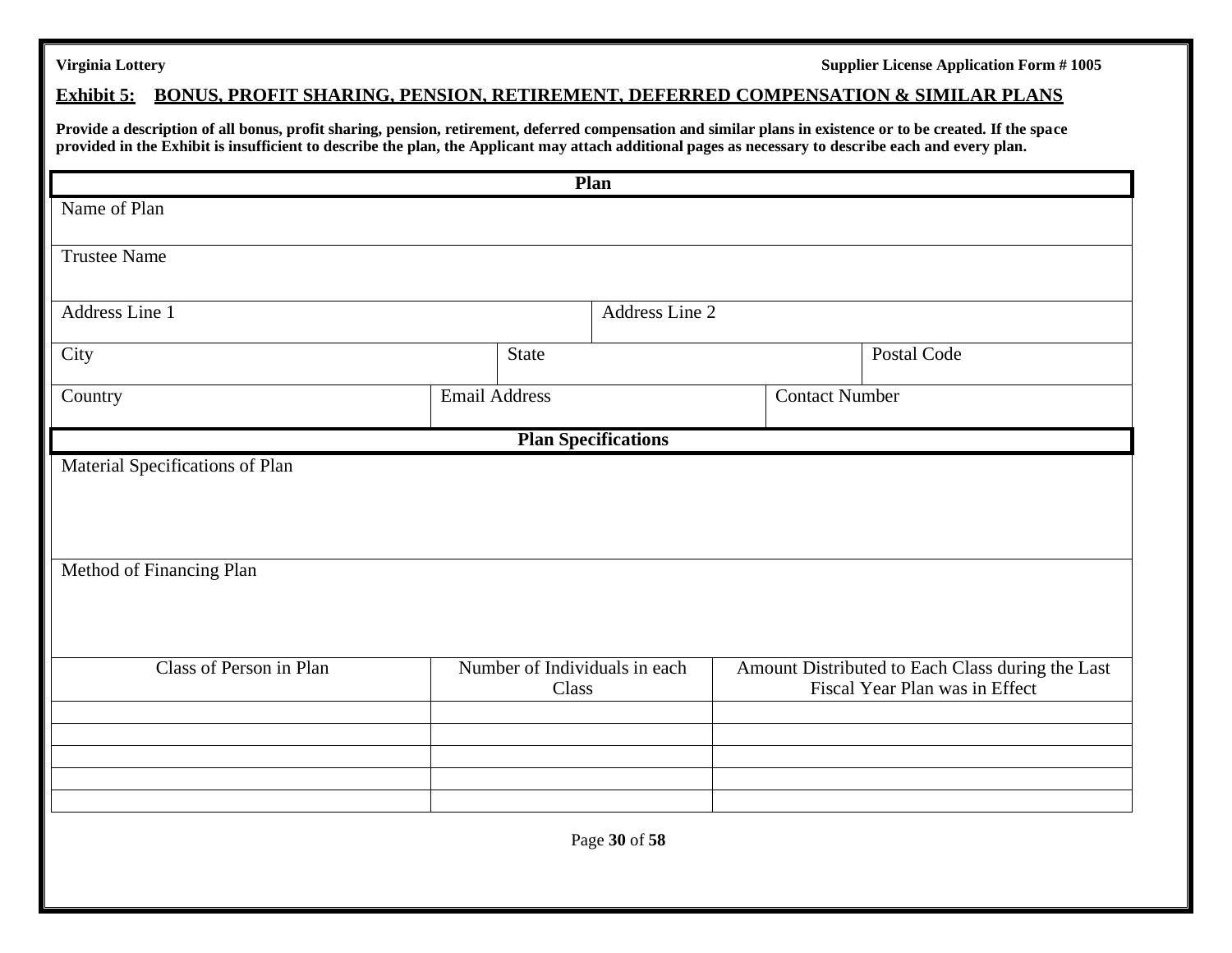### **EXHIBIT 6: STOCK DESCRIPTION (Corporations - C & S; LLC's)**

Provide the nature, type and number of authorized and issued shares. Provide the terms, conditions, rights and privileges of all classes of voting, non-voting and **other stocks issued or to be issued by the Applicant or a holding, intermediary, subsidiary, affiliate and any other type similar business entity of Applicants. This should include the number of shares of each class of stock authorized or to be authorized and the number of shares of each class of stock outstanding as of this date. If the right of holders of any class of stock may be modified by less than a majority or more of outstanding shares of the class affected, voting as a class, please state which class and explain briefly.**

| <b>Stock Types/Classes</b>                                                                                                               |                                |                         |                                           |                                                                                   |                                           |  |  |
|------------------------------------------------------------------------------------------------------------------------------------------|--------------------------------|-------------------------|-------------------------------------------|-----------------------------------------------------------------------------------|-------------------------------------------|--|--|
| Stock Type/Class                                                                                                                         | Number of shares<br>Authorized | Number of Shares Issued | Number of<br><b>Shares</b><br>Outstanding | Voting/Non-voting? (list<br>all voting stocks first and<br>then non-voting stock) | Term, Conditions, Rights etc. of<br>Stock |  |  |
|                                                                                                                                          |                                |                         |                                           |                                                                                   |                                           |  |  |
|                                                                                                                                          |                                |                         |                                           |                                                                                   |                                           |  |  |
|                                                                                                                                          |                                |                         |                                           |                                                                                   |                                           |  |  |
|                                                                                                                                          |                                |                         |                                           |                                                                                   |                                           |  |  |
|                                                                                                                                          |                                |                         |                                           |                                                                                   |                                           |  |  |
|                                                                                                                                          |                                |                         |                                           |                                                                                   |                                           |  |  |
|                                                                                                                                          |                                |                         |                                           |                                                                                   |                                           |  |  |
| Is any right of a shareholder able to be modified by less than a majority vote of a particular class? If so, explain in the space below. |                                |                         |                                           |                                                                                   |                                           |  |  |
|                                                                                                                                          |                                |                         |                                           |                                                                                   |                                           |  |  |
| Page 31 of 58                                                                                                                            |                                |                         |                                           |                                                                                   |                                           |  |  |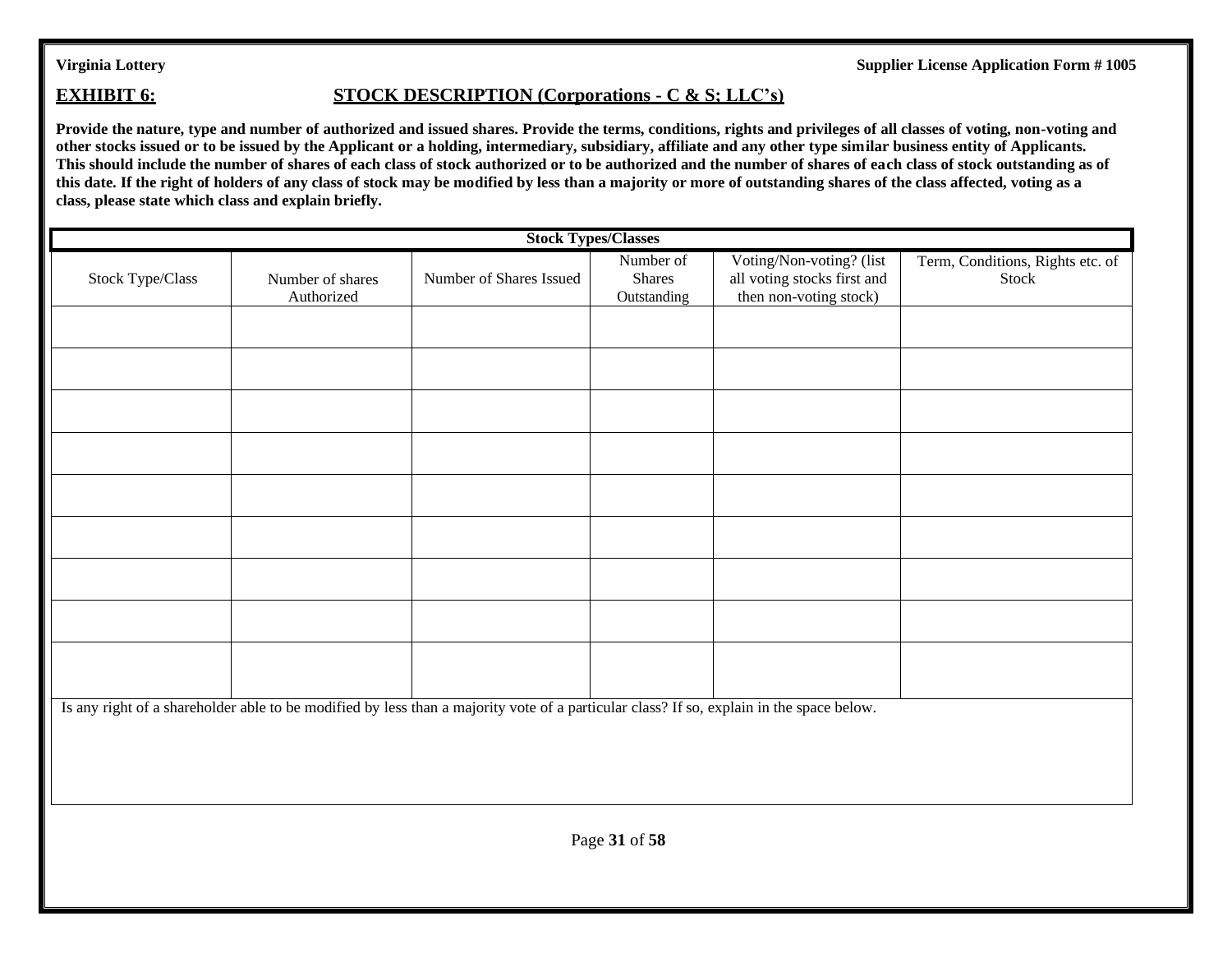### **EXHIBIT 7a: VOTING SHAREHOLDERS**

**Provide information on each person or entity holding of record or having a beneficial interest of 5% or more in any voting stock issued by the Applicant as of the date of filing the Application.**

|                                |                       |                         |                                      | <b>Name, Home Address &amp; Business Address</b> |             |                                        |                       |  |
|--------------------------------|-----------------------|-------------------------|--------------------------------------|--------------------------------------------------|-------------|----------------------------------------|-----------------------|--|
| Last Name                      |                       | First Name              |                                      | Middle Name                                      |             | Suffix (Jr., Sr.,<br>$etc.$ )          | Date of Birth         |  |
| Home Address Line 1            | Home Address Line 2   |                         |                                      |                                                  |             |                                        |                       |  |
| City                           |                       | State/Province          |                                      |                                                  | Postal Code |                                        |                       |  |
| Country                        |                       | <b>Email Address</b>    |                                      |                                                  |             |                                        | <b>Contact Number</b> |  |
| <b>Business Address Line 1</b> |                       |                         | <b>Business Address Line 2</b>       |                                                  |             |                                        |                       |  |
| City                           |                       | State/Province          |                                      | Postal Code                                      |             |                                        |                       |  |
| Country                        |                       |                         |                                      | <b>Business Email Address</b>                    |             | <b>Business Contact Number</b>         |                       |  |
|                                |                       |                         |                                      | <b>Stock Types/Classes</b>                       |             |                                        |                       |  |
| <b>Stock Type/Class</b>        | Number of Shares Held | <b>Acquisition Date</b> | $%$ of<br>Outstanding<br>Shares Held |                                                  |             | Term, Conditions, Rights etc. of Stock |                       |  |

| Principal Employee (Form 1002) Submitted     |
|----------------------------------------------|
| Principal Entity Disclosure Form (Form 1003) |
| Submitted                                    |

| റ |
|---|
|   |

☐Yes ☐No

Page **32** of **58**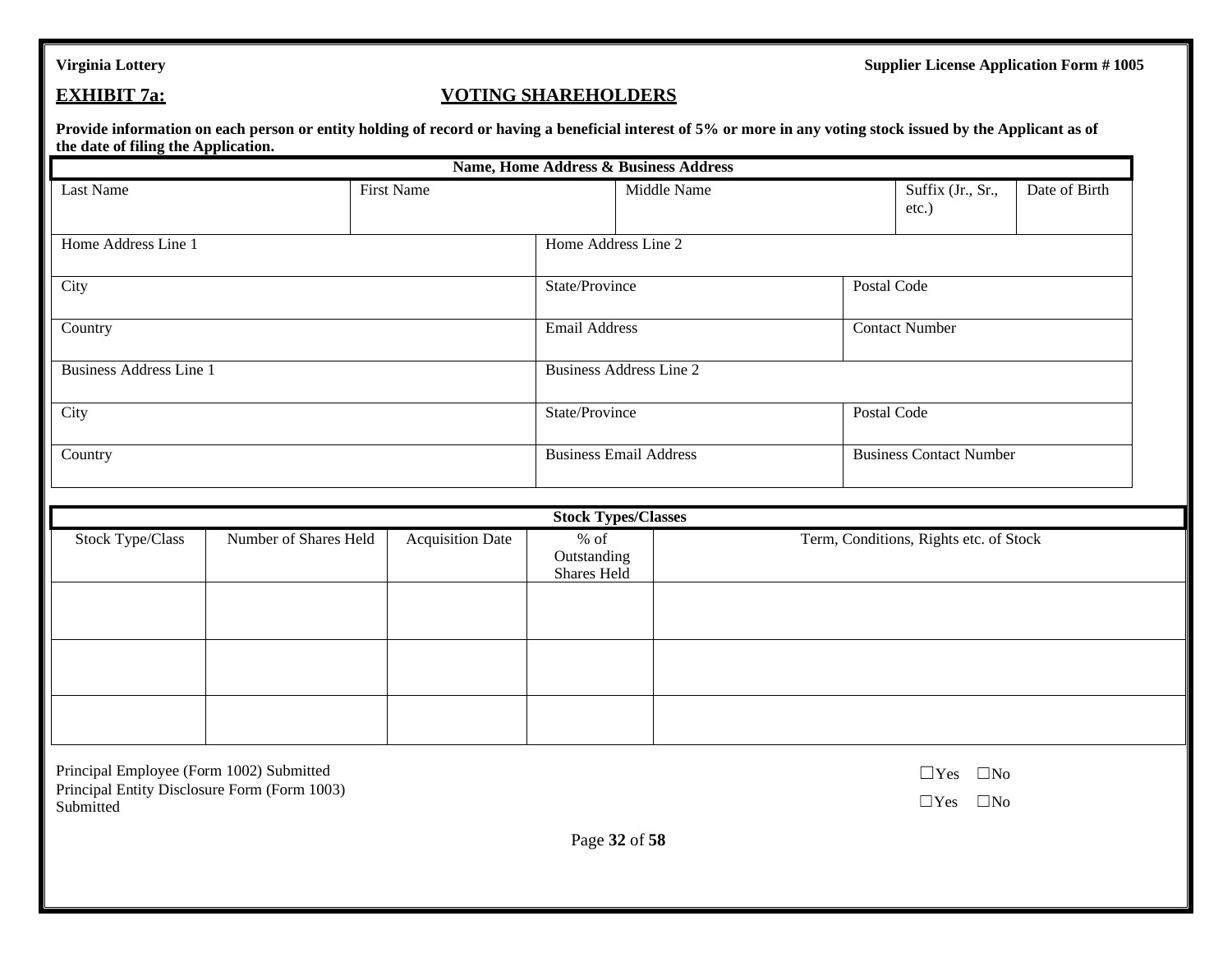### **EXHIBIT 7b: NON-VOTING SHAREHOLDERS**

**Provide information on each person or entity holding of record or having a beneficial interest of 5% or more in any non-voting stock issued by the Applicant as of the date of filing the Application.**

|                         |                                          |                         |                                 | Name, Home Address & Business Address |  |                                        |               |  |
|-------------------------|------------------------------------------|-------------------------|---------------------------------|---------------------------------------|--|----------------------------------------|---------------|--|
| Last Name               |                                          | <b>First Name</b>       |                                 | Middle Name                           |  | Suffix (Jr., Sr.,<br>etc.)             | Date of Birth |  |
| Home Address Line 1     |                                          |                         |                                 | Home Address Line 2                   |  |                                        |               |  |
| City                    |                                          |                         |                                 | State/Province                        |  | Postal Code                            |               |  |
| Country                 |                                          |                         | email address                   |                                       |  | Contact number                         |               |  |
|                         | <b>Business Address Line 1</b>           |                         |                                 | <b>Business Address Line 2</b>        |  |                                        |               |  |
| City                    |                                          |                         | State/Province                  |                                       |  | Postal Code                            |               |  |
| Country                 |                                          |                         | Business email address          |                                       |  | <b>Business Contact number</b>         |               |  |
|                         |                                          |                         |                                 | <b>Stock Types/Classes</b>            |  |                                        |               |  |
| <b>Stock Type/Class</b> | Number of shares held                    | <b>Acquisition Date</b> | % of outstanding<br>shares held |                                       |  | Term, Conditions, Rights etc. of Stock |               |  |
|                         |                                          |                         |                                 |                                       |  |                                        |               |  |
|                         |                                          |                         |                                 |                                       |  |                                        |               |  |
|                         | Principal Employee (Form 1002) Submitted |                         |                                 |                                       |  | $\square$ No<br>$\Box$ Yes             |               |  |

Principal Entity Disclosure Form (Form 1003) Submitted ◯Yes ◯No

| ⊥Yes          | $\Box$ Nc |
|---------------|-----------|
| $\exists$ Yes | $\Box$ Nc |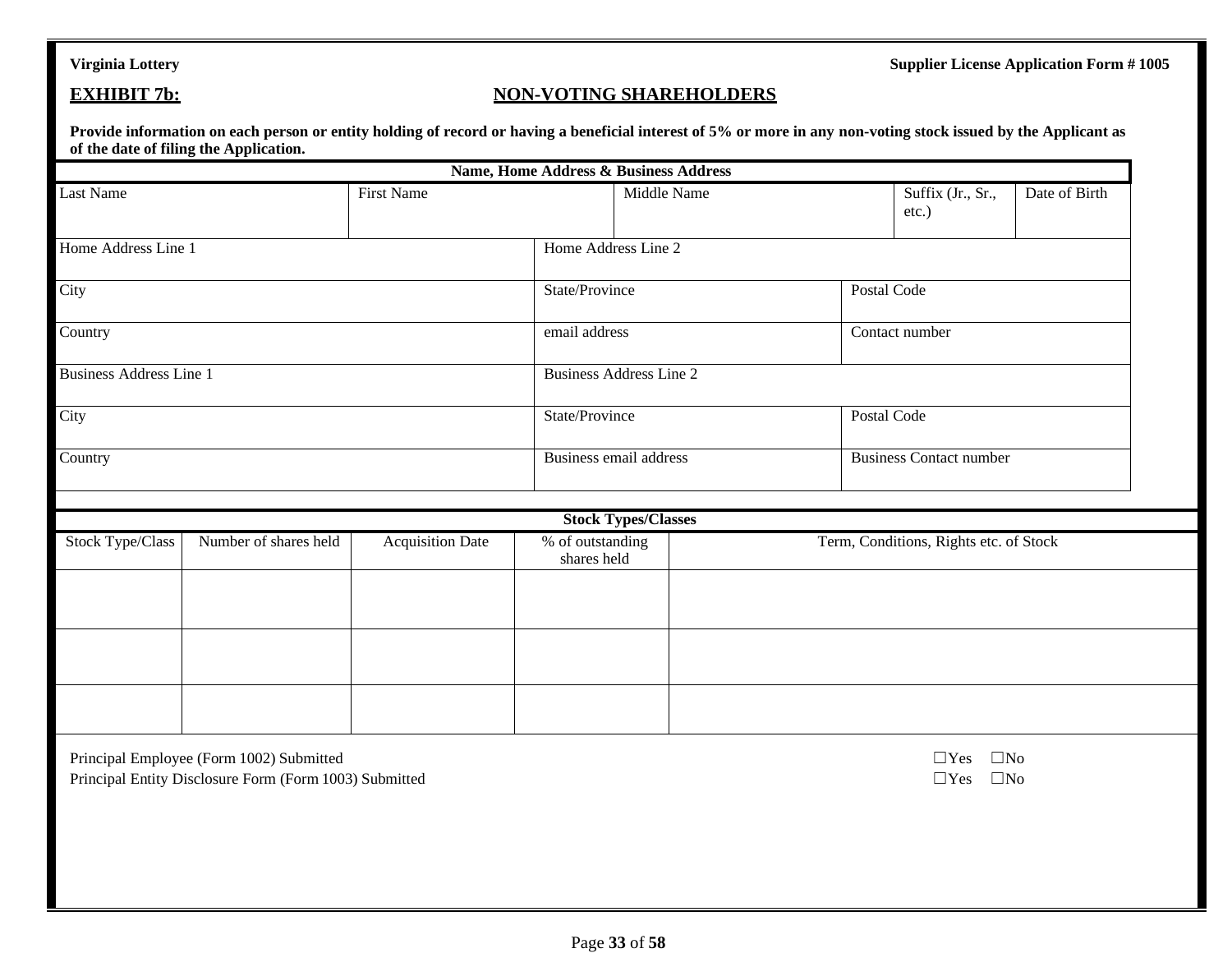### **EXHIBIT 8a: INTEREST OF CURRENT PARTNERS**

**List the Applicant's Current Partners (include all), the type of partnership, the percentage of ownership of each partner, date partner entered partnership and the description of participation in the operation by each partner.**

| <b>Name, Home Address &amp; Business Address</b>                                                   |                                       |                      |                                |  |             |                                                              |               |  |
|----------------------------------------------------------------------------------------------------|---------------------------------------|----------------------|--------------------------------|--|-------------|--------------------------------------------------------------|---------------|--|
| Last Name                                                                                          | <b>First Name</b>                     |                      | Middle Name                    |  |             | Suffix (Jr., Sr.,<br>$etc.$ )                                | Date of Birth |  |
| Home Address Line 1                                                                                |                                       |                      | Home Address Line 2            |  |             |                                                              |               |  |
| City                                                                                               |                                       | State/Province       |                                |  | Postal Code |                                                              |               |  |
| Country                                                                                            |                                       | <b>Email Address</b> |                                |  |             | <b>Contact Number</b>                                        |               |  |
| <b>Business Address Line 1</b>                                                                     |                                       |                      | <b>Business Address Line 2</b> |  |             |                                                              |               |  |
| City                                                                                               |                                       |                      | State/Province                 |  |             | Postal Code                                                  |               |  |
| Country                                                                                            |                                       |                      | <b>Business Email Address</b>  |  |             | <b>Business Contact Number</b>                               |               |  |
| Partner Type (place X next to type of<br>Partner)                                                  | % of Ownership in<br><b>Applicant</b> |                      | <b>Date Acquired interest</b>  |  |             | Please explain participation in Applicant's business, if any |               |  |
| Full/General Partner                                                                               |                                       |                      |                                |  |             |                                                              |               |  |
| <b>Limited Partner</b>                                                                             |                                       |                      |                                |  |             |                                                              |               |  |
| Dormant/Silent Partner                                                                             |                                       |                      |                                |  |             |                                                              |               |  |
| Nominal Partner                                                                                    |                                       |                      |                                |  |             |                                                              |               |  |
| other:                                                                                             |                                       |                      |                                |  |             |                                                              |               |  |
| Principal Employee (Form 1002) Submitted<br>Principal Entity Disclosure Form (Form 1003) Submitted |                                       |                      |                                |  |             | $\Box$ Yes<br>N <sub>o</sub><br>$\Box$ Yes<br>No             |               |  |
|                                                                                                    |                                       |                      |                                |  |             |                                                              |               |  |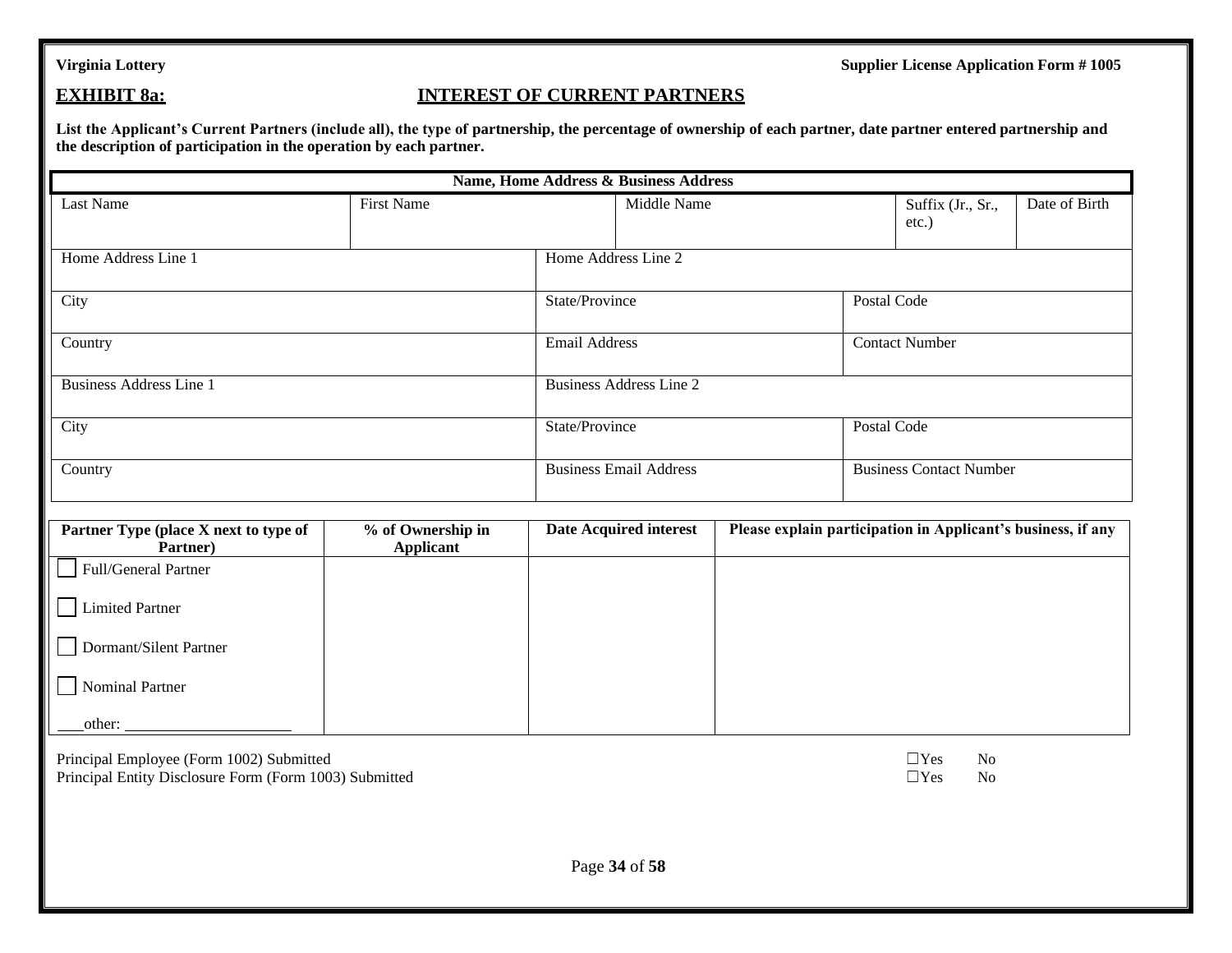### **EXHIBIT 8b: INTEREST OF FORMER PARTNERS**

**List all Former Partners. List the type of partnership, the percentage of ownership of each partner, date partner entered partnership and the description of participation in the operation by each partner. Only include information concerning former partners who left the partnership in the last Ten (10) years.**

| <b>Name, Home Address &amp; Business Address</b>  |                                |                                 |                |                                                                 |             |                                |               |  |  |
|---------------------------------------------------|--------------------------------|---------------------------------|----------------|-----------------------------------------------------------------|-------------|--------------------------------|---------------|--|--|
| Last Name                                         | <b>First Name</b>              |                                 | Middle Name    |                                                                 |             | Suffix (Jr., Sr.,<br>etc.)     | Date of Birth |  |  |
| Home Address Line 1                               |                                |                                 |                | Home Address Line 2                                             |             |                                |               |  |  |
| City                                              |                                |                                 | State/Province |                                                                 | Postal Code |                                |               |  |  |
| Country                                           |                                |                                 |                | <b>Email Address</b>                                            |             | <b>Contact Number</b>          |               |  |  |
| <b>Business Address Line 1</b>                    |                                |                                 |                | <b>Business Address Line 2</b>                                  |             |                                |               |  |  |
| City                                              |                                |                                 | State/Province |                                                                 |             | Postal Code                    |               |  |  |
| Country                                           |                                |                                 |                | <b>Business Email Address</b>                                   |             | <b>Business Contact number</b> |               |  |  |
|                                                   |                                |                                 |                |                                                                 |             |                                |               |  |  |
| Partner Type (place X next to type<br>of Partner) | % of Ownership<br>in Applicant | <b>Held</b> interest<br>To/From |                | Please explain participation in<br>Applicant's business, if any |             | <b>Reason for Leaving</b>      |               |  |  |
| Full/General Partner                              |                                |                                 |                |                                                                 |             |                                |               |  |  |
| <b>Limited Partner</b>                            |                                |                                 |                |                                                                 |             |                                |               |  |  |
| Dormant/Silent etc. Partner                       |                                |                                 |                |                                                                 |             |                                |               |  |  |
| <b>Nominal Partner</b>                            |                                |                                 |                |                                                                 |             |                                |               |  |  |
| other:                                            |                                |                                 |                |                                                                 |             |                                |               |  |  |
|                                                   |                                |                                 |                |                                                                 |             |                                |               |  |  |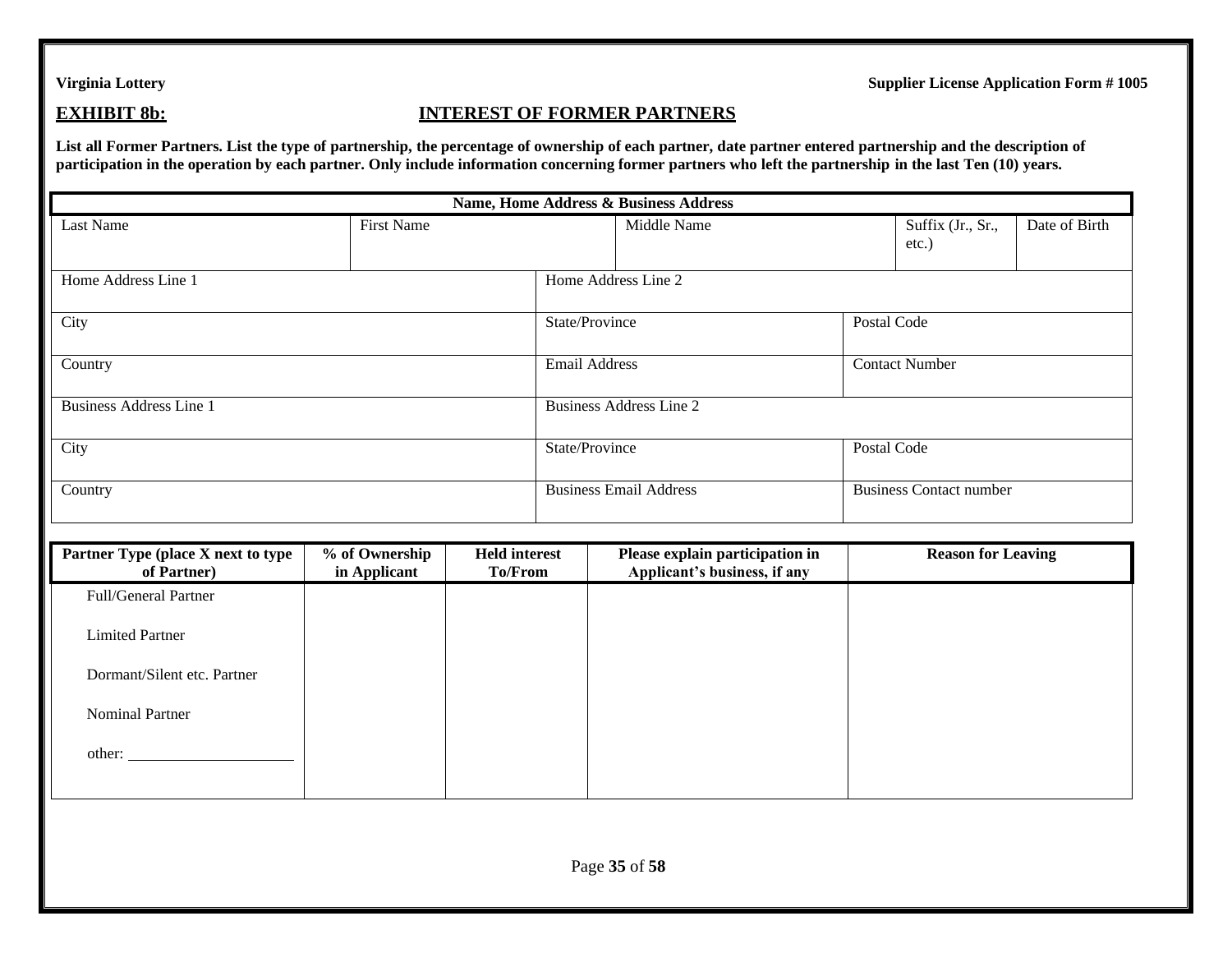## **EXHIBIT 9: EXTENT AND HOLDER OF LONG TERM DEBT**

List the holder(s) and to describe the nature, type, terms, covenants, conditions and priorities of all outstanding bonds, loans, mortgages, trust deeds, notes, **debentures or other forms of indebtedness issued or executed (including loans made by shareholders), or to be issued or executed, by the Applicant or for Applicant and the holding, intermediary, subsidiary, affiliate and any other type similar business entity of Applicants, which mature more than one (1) year from the date of issuance or which, by their terms, are renewable for a period of more than one (1) year from the date of issuance.**

| Type of instrument<br>(Place X next to type)                                                                                                                                                                                    | <b>Dated Issued</b> |                      | <b>Repayment Due</b><br>Date                                  | <b>Principal Amount</b> | <b>Interest Rate</b>       | <b>Renewable or Non-</b><br><b>Renewable (State One)</b> |
|---------------------------------------------------------------------------------------------------------------------------------------------------------------------------------------------------------------------------------|---------------------|----------------------|---------------------------------------------------------------|-------------------------|----------------------------|----------------------------------------------------------|
| Bond<br>Note<br>Loan<br><u>Clanator</u><br>Credit line<br>Mortgage<br><b>Trust Deed</b><br>Debenture<br>Shareholder/Partner Loan<br>other<br>Explain type, class, terms, conditions and priorities etc. for the debt instrument |                     |                      |                                                               |                         |                            |                                                          |
|                                                                                                                                                                                                                                 |                     |                      |                                                               |                         |                            |                                                          |
| <b>Last Name</b>                                                                                                                                                                                                                | <b>First Name</b>   |                      | <b>Name and Address of Person Holding Debt</b><br>Middle Name |                         | Suffix (Jr., Sr.,<br>etc.) | Date of Birth                                            |
| Home Address Line 1                                                                                                                                                                                                             |                     |                      |                                                               | Home Address Line 2     |                            |                                                          |
| City                                                                                                                                                                                                                            |                     | State/Province       |                                                               |                         | Postal Code                |                                                          |
| Country                                                                                                                                                                                                                         |                     | <b>Email Address</b> |                                                               | <b>Contact Number</b>   |                            |                                                          |
| Current balance of this debt                                                                                                                                                                                                    |                     |                      |                                                               |                         |                            |                                                          |
| Principal Employee (Form 1002)Submitted<br>Principal Entity Disclosure Form (Form 1003) Submitted                                                                                                                               |                     |                      |                                                               |                         | $\Box$ Yes<br>$\Box$ Yes   | $\square$ No<br>$\Box$ No                                |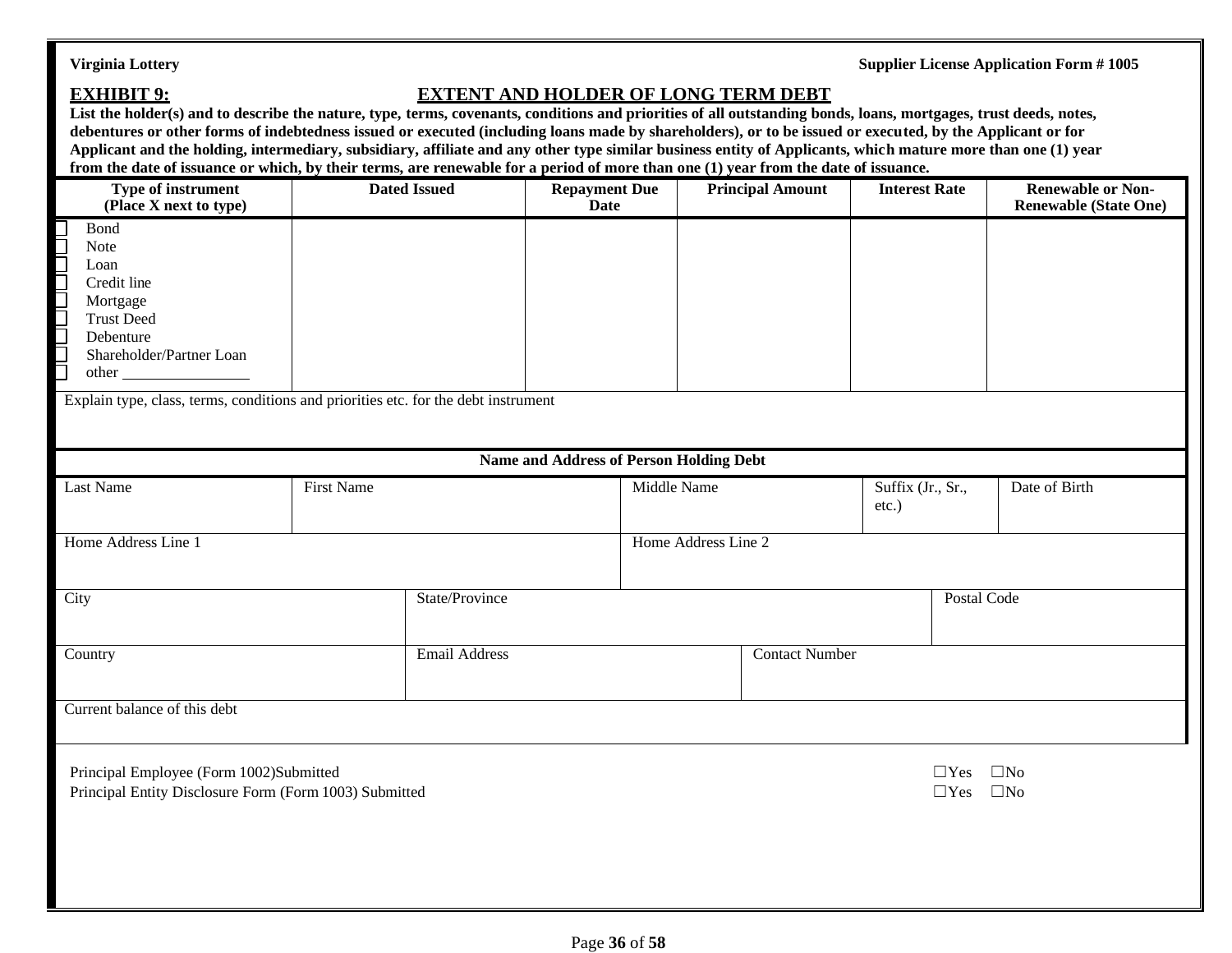**Supplier License Application Form # 1005** 

### **EXHIBIT 10: HOLDER AND TYPE OF OTHER INDEBTEDNESS AND SECURITY DEVICES**

**Identify the holder(s) and describe the nature, type, terms, conditions and covenants of all outstanding loans, mortgages, trust deeds, pledges, lines of credit, or other evidence of indebtedness or security devices utilized by the Applicant other than those described in response to Exhibit 9 for Applicant and the holding, intermediary, subsidiary, affiliate and any other similar business entity of Applicants.**

| intermetrary, subsidiary, anniate and any other similar business entity of Applicants. |                      |                                                |                         |                      |                   |                   |
|----------------------------------------------------------------------------------------|----------------------|------------------------------------------------|-------------------------|----------------------|-------------------|-------------------|
| Type of Instrument                                                                     | Dated Issued         | Repayment Due Date                             | <b>Principal Amount</b> | <b>Interest Rate</b> |                   | Renewable or Non- |
|                                                                                        |                      |                                                |                         |                      |                   | Renewable(State   |
|                                                                                        |                      |                                                |                         |                      |                   | One)              |
|                                                                                        |                      |                                                |                         |                      |                   |                   |
|                                                                                        |                      |                                                |                         |                      |                   |                   |
|                                                                                        |                      |                                                |                         |                      |                   |                   |
|                                                                                        |                      |                                                |                         |                      |                   |                   |
|                                                                                        |                      |                                                |                         |                      |                   |                   |
|                                                                                        |                      |                                                |                         |                      |                   |                   |
| Explain type, class, terms, conditions and priorities etc. for the debt instrument     |                      |                                                |                         |                      |                   |                   |
|                                                                                        |                      |                                                |                         |                      |                   |                   |
|                                                                                        |                      |                                                |                         |                      |                   |                   |
|                                                                                        |                      |                                                |                         |                      |                   |                   |
|                                                                                        |                      |                                                |                         |                      |                   |                   |
|                                                                                        |                      |                                                |                         |                      |                   |                   |
|                                                                                        |                      |                                                |                         |                      |                   |                   |
|                                                                                        |                      | <b>Name and Address of Person Holding Debt</b> |                         |                      |                   |                   |
| Last Name                                                                              | <b>First Name</b>    |                                                | <b>Middle Name</b>      |                      | Suffix (Jr., Sr., | Date of Birth     |
|                                                                                        |                      |                                                |                         | $etc.$ )             |                   |                   |
|                                                                                        |                      |                                                |                         |                      |                   |                   |
| Home Address Line 1                                                                    |                      |                                                | Home Address Line 2     |                      |                   |                   |
|                                                                                        |                      |                                                |                         |                      |                   |                   |
|                                                                                        |                      |                                                |                         |                      |                   |                   |
| City                                                                                   | State/Province       |                                                |                         |                      | Postal Code       |                   |
|                                                                                        |                      |                                                |                         |                      |                   |                   |
|                                                                                        |                      |                                                |                         |                      |                   |                   |
|                                                                                        |                      |                                                |                         |                      |                   |                   |
| Country                                                                                | <b>Email Address</b> |                                                | <b>Contact Number</b>   |                      |                   |                   |
|                                                                                        |                      |                                                |                         |                      |                   |                   |
|                                                                                        |                      |                                                |                         |                      |                   |                   |
| Current balance of this debt                                                           |                      |                                                |                         |                      |                   |                   |
|                                                                                        |                      |                                                |                         |                      |                   |                   |
|                                                                                        |                      |                                                |                         |                      |                   |                   |
|                                                                                        |                      |                                                |                         |                      |                   |                   |
| Principal Employee (Form 1002)Submitted                                                |                      |                                                |                         | $\Box$ Yes           | $\square$ No      |                   |
| Principal Entity Disclosure Form (Form 1003) Submitted                                 |                      |                                                |                         | $\Box$ Yes           | $\square$ No      |                   |
|                                                                                        |                      |                                                |                         |                      |                   |                   |
|                                                                                        |                      |                                                |                         |                      |                   |                   |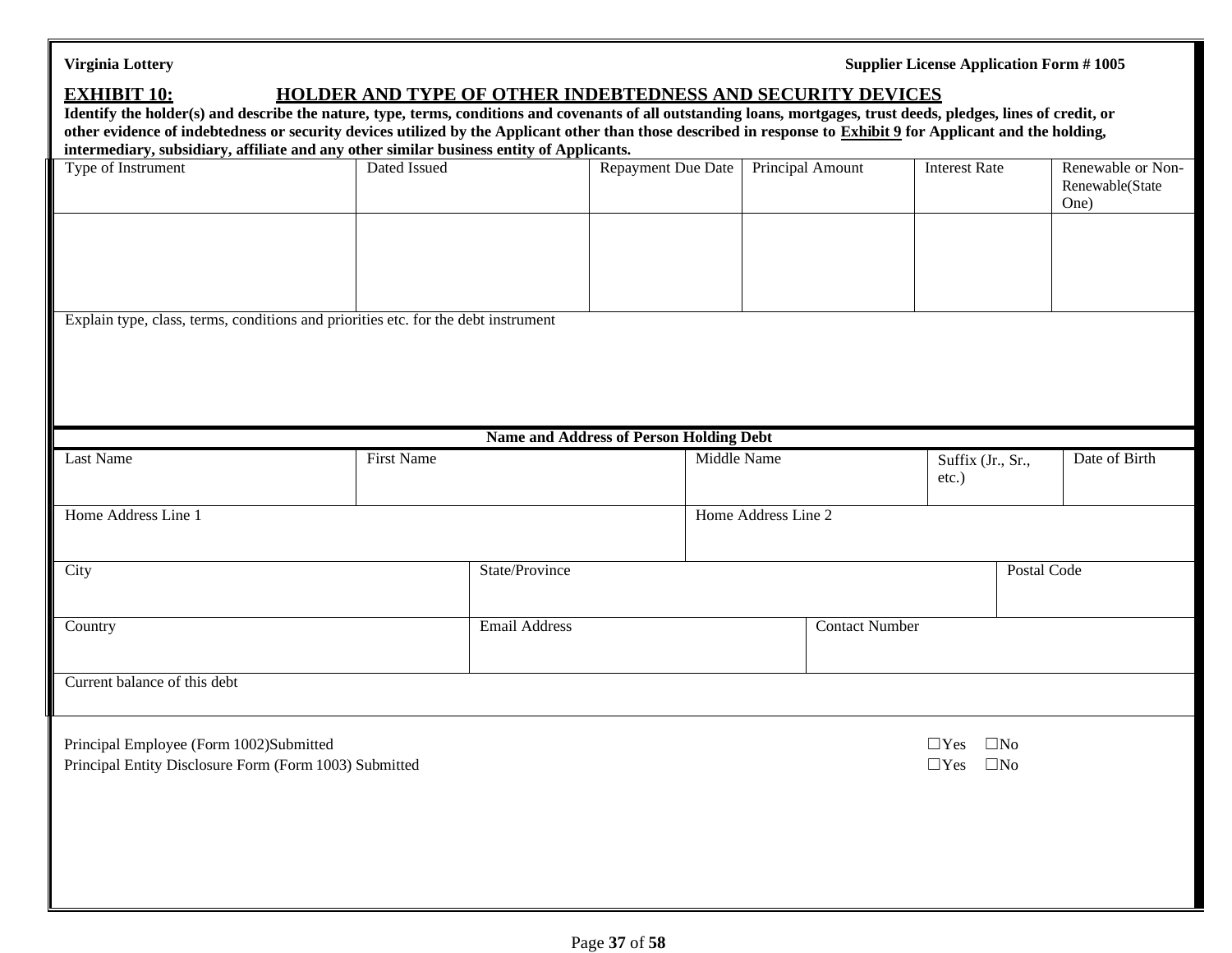### **EXHIBIT 11: SECURITIES OPTIONS – DESCRIPTION**

**Provide detailed description of any options existing or to be created with respect to securities issued by the Applicant which description shall include, but not be limited to the title and amount of securities subject to option, the year or years during which the options were or will be granted, the conditions under which the options were or will be granted, the consideration for granting the option and the year or years during which, and the terms under which, optioned became or will become, entitled to exercise the options, and when such options expire.**

**Include with Exhibit 11, copies of any outstanding option plans or proxy statements that correspond to the requested information. Submit documentation as described in A.12 and A.13**

| <b>Option Name</b>                                                           | <b>Security Type</b> | <b>Option Grant Years</b> | <b>Option Expiration Date</b> |
|------------------------------------------------------------------------------|----------------------|---------------------------|-------------------------------|
|                                                                              |                      |                           |                               |
| Explain how the option holder will or may become entitled to exercise option |                      |                           |                               |
|                                                                              |                      |                           |                               |
| <b>Option Name</b>                                                           | <b>Security Type</b> | <b>Option Grant Years</b> | <b>Option Expiration Date</b> |
|                                                                              |                      |                           |                               |
| Explain how the option holder will or may become entitled to exercise option |                      |                           |                               |
|                                                                              |                      |                           |                               |
|                                                                              |                      | Page 38 of 58             |                               |
|                                                                              |                      |                           |                               |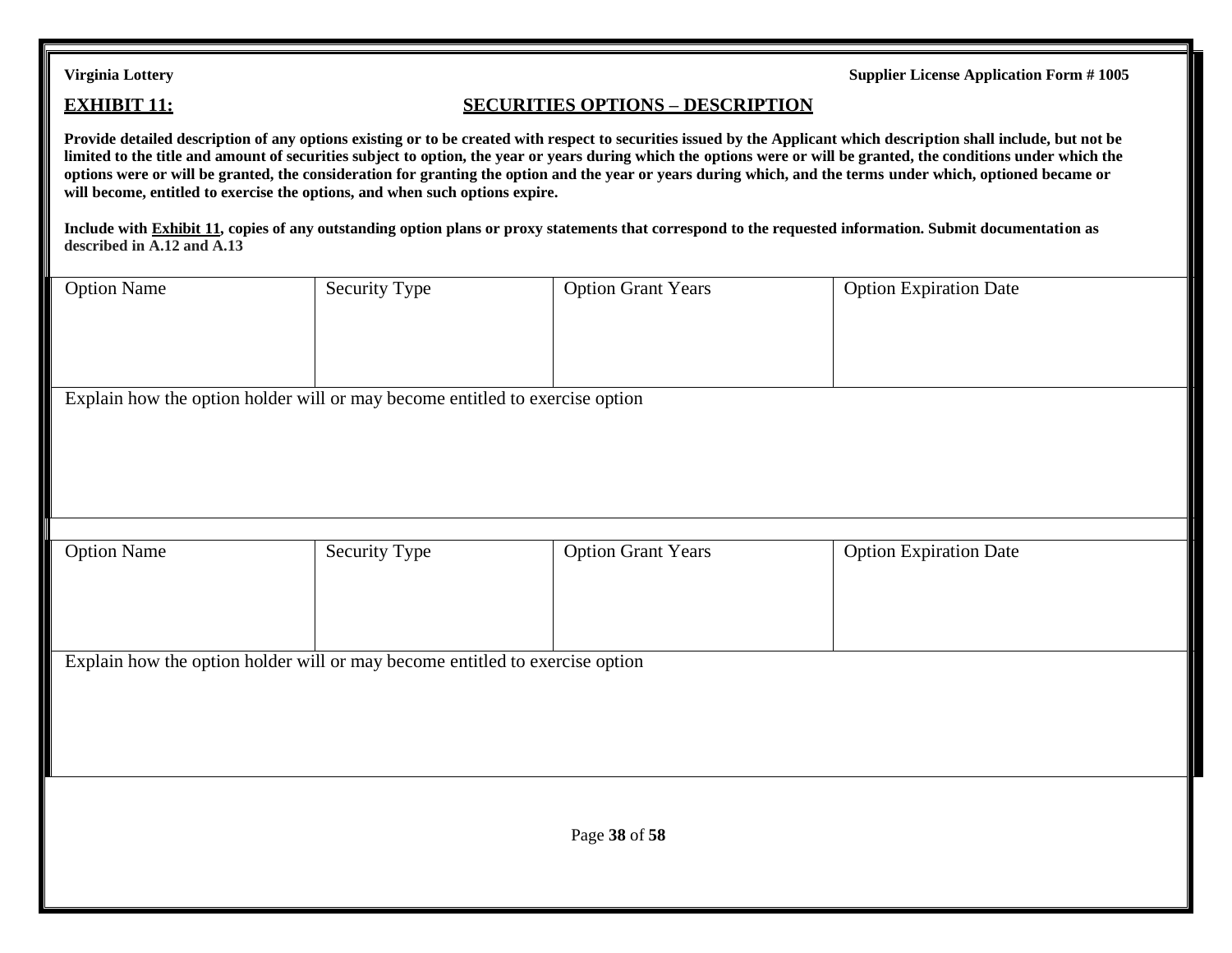### **EXHIBIT 12: BENEFICIAL OWNERS OF SECURITY OPTIONS**

**Provide information regarding all persons holding the options described in E.15**

| <b>Name, Home Address &amp; Business Address</b> |               |                              |                                         |                        |                                              |                                 |                                |  |                   |
|--------------------------------------------------|---------------|------------------------------|-----------------------------------------|------------------------|----------------------------------------------|---------------------------------|--------------------------------|--|-------------------|
| Last Name                                        |               | <b>First Name</b>            |                                         | Middle Name            |                                              |                                 | Suffix (Jr., Sr.,<br>$etc.$ )  |  | Date of Birth     |
| Home Address Line 1                              |               |                              | Home Address Line 2                     |                        |                                              |                                 |                                |  |                   |
| City                                             |               |                              |                                         | State/Province         |                                              |                                 | Postal Code                    |  |                   |
| Country                                          |               |                              | email address                           |                        |                                              |                                 | Contact number                 |  |                   |
| <b>Business Address Line 1</b>                   |               |                              | <b>Business Address Line 2</b>          |                        |                                              |                                 |                                |  |                   |
| City                                             |               |                              |                                         | State/Province         |                                              |                                 | Postal Code                    |  |                   |
| Country                                          |               |                              |                                         | Business email address |                                              |                                 | <b>Business Contact number</b> |  |                   |
|                                                  |               |                              | <b>Beneficial Owner List of Options</b> |                        |                                              |                                 |                                |  |                   |
| <b>Security Option</b><br>Name                   | Security Type | <b>Option Grant</b><br>Years | <b>Option Expiration</b><br>Date        |                        | Number of<br><b>Voting Shares</b><br>Granted | <b>Voting Shares</b><br>Granted | Number of Non-                 |  | Value at Issuance |
|                                                  |               |                              |                                         |                        |                                              |                                 |                                |  |                   |
|                                                  |               |                              |                                         |                        |                                              |                                 |                                |  |                   |
|                                                  |               |                              |                                         |                        |                                              |                                 |                                |  |                   |
|                                                  |               |                              |                                         |                        |                                              |                                 |                                |  |                   |
|                                                  |               |                              |                                         | Page 39 of 58          |                                              |                                 |                                |  |                   |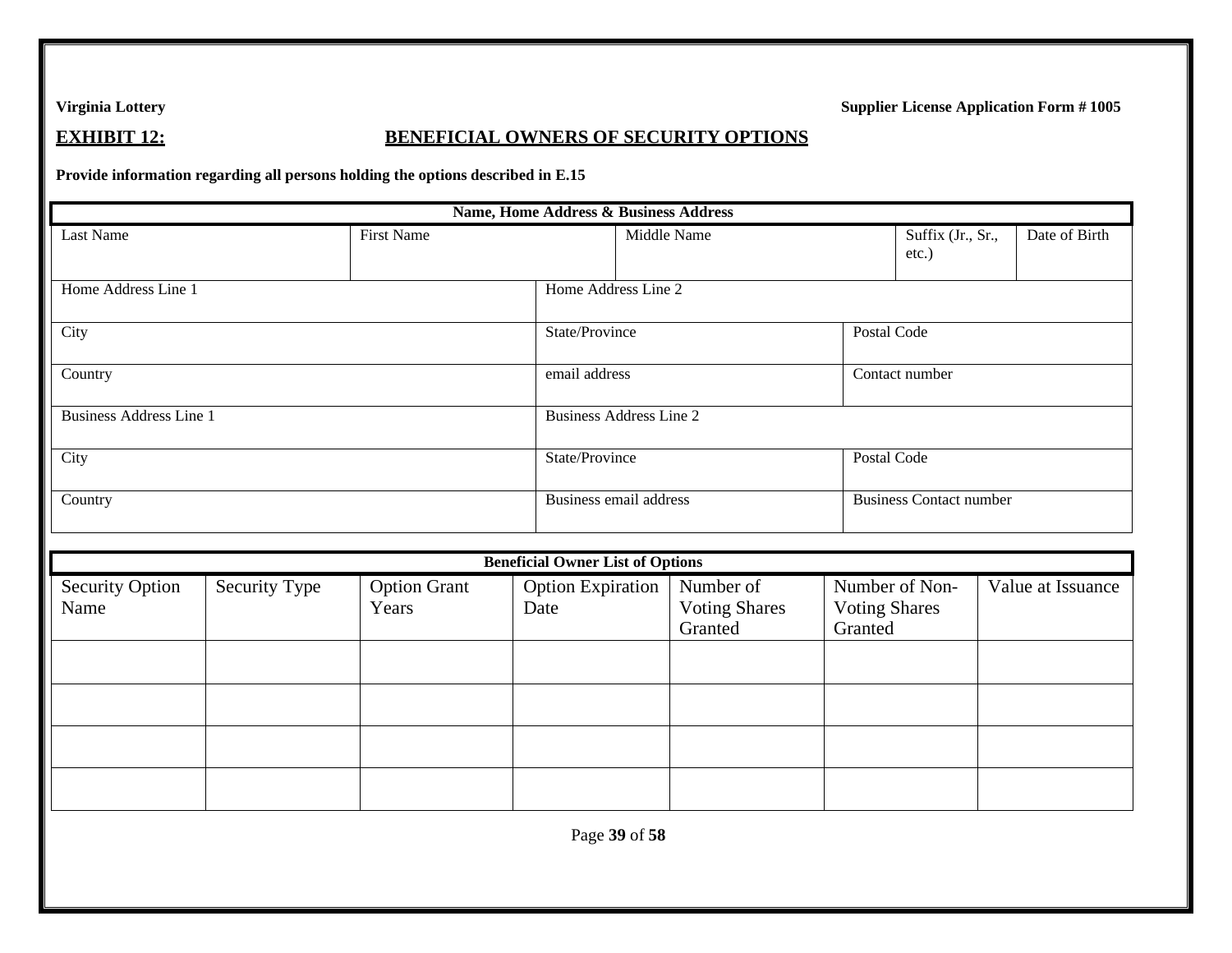| Virginia Lottery                         |                                                                                                                                                                                                                                |                                                                  |                                                     |             |  | <b>Supplier License Application Form #1005</b> |               |  |
|------------------------------------------|--------------------------------------------------------------------------------------------------------------------------------------------------------------------------------------------------------------------------------|------------------------------------------------------------------|-----------------------------------------------------|-------------|--|------------------------------------------------|---------------|--|
| <b>EXHIBIT 13:</b>                       |                                                                                                                                                                                                                                |                                                                  | PRINCIPALS NOT YET DISCLOSED                        |             |  |                                                |               |  |
|                                          | Provide all Principals not yet disclosed in this Application. Such Principals shall include both individuals and entities that have a five (5%) percent direct or<br>indirect ownership interest in the Applicant or Licensee. |                                                                  |                                                     |             |  |                                                |               |  |
|                                          |                                                                                                                                                                                                                                |                                                                  | Principal Individuals or Entities not yet disclosed |             |  |                                                |               |  |
| Last Name                                |                                                                                                                                                                                                                                | <b>First Name</b>                                                |                                                     | Middle Name |  | Suffix (Jr., Sr.,<br>etc.)                     | Date of Birth |  |
| <b>Entity Name</b>                       |                                                                                                                                                                                                                                |                                                                  |                                                     |             |  |                                                |               |  |
| Address Line 1                           |                                                                                                                                                                                                                                |                                                                  | Address Line 2                                      |             |  |                                                |               |  |
| City                                     |                                                                                                                                                                                                                                |                                                                  | State/Province                                      |             |  | Postal Code                                    |               |  |
| Country                                  |                                                                                                                                                                                                                                |                                                                  | email address                                       |             |  | Contact number                                 |               |  |
|                                          |                                                                                                                                                                                                                                | Describe Interest and Type of Interest or Control over Applicant |                                                     |             |  |                                                |               |  |
|                                          |                                                                                                                                                                                                                                |                                                                  |                                                     |             |  |                                                |               |  |
|                                          |                                                                                                                                                                                                                                |                                                                  |                                                     |             |  |                                                |               |  |
|                                          |                                                                                                                                                                                                                                |                                                                  |                                                     |             |  |                                                |               |  |
|                                          |                                                                                                                                                                                                                                |                                                                  |                                                     |             |  |                                                |               |  |
|                                          |                                                                                                                                                                                                                                |                                                                  |                                                     |             |  |                                                |               |  |
|                                          |                                                                                                                                                                                                                                |                                                                  |                                                     |             |  |                                                |               |  |
|                                          |                                                                                                                                                                                                                                |                                                                  |                                                     |             |  |                                                |               |  |
| Principal Employee (Form 1002) Submitted |                                                                                                                                                                                                                                |                                                                  | Page 40 of 58                                       |             |  | $\operatorname{Yes}$<br>${\rm No}$             |               |  |
|                                          |                                                                                                                                                                                                                                |                                                                  |                                                     |             |  |                                                |               |  |
|                                          |                                                                                                                                                                                                                                |                                                                  |                                                     |             |  |                                                |               |  |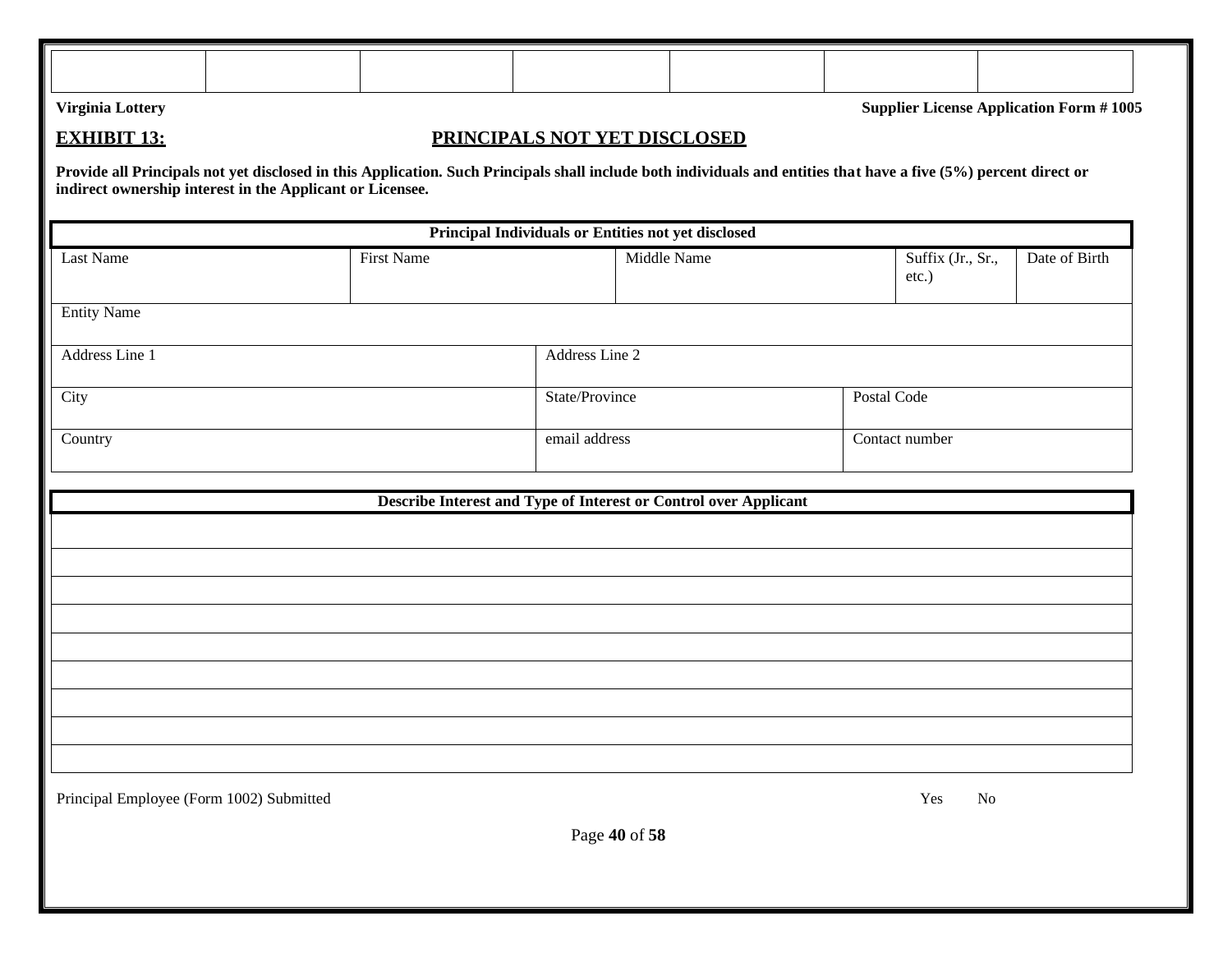Principal Entity Disclosure Form (Form 1003) Submitted Yes No

**Virginia Lottery Supplier License Application Form # 1005**

### **EXHIBIT 14: FINANCIAL INSTITUTIONS**

**Provide information with respect to each bank, savings and loan association or other financial institution, whether domestic or foreign, in which the applicant**  has or has had an account over the last ten (10) year period regardless of whether such account was held in the name of the Applicant, a nominee of the **Applicant or was otherwise under the direct or indirect control of the Applicant.**

| Name of Institution   |              |                                              |                    |                | <b>Federal Identification Number</b> |
|-----------------------|--------------|----------------------------------------------|--------------------|----------------|--------------------------------------|
| Address Line 1        |              | Address Line 2                               |                    |                |                                      |
| City                  |              | State/Province                               |                    | City           |                                      |
| Country               |              | <b>Email Address</b>                         |                    | Contact Number |                                      |
|                       |              | <b>Accounts at the Financial Institution</b> |                    |                |                                      |
| <b>Account Number</b> | Account Type | Purpose of Account                           | Purpose of Closing |                | Date Opened and Closed               |
|                       |              |                                              |                    |                |                                      |
|                       |              |                                              |                    |                |                                      |
|                       |              |                                              |                    |                |                                      |
|                       |              |                                              |                    |                |                                      |
|                       |              |                                              |                    |                |                                      |
|                       |              |                                              |                    |                |                                      |
|                       |              | Page 41 of 58                                |                    |                |                                      |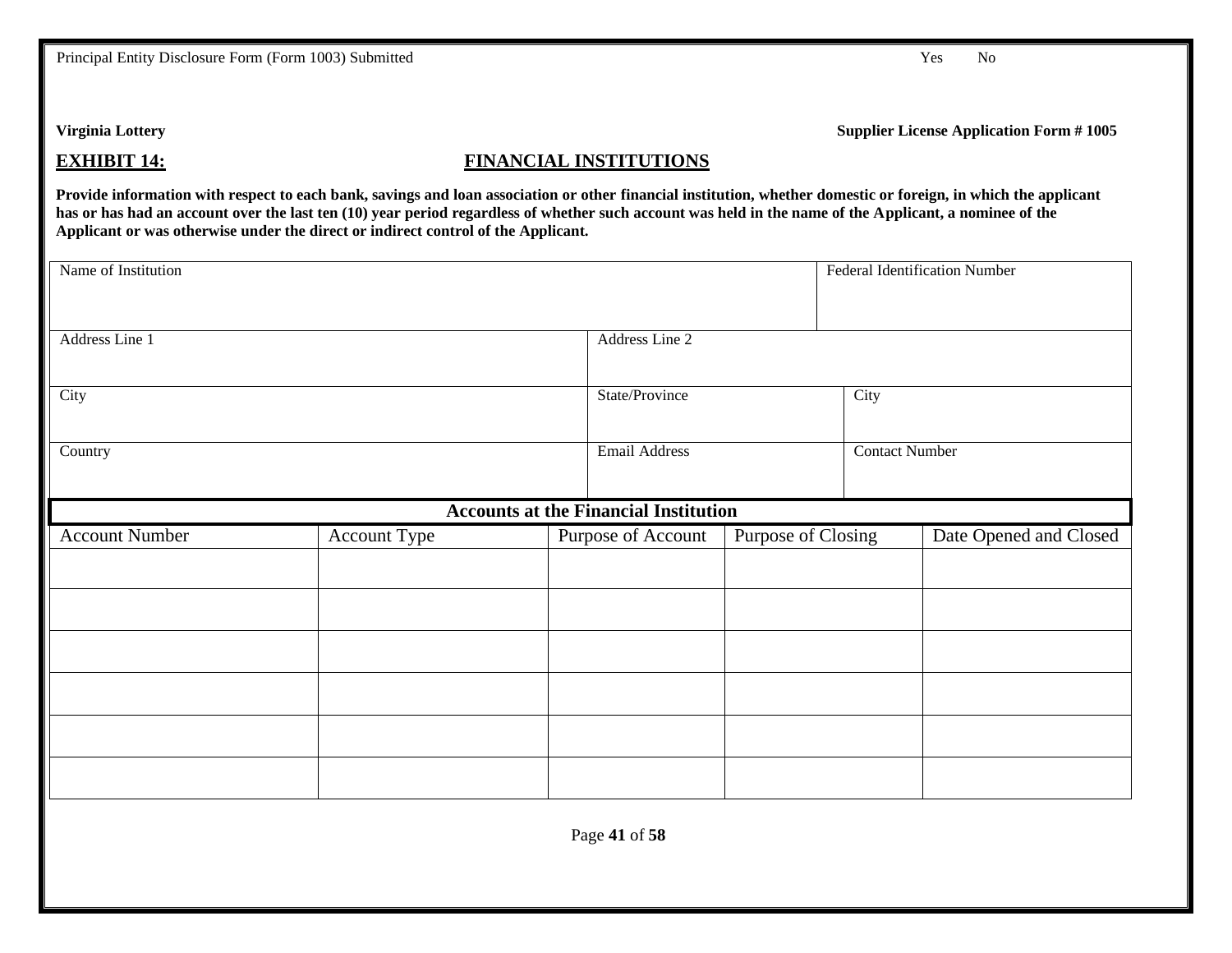### **EXHIBIT 15: CONTRACTS**

**Provide information with respect to all contracts or Agreements, written or oral, that the Applicant has entered into. This includes all contracts or agreements of \$100,000 or more in value or from whom the corporation has received \$100,000 or more in goods or services in the past six months. Contracts or Agreements already furnished as part of this application do not need to be provided as part of this Exhibit.**

| Name of Business or Vendor                                    |                      |                | <b>Identification Number</b> | Federal Identification Number/Social Security Number/Tax |
|---------------------------------------------------------------|----------------------|----------------|------------------------------|----------------------------------------------------------|
| Address Line 1                                                |                      | Address Line 2 |                              |                                                          |
| City                                                          |                      | State/Province |                              | City                                                     |
| Country                                                       | <b>Email Address</b> |                | <b>Contact Person</b>        | <b>Contact Number</b>                                    |
| Description of Contract and Goods and Services to be Provided |                      |                |                              | Compensation and Method of Payment                       |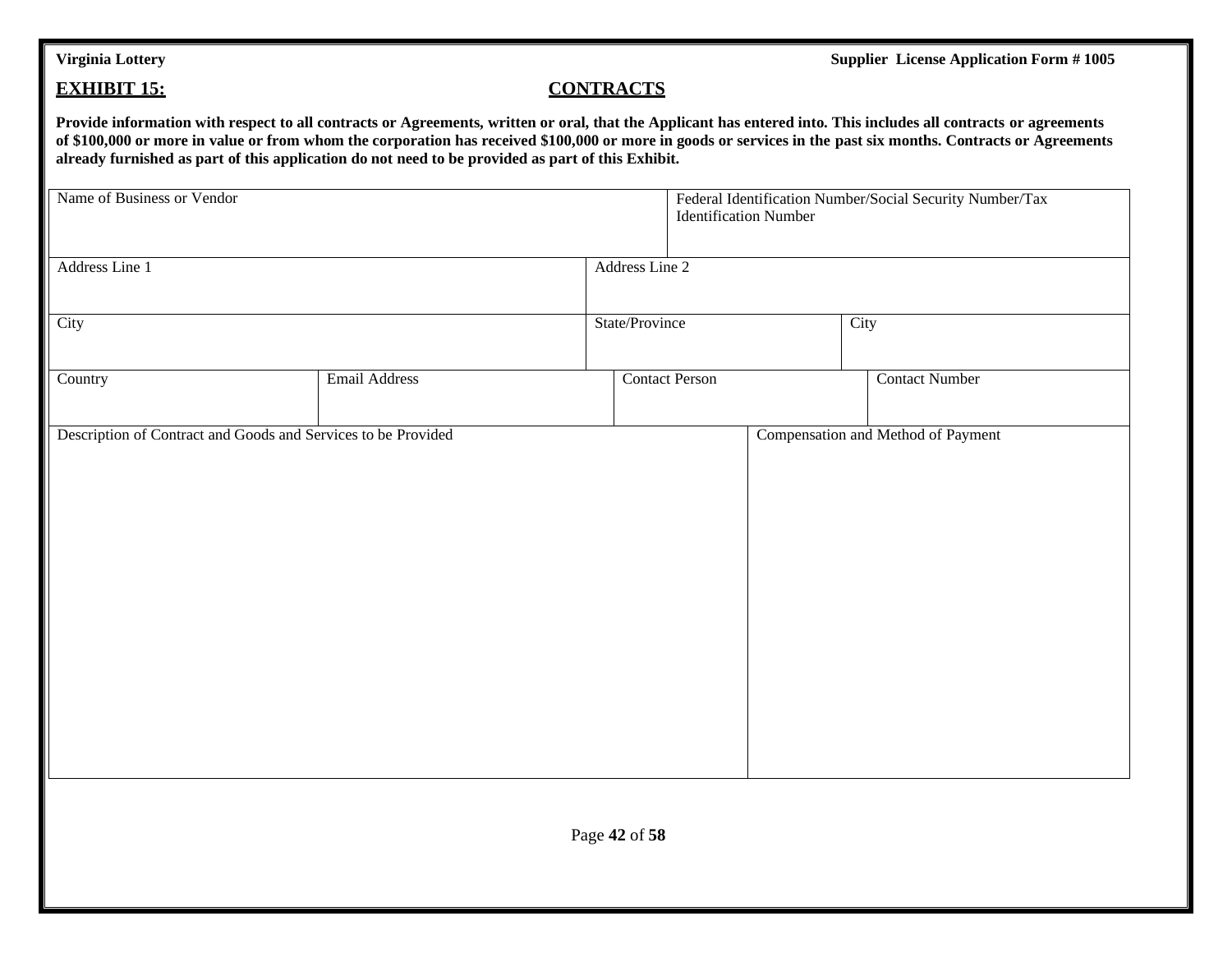## **EXHIBIT 16: APPLICANT STOCK HOLDINGS**

**Provide information about each company in which the Applicant holds stock.**

| NAME AND ADDRESS<br>OF COMPANY | TYPE OF STOCK HELD | PURCHASE PRICE PER<br><b>SHARE</b> | NUMBER OF SHARES<br>HELD | % OF OWNERSHIP<br>5% OR MORE | VOTING OR NON-<br>VOTING STOCK (List<br><b>Voting Stock First)</b> |
|--------------------------------|--------------------|------------------------------------|--------------------------|------------------------------|--------------------------------------------------------------------|
|                                |                    |                                    |                          |                              |                                                                    |
|                                |                    |                                    |                          |                              |                                                                    |
|                                |                    |                                    |                          |                              |                                                                    |
|                                |                    |                                    |                          |                              |                                                                    |
|                                |                    |                                    |                          |                              |                                                                    |
|                                |                    |                                    |                          |                              |                                                                    |
|                                |                    |                                    |                          |                              |                                                                    |
|                                |                    |                                    |                          |                              |                                                                    |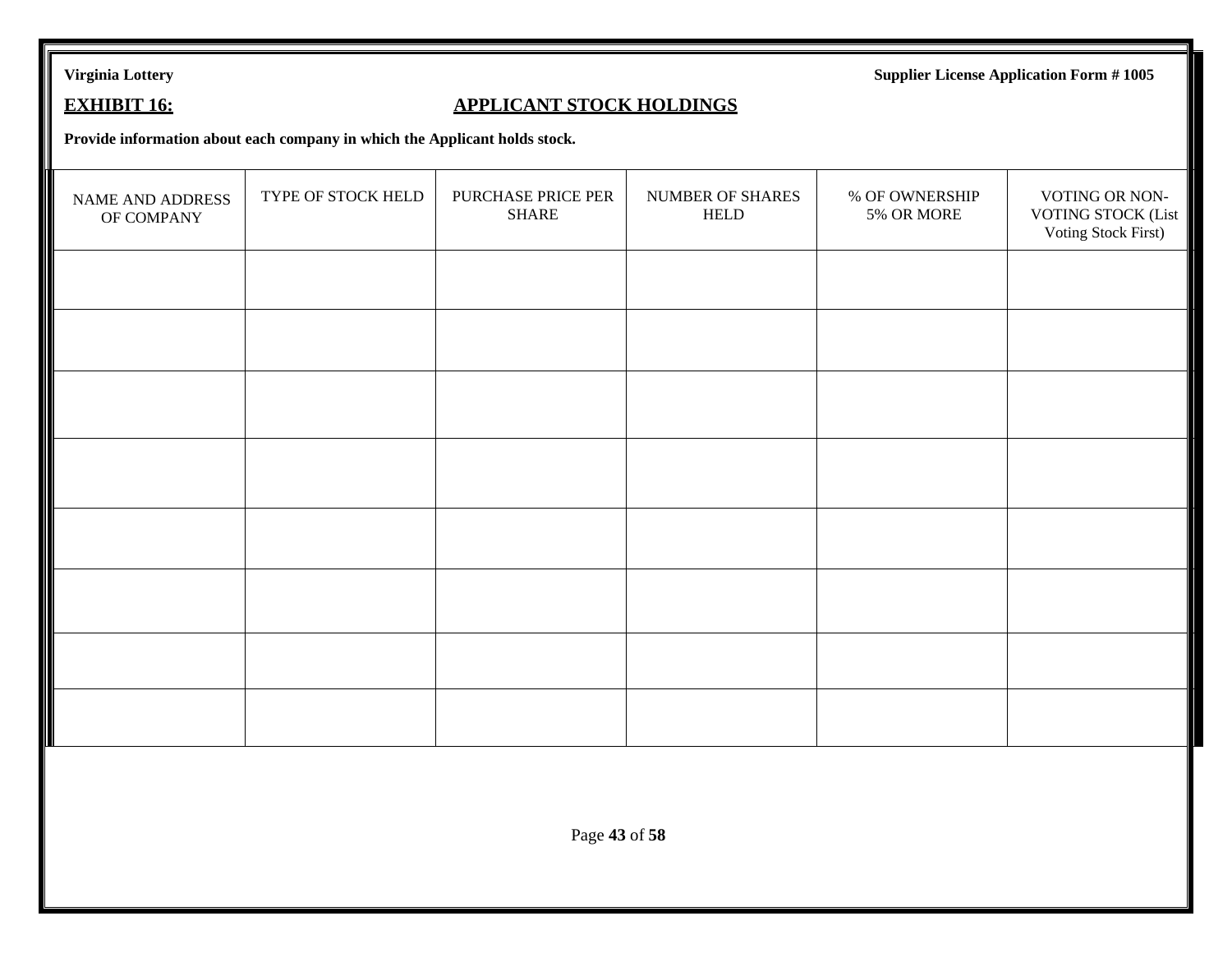## **EXHIBIT 17: INSIDER TRANSACTIONS**

**Provide information for each change that occurred within the last five (5) years, prior to this application, in the beneficial ownership of the equity securities of the Applicant on the part of any person who is indirectly or directly a beneficial owner of more than five percent (5%) of any class of an equity security of the Applicant or who is or was within that period a director or officer of the corporation. Include changes resulting from (a) gift, (b) purchase, (c) sale, (d) exercise of an option to purchase (e) exercise of an option to sell, (f) grant or receipt of a put or (g) grant or receipt of a call.**

| Name, Home Address & Business Address* |                       |                                                                   |                        |                                                |                                              |  |  |  |
|----------------------------------------|-----------------------|-------------------------------------------------------------------|------------------------|------------------------------------------------|----------------------------------------------|--|--|--|
| <b>First Name</b>                      |                       | Middle Name                                                       |                        | Suffix (Jr., Sr., etc.)                        | Date of Birth                                |  |  |  |
| Home Address Line 1                    |                       |                                                                   | Home Address Line 2    |                                                |                                              |  |  |  |
| City                                   |                       |                                                                   | State/Province         |                                                | Postal Code                                  |  |  |  |
| Country                                |                       |                                                                   | <b>Email Address</b>   |                                                | <b>Contact Number</b>                        |  |  |  |
| <b>Business Address Line 1</b>         |                       |                                                                   |                        | <b>Business Address Line 2</b>                 |                                              |  |  |  |
| City                                   |                       |                                                                   | State/Province         |                                                | Postal Code                                  |  |  |  |
| Country                                |                       |                                                                   | Business email address |                                                | <b>Business Contact Number</b>               |  |  |  |
| <b>DATE OF</b><br><b>TRANSACTION</b>   | NATURE OF TRANSACTION | PARTIES TO<br><b>TRANSACTION</b><br>(INCLUDE Name &<br>POSITIONS) |                        | <b>NUMBER OF SECURITIES</b><br><b>INVOLVED</b> | <b>DOLLAR VALUE OF</b><br><b>TRANSACTION</b> |  |  |  |
|                                        |                       |                                                                   |                        |                                                |                                              |  |  |  |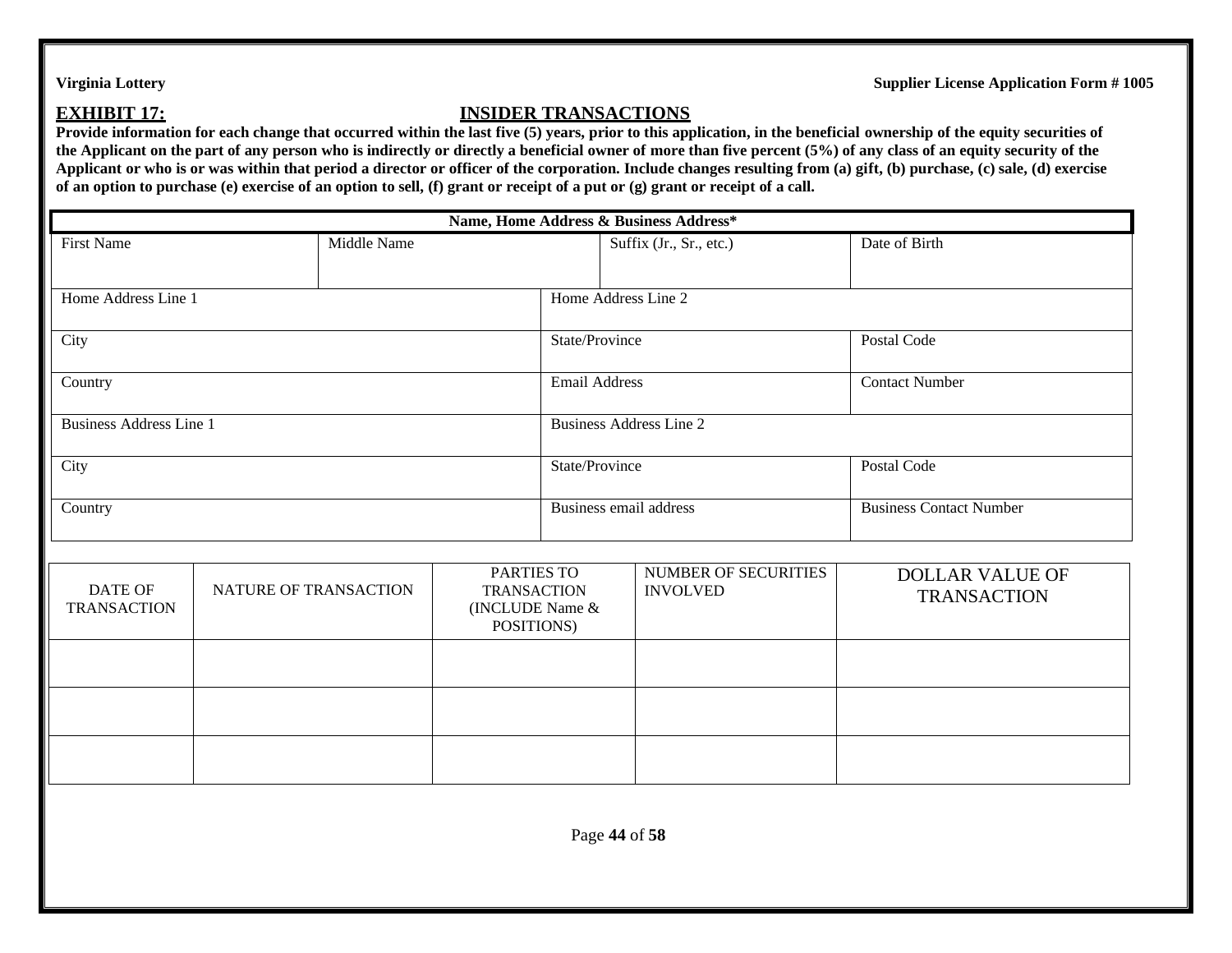### **EXHIBIT 18: CRIMINAL HISTORY**

**Has the Applicant;**

**Have any of the Applicant's subsidiaries;**

Have any of the Principal Employees, (Directors, Partners, Officers, Trustees, Owners) ever been indicted, arrested, charged with, or convicted of, a criminal **offense or been a party to or named as an unindicted conspirator in any criminal proceeding in this state or any other jurisdiction?**

| NAME OF CASE<br>AND DOCKET<br><b>NUMBE</b> | NATURE OF CHARGE OR<br><b>COMPLAINT</b> | DATE OF<br><b>CHARGE OR</b><br><b>COMPLAINT</b> | NAME AND ADDRESS OF<br><b>LAW ENFORCEMENT</b><br><b>AGENCY OR COURT</b><br><b>INVOLVED</b> | <b>DISPOSITON</b><br>(ACQUITTED,<br>CONVICTED,<br>DISMISSED, ETC.) | <b>SENTENCE</b> | <b>NAME OF</b><br>DIRECTOR,<br>PARTNER,<br>OFFICER OR<br><b>TRUSTEE</b> |  |  |
|--------------------------------------------|-----------------------------------------|-------------------------------------------------|--------------------------------------------------------------------------------------------|--------------------------------------------------------------------|-----------------|-------------------------------------------------------------------------|--|--|
|                                            |                                         |                                                 |                                                                                            |                                                                    |                 |                                                                         |  |  |
|                                            |                                         |                                                 |                                                                                            |                                                                    |                 |                                                                         |  |  |
|                                            |                                         |                                                 |                                                                                            |                                                                    |                 |                                                                         |  |  |
|                                            |                                         |                                                 |                                                                                            |                                                                    |                 |                                                                         |  |  |
|                                            |                                         |                                                 |                                                                                            |                                                                    |                 |                                                                         |  |  |
| Page 45 of 58                              |                                         |                                                 |                                                                                            |                                                                    |                 |                                                                         |  |  |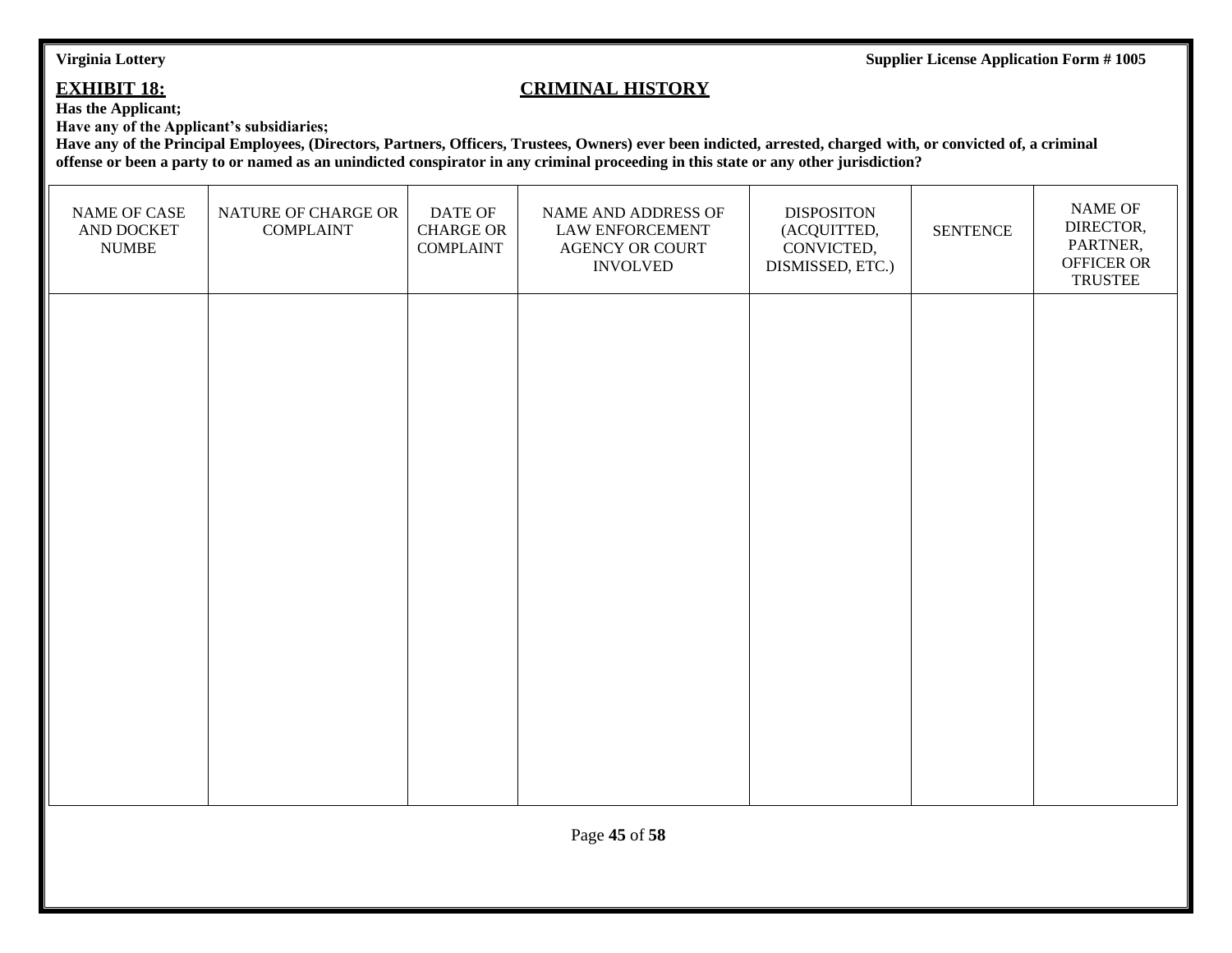### **EXHIBIT 19: INVESTIGATIONS, TESTIMONY OR POLYGRAPHS**

**Has the Applicant, any of its subsidiaries, principals, directors, partners, trustees or officers ever been called to testify before, been the subject of an**  investigation conducted by, or requested to take a polygraph exam by any governmental agency, court, committee, grand jury or investigatory body (municipal, **state, county, provincial, federal national, etc.) other than in response to minor traffic related offenses?**

| <b>NAME AND ADDRESS OF</b><br><b>COURT OR OTHER AGENCY</b> | NATURE OF PROCEEDINGS<br>OR INVESTIGATION | <b>WAS TESTIMONY</b><br>GIVEN?<br>(Yes or No) | <b>DATES ON</b><br><b>WHICH</b><br><b>TESTIMONY WAS</b><br><b>GIVEN</b> | <b>APPROXIMATE</b><br>TIME PERIOD OF<br><b>INVESTIGATION</b> | DIRECTOR,<br>PARTNER,<br><b>OFFICER OR</b><br><b>TRUSTEE</b> |  |  |  |  |
|------------------------------------------------------------|-------------------------------------------|-----------------------------------------------|-------------------------------------------------------------------------|--------------------------------------------------------------|--------------------------------------------------------------|--|--|--|--|
|                                                            |                                           |                                               |                                                                         |                                                              |                                                              |  |  |  |  |
| Type of Proceeding or Investigation                        |                                           |                                               |                                                                         |                                                              |                                                              |  |  |  |  |
| NAME AND ADDRESS OF<br>COURT OR OTHER AGENCY               | NATURE OF PROCEEDINGS<br>OR INVESTIGATION | <b>WAS TESTIMONY</b><br>GIVEN?<br>(Yes or No) | <b>DATES ON</b><br><b>WHICH</b><br><b>TESTIMONY WAS</b><br><b>GIVEN</b> | <b>APPROXIMATE</b><br>TIME PERIOD OF<br><b>INVESTIGATION</b> | DIRECTOR,<br>PARTNER,<br><b>OFFICER OR</b><br><b>TRUSTEE</b> |  |  |  |  |
|                                                            |                                           |                                               |                                                                         |                                                              |                                                              |  |  |  |  |
| Type of Proceeding or Investigation                        |                                           |                                               |                                                                         |                                                              |                                                              |  |  |  |  |
| Page 46 of 58                                              |                                           |                                               |                                                                         |                                                              |                                                              |  |  |  |  |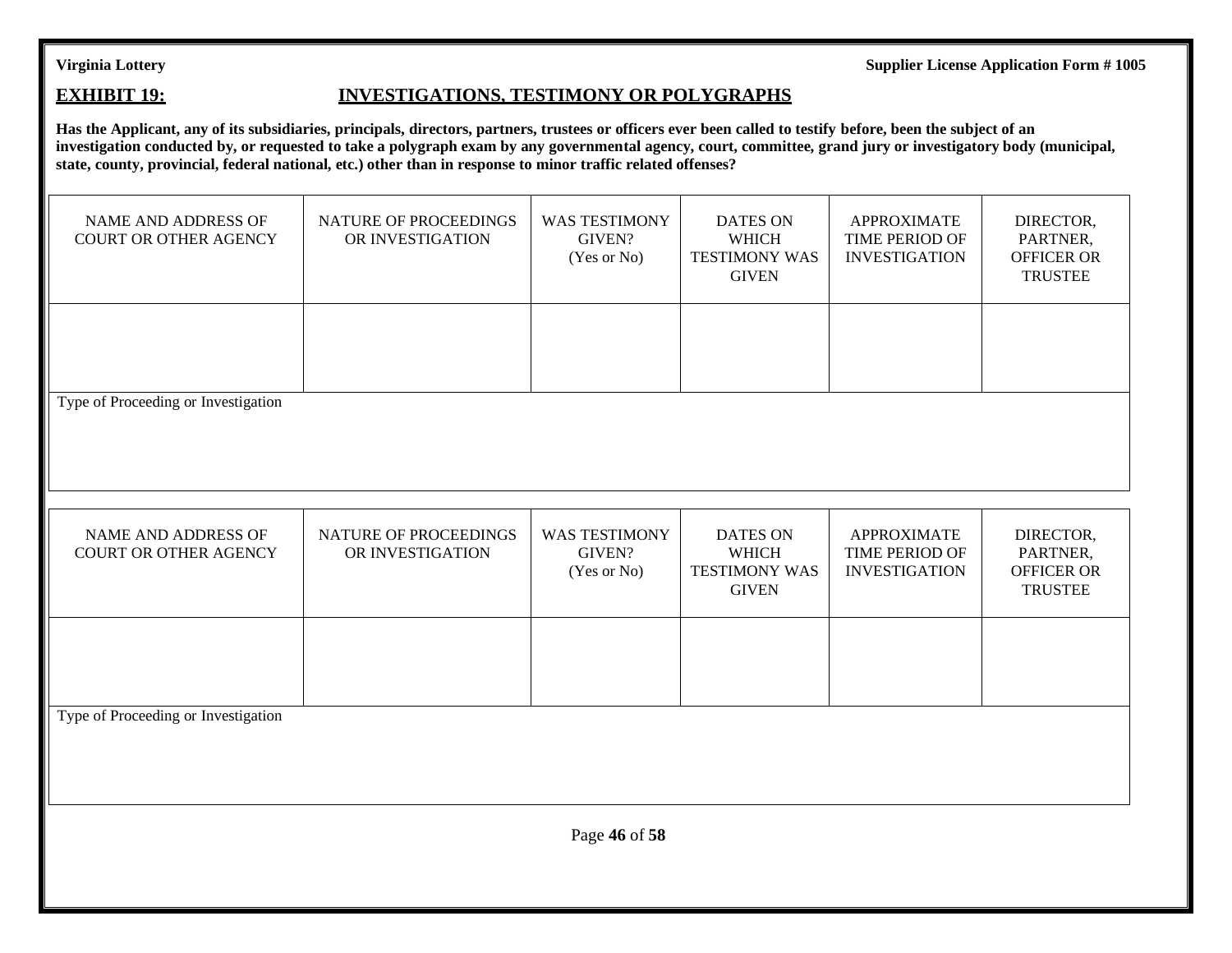### **EXHIBIT 20: EXISTING LITIGATION**

**Describe all existing civil litigation or any settled or closed legal action over the past three (3) years to which the Applicant, its parent, affiliate, holding or any subsidiary is or was a party whether in this state or in another jurisdiction. This description must include the title and docket number of the litigation, the name and location of the court before which it is pending, the identity of all parties to the litigation, the general nature of all claims being made and the nature of any judgments. List most recent litigation first.**

| Name of case and docket number | Name and address of law court<br>involved in litigation | Name of all parties involved in<br>litigation | Nature of Claim(s) and Judgment (if judgment<br>has been rendered) |
|--------------------------------|---------------------------------------------------------|-----------------------------------------------|--------------------------------------------------------------------|
|                                |                                                         |                                               |                                                                    |
|                                |                                                         |                                               |                                                                    |
|                                |                                                         |                                               |                                                                    |
|                                |                                                         |                                               |                                                                    |
|                                |                                                         |                                               |                                                                    |
|                                |                                                         |                                               |                                                                    |
|                                |                                                         |                                               |                                                                    |
|                                |                                                         |                                               |                                                                    |
|                                |                                                         |                                               |                                                                    |
|                                |                                                         |                                               |                                                                    |
|                                |                                                         |                                               |                                                                    |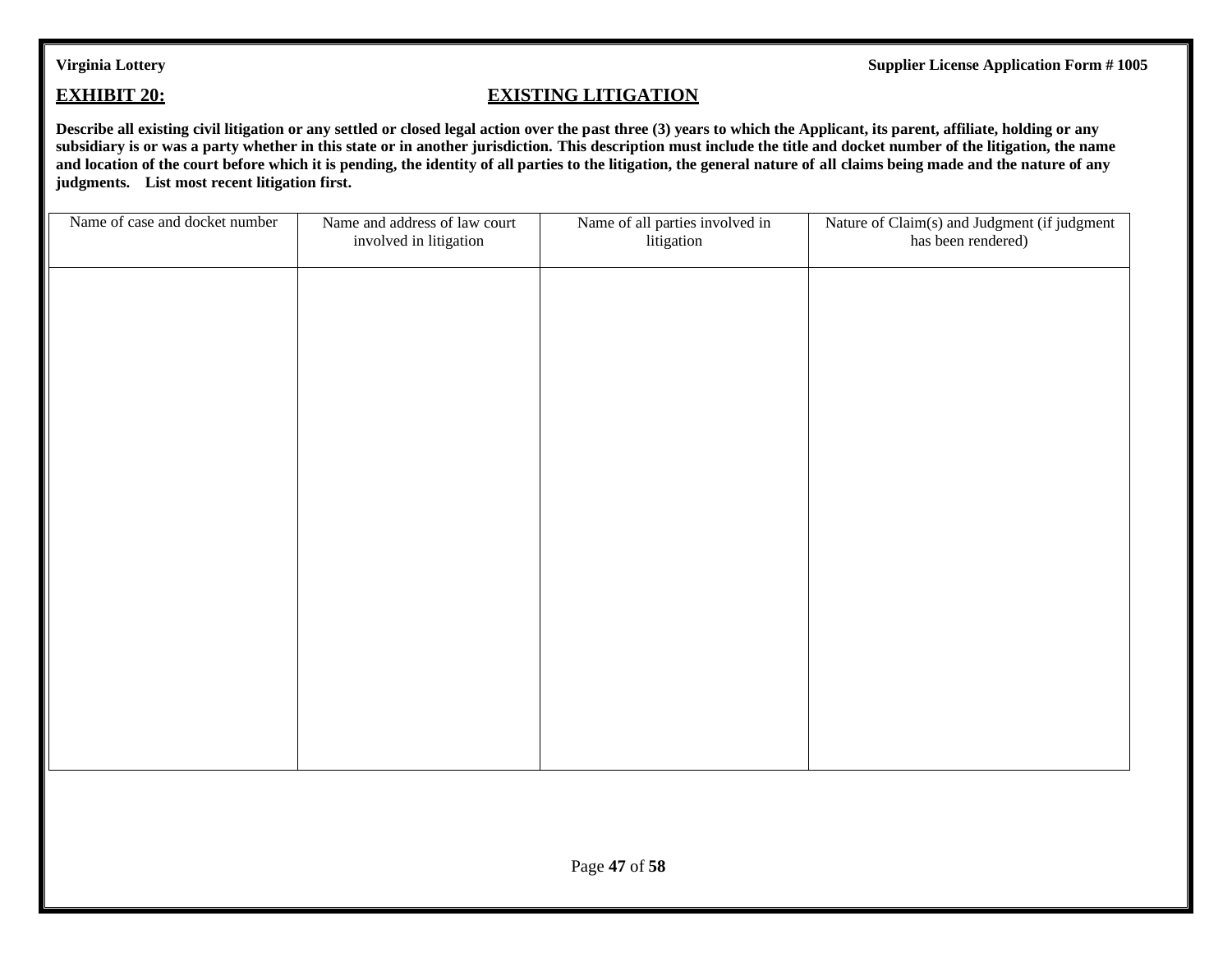### **EXHIBIT 21: ANTITRUST, TRADE REGULATION AND SECURITIES JUDGMENTS; STATUTORY AND REGULATORY VIOLATIONS**

| regulation or securities laws, or similar laws of any state, province or country entered against it?<br>that resulted in a fine or penalty of \$10,000 or more entered against it? | <u>AND REGULATURI VIOLATIONS</u><br>Has the corporation ever had a judgment, order, consent decree or consent order pertaining to a violation or alleged violation of the federal antitrust, trade<br>In the past ten years, has the corporation had a judgment, order, consent decree or consent order pertaining to any state or federal statute, regulation or code |                 |
|------------------------------------------------------------------------------------------------------------------------------------------------------------------------------------|------------------------------------------------------------------------------------------------------------------------------------------------------------------------------------------------------------------------------------------------------------------------------------------------------------------------------------------------------------------------|-----------------|
| <b>Title or Case And Docket Number</b>                                                                                                                                             | Name and Address Of Court Or Agency                                                                                                                                                                                                                                                                                                                                    | Date of Offense |
| Nature of Offense                                                                                                                                                                  |                                                                                                                                                                                                                                                                                                                                                                        |                 |
| Disposition of Action                                                                                                                                                              |                                                                                                                                                                                                                                                                                                                                                                        |                 |
| Nature of Judgment, Decree or Order                                                                                                                                                |                                                                                                                                                                                                                                                                                                                                                                        |                 |
| Title or Case and Docket Number                                                                                                                                                    | Name and Address of Court or Agency                                                                                                                                                                                                                                                                                                                                    | Date of Offense |
| Nature of Offense                                                                                                                                                                  |                                                                                                                                                                                                                                                                                                                                                                        |                 |
| Disposition                                                                                                                                                                        |                                                                                                                                                                                                                                                                                                                                                                        |                 |
| Nature of Judgment, Decree or Order                                                                                                                                                |                                                                                                                                                                                                                                                                                                                                                                        |                 |
|                                                                                                                                                                                    | Page 48 of 58                                                                                                                                                                                                                                                                                                                                                          |                 |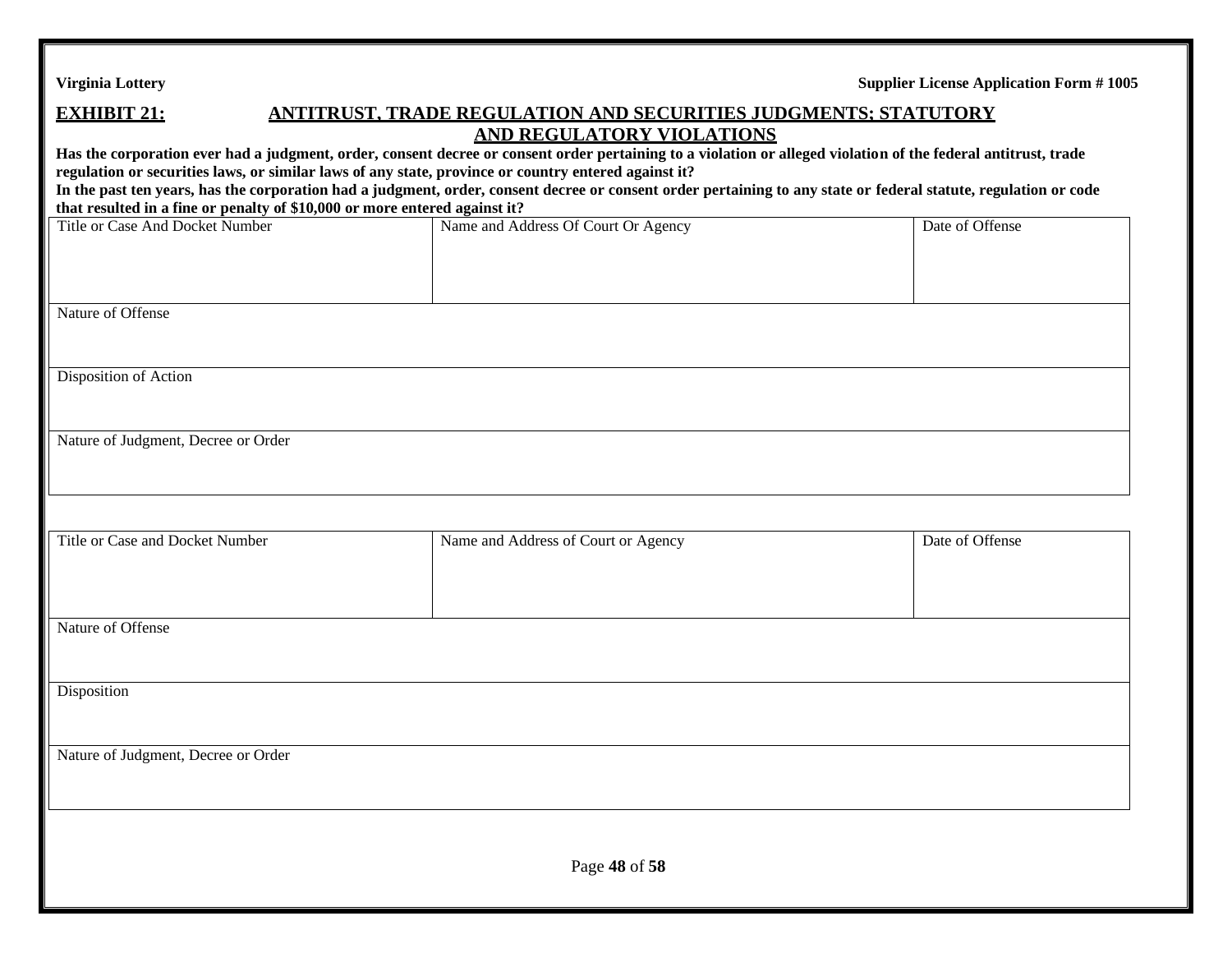### **EXHIBIT 22: BANKRUPTCY OR INSOLVENCY PROCEEDINGS**

**Has the Applicant, or any affiliate, intermediary, subsidiary or holding company had any petition under any provision of the Federal Bankruptcy Code or under any state insolvency law filed by or against it in the last ten year period?**

**Has the Applicant, or any affiliate, intermediary, subsidiary or holding company sought relief under any provision of the Federal Bankruptcy Code or under any state insolvency law in the last ten year period?**

**Has any receiver, fiscal agent, trustee, reorganization trustee, or similar officer been appointed in the last ten year period by a court for the business or property of the Applicant, or any affiliate, intermediary, subsidiary or holding companies?**

| Date Petition Filed or Relief<br>Sought | Title of Case and Docket Number | Name and Address of Court or Agency                                   |
|-----------------------------------------|---------------------------------|-----------------------------------------------------------------------|
| Date Judgment Entered                   |                                 | Name and Date Appointed of Court Appointed Receiver, Agent or Trustee |

Nature of Judgment or Relief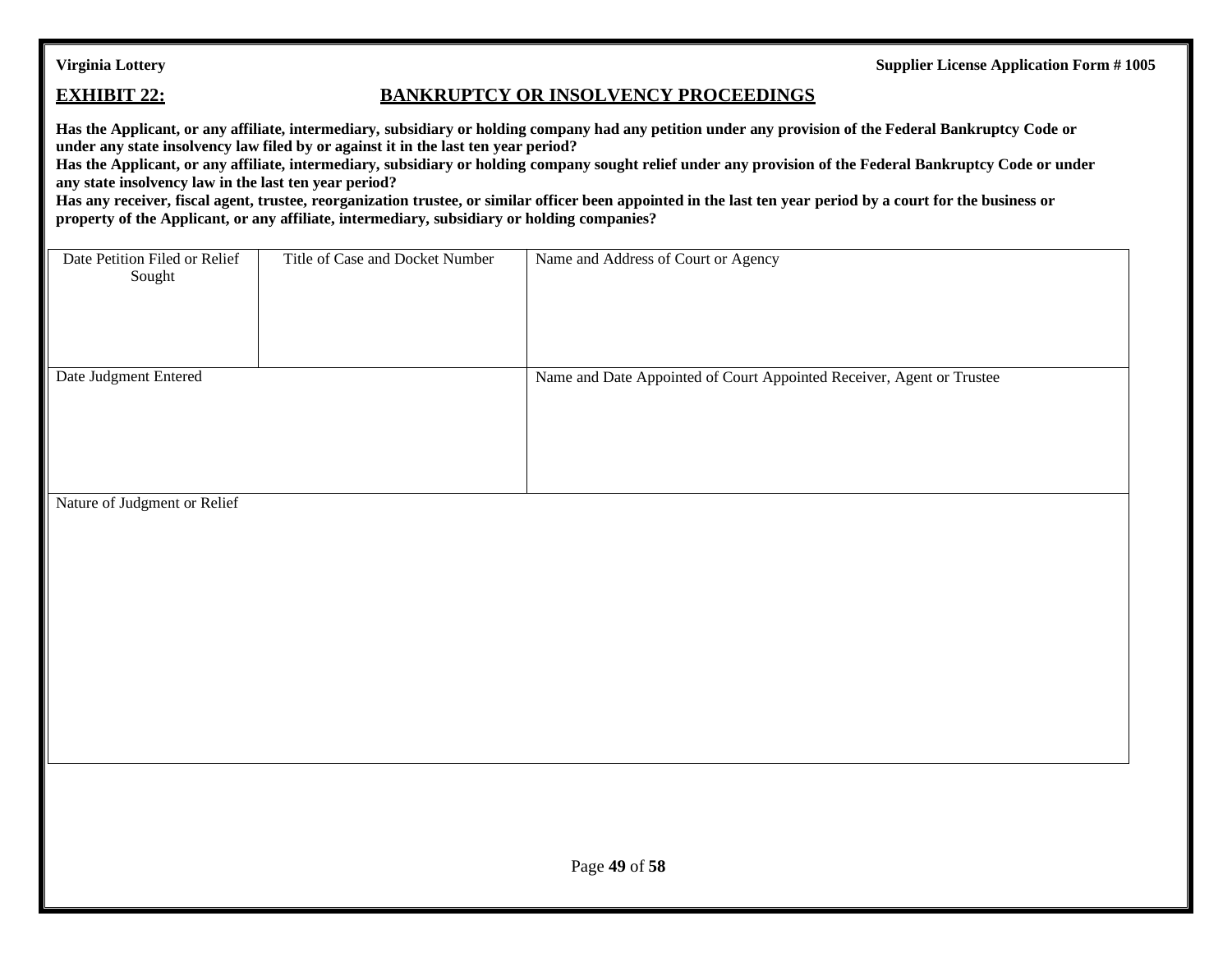### **EXHIBIT 23: LICENSES** ( Gaming and Non-Gaming )

**Has the Applicant, or any affiliate, intermediary, subsidiary or holding company ever applied in any jurisdiction, including but not limited to, any federal, state, local or Native American governments for a license, permit or other authorization to participate in lawful gambling operations (including slot machines, video lottery terminals, table gaming, sports betting, horse racing, dog racing, pari-mutuel operation etc.)?**

**Has the Applicant, or any affiliate, intermediary, subsidiary or holding company ever had any license application, license, permit or other authorization issued by a government agency in this state or any other jurisdiction denied, suspended or revoked in last ten year period?**

### **(List gaming licenses first and non-gaming licenses second)**

| Type of License or<br>Permit | Name and Location of<br>Governmental Agency | Application<br>Number | Disposition (i.e.<br>Granted, Denied,<br>Pending, Expired,<br>Suspended, Revoked<br>Withdrawn etc.) | <b>Disposition Date</b> | If Issued, Give Appropriate License, Permit<br>or Other Such Number and Expiration Date.<br>If Denied, Pending, Expired,<br>Suspended, Conditioned, Withdrawn or<br>Revoked, Provide Why |
|------------------------------|---------------------------------------------|-----------------------|-----------------------------------------------------------------------------------------------------|-------------------------|------------------------------------------------------------------------------------------------------------------------------------------------------------------------------------------|
|                              |                                             |                       |                                                                                                     |                         |                                                                                                                                                                                          |
|                              |                                             |                       |                                                                                                     |                         |                                                                                                                                                                                          |
|                              |                                             |                       |                                                                                                     |                         |                                                                                                                                                                                          |
|                              |                                             |                       |                                                                                                     |                         |                                                                                                                                                                                          |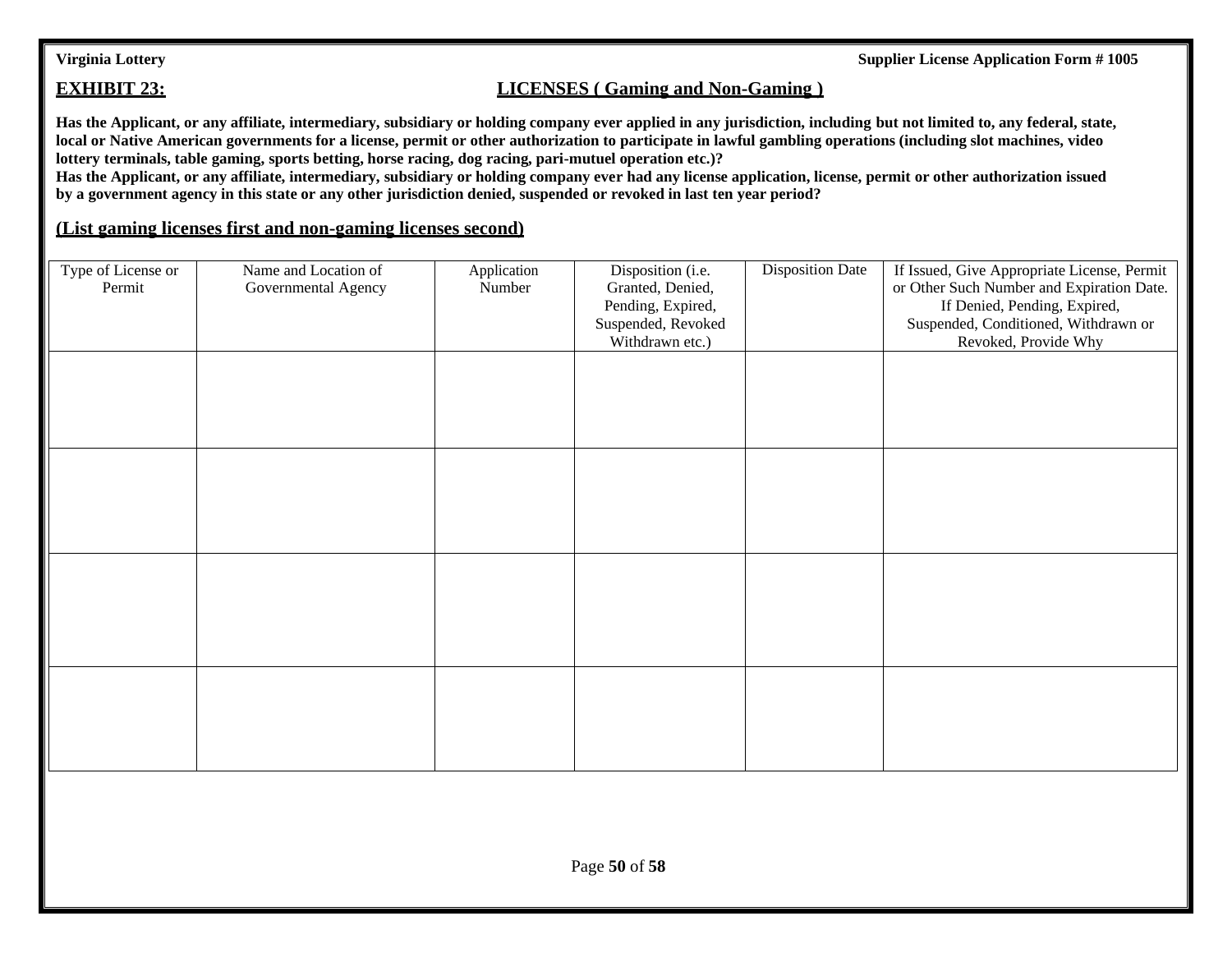### **EXHIBIT 24: CONTRIBUTIONS AND DISBURSEMENTS**

**During the last ten year period, has the Applicant, or any affiliate, intermediary, subsidiary or holding company, director, officer, or employee or any third party acting for or on behalf of the corporation made any bribes or kickbacks or made any payments alleged to have been bribes or kickbacks to any employee, company or organization to obtain favorable treatment?**

**Has the Applicant, or any affiliate, intermediary, subsidiary or holding company, director, officer or employee or any third party acting for or on behalf of the corporation made any bribes or kickbacks or made any payments alleged to have been bribes or kickbacks to any government official, domestic or foreign to obtain favorable treatment in the last ten year period?**

**In the last ten (10) years, has Applicant, or any affiliate, intermediary, subsidiary or holding company maintained any bank account, domestic or foreign, not reflected on the Applicant's books or records?**

**During the last ten year period, has the Applicant, or any affiliate, intermediary, subsidiary or holding company, maintained any numbered accounts or any account in the name of a nominee for the Applicant?**

| Last Name          | <b>First Name</b> |                      | Middle Name    |                       | Suffix (Jr., Sr.,<br>etc.) | Date of Birth |  |
|--------------------|-------------------|----------------------|----------------|-----------------------|----------------------------|---------------|--|
| <b>Entity Name</b> |                   |                      |                |                       |                            |               |  |
| Address Line 1     | Address Line 2    |                      |                |                       |                            |               |  |
| City               |                   |                      | State/Province | Postal Code           |                            |               |  |
| Country            |                   | <b>Email Address</b> |                | <b>Contact Number</b> |                            |               |  |
|                    |                   |                      |                |                       |                            |               |  |
| Last Name          | <b>First Name</b> |                      | Middle Name    |                       | Suffix (Jr., Sr.,<br>etc.) | Date of Birth |  |
| <b>Entity Name</b> |                   |                      |                |                       |                            |               |  |
| Address Line 1     |                   | Address Line 2       |                |                       |                            |               |  |
| City               |                   | State/Province       |                |                       | Postal Code                |               |  |
| Country            |                   | Email address        |                | <b>Contact Number</b> |                            |               |  |
|                    |                   |                      |                |                       |                            |               |  |
|                    |                   |                      |                |                       |                            |               |  |
|                    |                   |                      | Page 51 of 58  |                       |                            |               |  |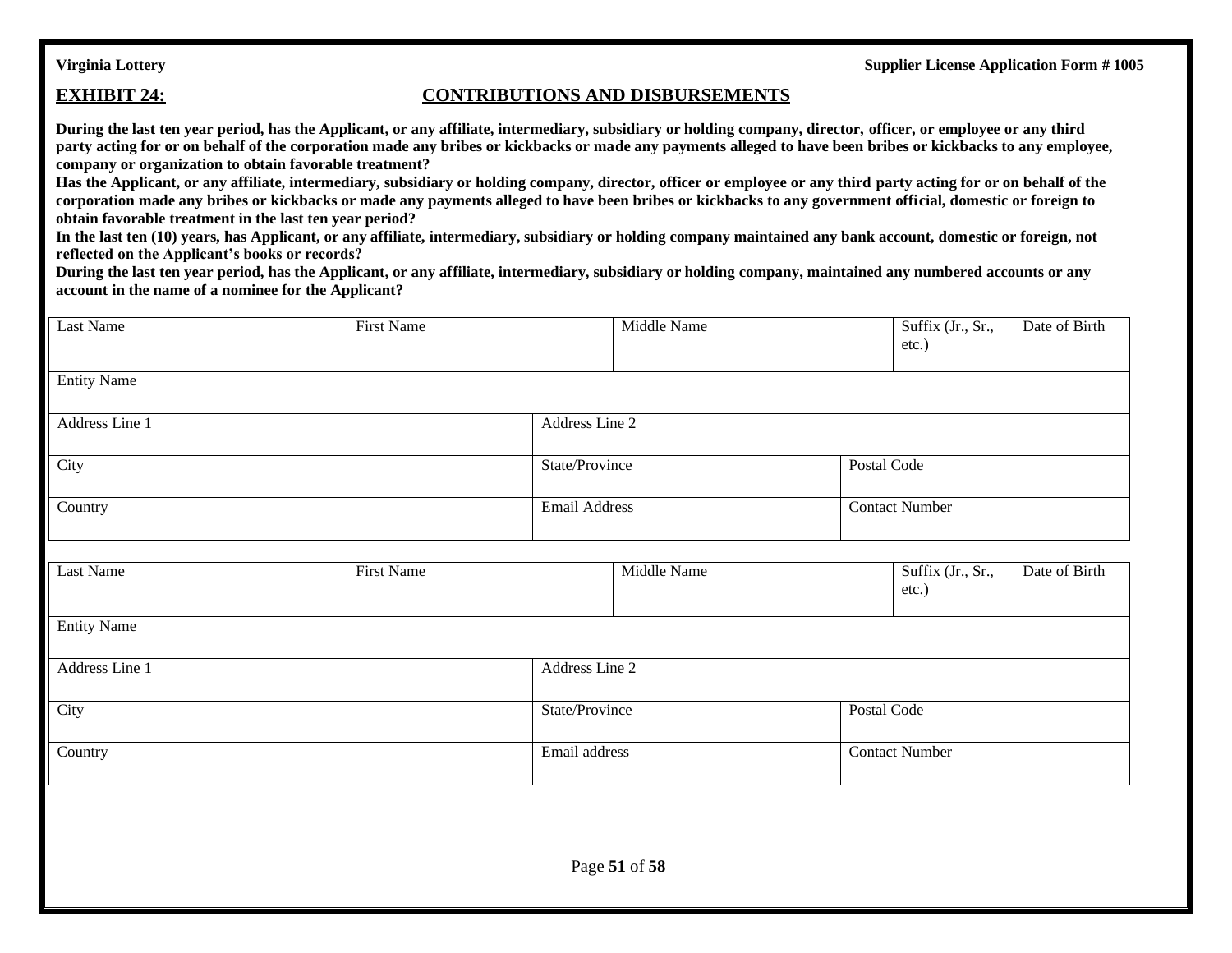|  |  | Virginia Lottery |  |
|--|--|------------------|--|
|  |  |                  |  |

**Supplier License Application Form # 1005** 

## **EXHIBIT 25: REQUIRED ATTACHMENTS - EXPLANATIONS**

**If an attachment is not applicable to the applicant, indicate "N/A", then explain why it is not applicable.**

**All information shall be provided** *in addition* **to the exhibits that are to be submitted.**

| $\parallel$<br><b>Attachment</b> | <b>Explanation</b> |
|----------------------------------|--------------------|
|                                  |                    |
|                                  |                    |
|                                  |                    |
|                                  |                    |
|                                  |                    |
|                                  |                    |
|                                  |                    |
|                                  |                    |
|                                  |                    |
|                                  |                    |
|                                  |                    |
|                                  |                    |
|                                  |                    |
|                                  |                    |
|                                  |                    |
|                                  |                    |
|                                  |                    |
|                                  |                    |
|                                  |                    |
|                                  |                    |
|                                  |                    |
|                                  |                    |
|                                  | Page 52 of 58      |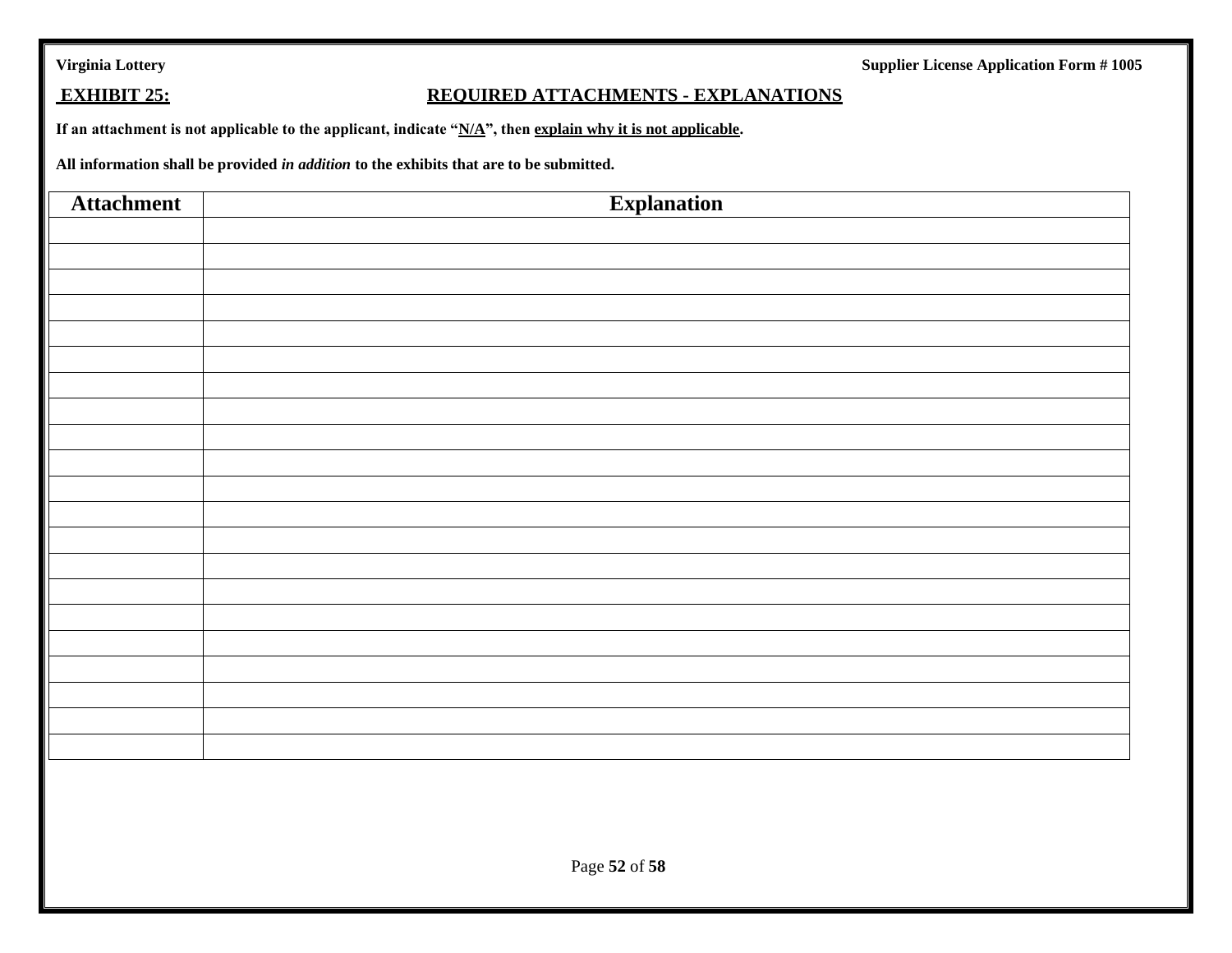### **EXHIBIT 26 AUTHORIZATION FOR RELEASE OF INFORMATION**

**TO:** 

**FROM:**

### **(Printed Name of Applicant Entity)**

I am the authorized representative of an Applicant for a gaming-related license in the Commonwealth of Virginia.

The Virginia Lottery ("Department") is required by law to conduct an investigation of an applicant for a sports betting license. That investigation requires the Department to collect and evaluate information about the entity that I represent. On behalf of the entity, I irrevocably give consent to the Department, and persons authorized by the Department, to: (1) verify all information provided in the license application documents; (2) conduct a background investigation of the entity; and to have access to any and all information that the entity has provided to any other jurisdiction seeking a similar license in that jurisdiction, as well as the information obtained by that other jurisdiction during the course of any investigation that it may have conducted about the entity.

By executing this Authorization, I authorize any of the following entities to release to the Department any and all information about the entity that the Department requests: local, State or federal government unit; commercial or business enterprise; nonprofit entity; individual; or any other public or private entity. The requested information may be released in written, verbal, electronic, or any other form.

With respect to any claims or liability arising from the release of the requested information to the Department, on behalf of the entity, I expressly waive, release, discharge and forever hold harmless and agree to indemnify, the unit, entity, or individual that releases information to the Department under the authority of this Authorization. Photo, facsimile, or electronic copy of this signed and dated Authorization shall be equally effective as an original.

Signature of Individual Completing Form Date

### Printed Name Title

### **NOTARY PUBLIC**

|             | The undersigned, a Notary Public in and for the County of |        |  |  |           |  | in the State of                                                                                                               |
|-------------|-----------------------------------------------------------|--------|--|--|-----------|--|-------------------------------------------------------------------------------------------------------------------------------|
|             |                                                           |        |  |  |           |  | , certifies that the above named individual appeared in person, and before me, either known to me                             |
|             |                                                           |        |  |  |           |  | or satisfactorily proven to be the individual whose name subscribed to the within instrument and signed the Authorization and |
|             | Notification.                                             |        |  |  |           |  |                                                                                                                               |
| <b>This</b> |                                                           | day of |  |  | <b>20</b> |  | , and to which witness my hand and seal.                                                                                      |

Notary Public

**Stamp or Seal** Printed Name

My commission expires 6.20

Page **53** of **58**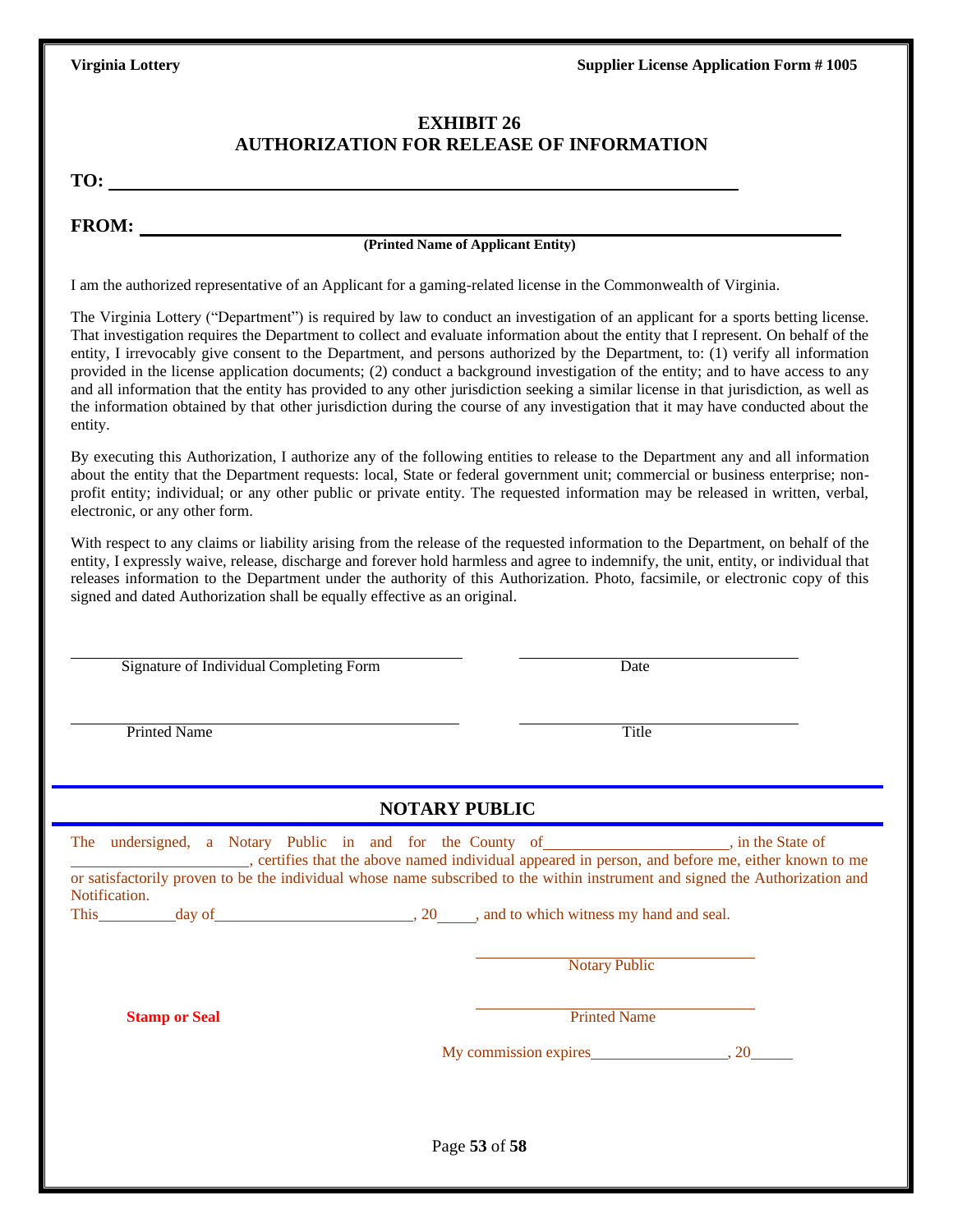## **EXHIBIT 27 AFFIDAVIT OF REPRESENTATIVE OF APPLICANT**

|                                                                                                | (printed name), am authorized to complete and execute this Gaming Supplier                                                           |
|------------------------------------------------------------------------------------------------|--------------------------------------------------------------------------------------------------------------------------------------|
| License Application on behalf of                                                               | (printed name of Supplier). I am                                                                                                     |
|                                                                                                | also authorized to provide all of the information requested on this Form to the Virginia Lottery, its employees, agents, and vendors |
| (collectively, "the Department"), and to make the representations set forth in this Affidavit. |                                                                                                                                      |

I have read, and understand, every page of this Application. To the best of my knowledge, information, and belief, the information that I have provided on, or attached to, this Application is accurate, complete, and not misleading. I understand that any misrepresentation or omission may lead to the delay or denial of an application for a license, or may result in the Department imposing sanctions against the Applicant, up to and including revocation of its license if it has been awarded or issued a license. I understand that any misrepresentation or omission on this Application may also subject me, or the supplier that I represent, to civil or criminal liability. I understand and acknowledge that the supplier has an ongoing duty to promptly notify the Department if any information it provides the Department changes.

By a separate Authorization for Release of Information, I am authorizing any entity or individual that has information about the Supplier that I represent, to release that information to the Department for purposes of its investigation of an applicant for a Gaming Supplier license.

On behalf of the Supplier and its successors and assigns, I expressly waive, release, discharge, and forever hold harmless and agree to indemnify, the Department, the Commonwealth of Virginia, and their employees, agents, and representatives, from liability for any and all claims or legal action arising from any actions that the Department or the Commonwealth of Virginia may take related to the collection of information from the Supplier and the use of that information in connection with investigating a Supplier.

SIGNATURE OF AUTHORIZED REPRESENTATIVE DATE

PRINTED NAME OF AUTHORIZED REPRESENTATIVE TITLE

| NOTARY PUBLIC |  |  |
|---------------|--|--|

| The undersigned, a Notary Public in and for the County of _________________, in the State of<br>, certifies that the above named individual appeared in person, and before me, either known to me<br>or satisfactorily proven to be the individual whose name subscribed to the within instrument and signed the Authorization and<br>Notification.<br>This day of day of and to which witness my hand and seal. |                            |  |
|------------------------------------------------------------------------------------------------------------------------------------------------------------------------------------------------------------------------------------------------------------------------------------------------------------------------------------------------------------------------------------------------------------------|----------------------------|--|
|                                                                                                                                                                                                                                                                                                                                                                                                                  | <b>Notary Public</b>       |  |
| <b>Stamp or Seal</b>                                                                                                                                                                                                                                                                                                                                                                                             | <b>Printed Name</b>        |  |
|                                                                                                                                                                                                                                                                                                                                                                                                                  | My commission expires 3.20 |  |
|                                                                                                                                                                                                                                                                                                                                                                                                                  |                            |  |
|                                                                                                                                                                                                                                                                                                                                                                                                                  |                            |  |
|                                                                                                                                                                                                                                                                                                                                                                                                                  | Page 54 of 58              |  |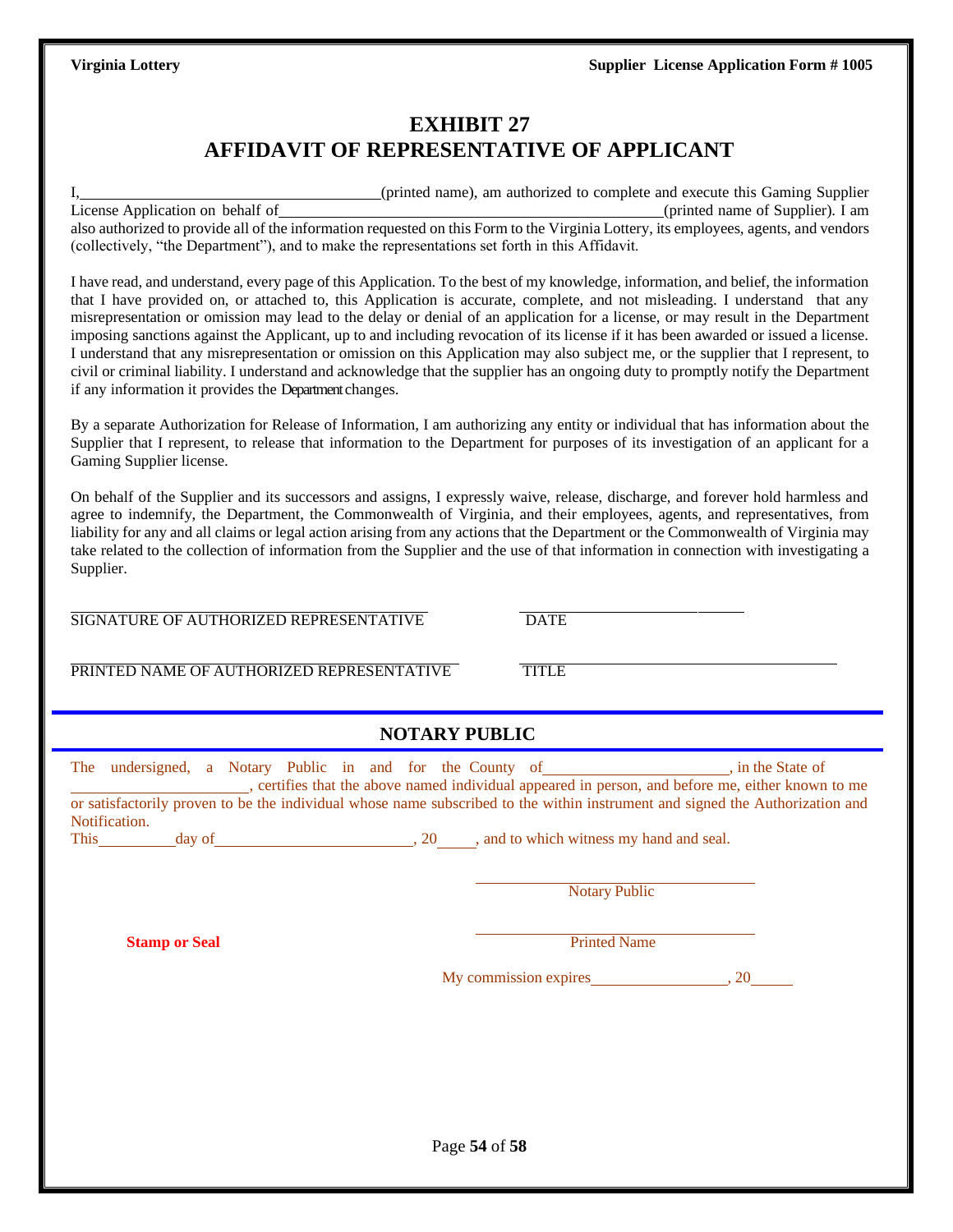### **EXHIBIT 28 ACKNOWLEDGMENT AND DISCLOSURE**

I understand and acknowledge the following:

I am a representative of the Applicant (printed name of Supplier), who is applying to the Virginia Lottery ("Department") for a Virginia Gaming Supplier License. The Applicant cannot conduct business with a sports betting permit holder unless the Department finds that the Applicant meets the legal requirements for licensure. The Department, through its employees, agents and vendors, is required by law to conduct a background investigation of each Applicant for a license.

During the investigation, the Department is required to collect and evaluate various kinds of information or reports to determine if applicants meet the eligibility requirements for licensure. The background investigation will include, but not be limited to, information or reports about the Applicant's: character; general reputation; personal characteristics, including honesty and integrity; financial stability; debts to State agencies; criminal records, records of involvement with federal, state or other law enforcement agencies as specified in the application, or record of involvement with any litigation. As a representative, I have the right to request a complete and accurate disclosure of the nature and scope of the investigation and a copy of a summary of the Applicant's rights under federal credit reporting law.

I am requesting that the Department, through its employees, agents or vendors, obtain this information about the Applicant to evaluate their eligibility for a license. I acknowledge that this disclosure and authorization remain in effect during the time the application is pending and during the time of any Supplier license that may be granted.

By separate Authorization for Release of Information, I am authorizing any entity or individual that has information about the Supplier that I represent, to release that information to the Department for purposes of its investigation of an applicant for a Gaming Supplier license.

| Signature            | Date | <b>Printed Name</b>                                                                                                                                                                                                                                                                                            |  |  |  |
|----------------------|------|----------------------------------------------------------------------------------------------------------------------------------------------------------------------------------------------------------------------------------------------------------------------------------------------------------------|--|--|--|
| <b>NOTARY PUBLIC</b> |      |                                                                                                                                                                                                                                                                                                                |  |  |  |
| The<br>Notification. |      | undersigned, a Notary Public in and for the County of help in the State of<br>certifies that the above named individual appeared in person, and before me, either known to me or<br>satisfactorily proven to be the individual whose name subscribed to the within instrument and signed the Authorization and |  |  |  |
|                      |      | This day of day of day $\frac{1}{20}$ , 20 and to which witness my hand and seal.<br><b>Notary Public</b>                                                                                                                                                                                                      |  |  |  |
| <b>Stamp or Seal</b> |      | <b>Printed Name</b>                                                                                                                                                                                                                                                                                            |  |  |  |
|                      |      | My commission expires 3.20                                                                                                                                                                                                                                                                                     |  |  |  |
|                      |      |                                                                                                                                                                                                                                                                                                                |  |  |  |
|                      |      | Page 55 of 58                                                                                                                                                                                                                                                                                                  |  |  |  |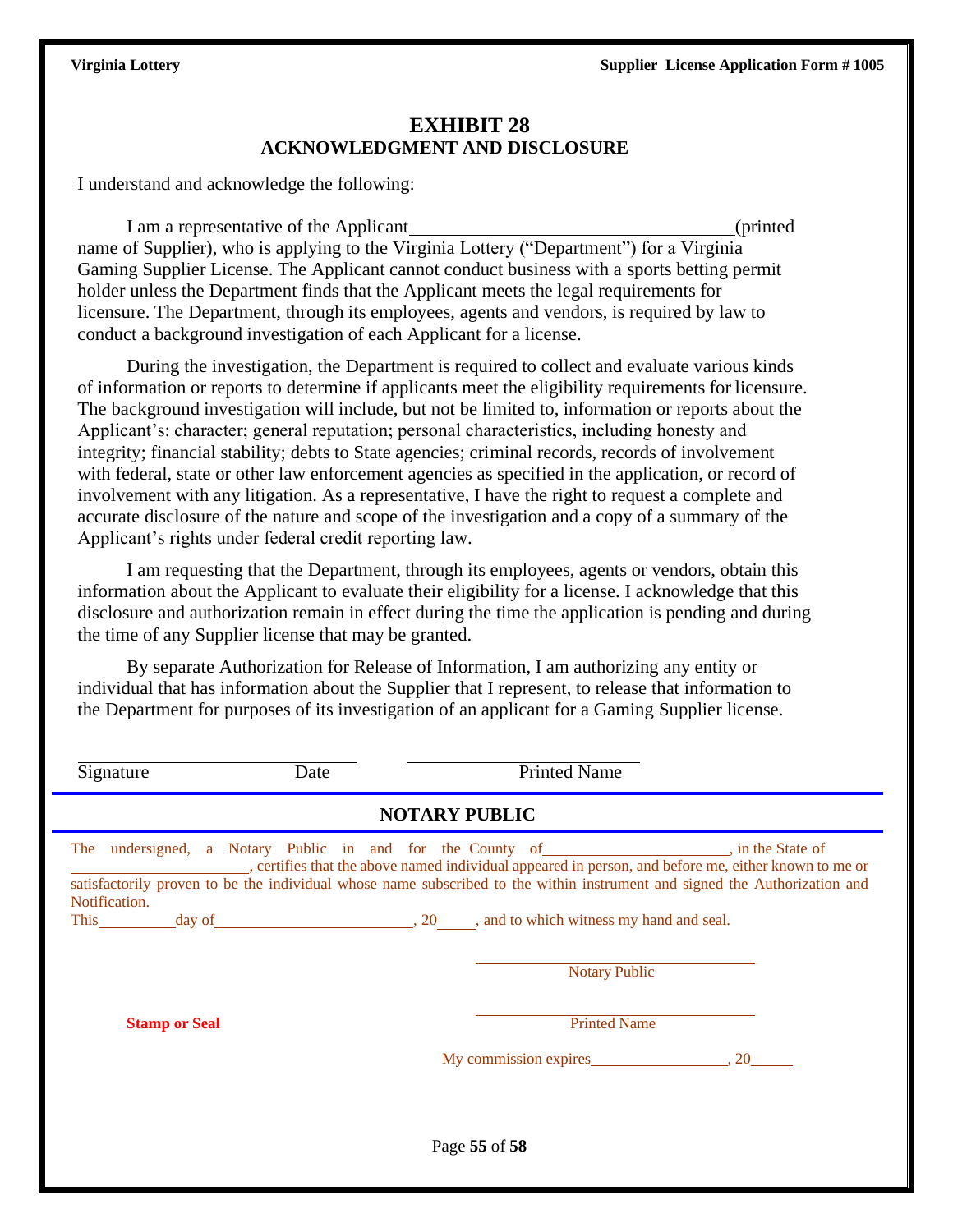## **SECTION G - APPENDICES**

## **Supplier License Application and Disclosure Information Form**

## **APPENDICES**

Attachments are appendices you are to provide or create. Attachments do not contain corresponding questions, exhibits or charts. Each document must be provided to your account representative for upload into the Department's online licensing system.

If an attachment is not applicable to the applicant, indicate "**N/A**", then use **Exhibit 25** to explain why it is not applicable. All information shall be provided *in addition* to the exhibits that are to be submitted.

| Appendix       | <b>Appendix Description</b>                                                                                                                               | <b>X</b> IF ATTACHED<br>(ALL FORMS ARE<br>MANDATORY) |
|----------------|-----------------------------------------------------------------------------------------------------------------------------------------------------------|------------------------------------------------------|
| $\mathbf{1}$   | Description of all bonus, profit sharing, pension, retirement, deferred<br>compensation and similar plans.                                                |                                                      |
| $\overline{2}$ | Description of long term debt for Applicant and for the holding,                                                                                          |                                                      |
|                | intermediary, subsidiary, affiliate and any other type of business entity of                                                                              |                                                      |
|                | Applicants. Provide this information in addition to both <b>Exhibit 9 &amp;10</b> .                                                                       |                                                      |
| $\overline{3}$ | Description of other indebtedness and security devices for Applicant and for                                                                              |                                                      |
|                | the holding, intermediary, subsidiary, affiliate and any other type of                                                                                    |                                                      |
|                | business entity of Applicants. Provide this information in addition to both<br><b>Exhibit 11 &amp;12.</b>                                                 |                                                      |
|                | Description of Security Options for Applicant and for the holding,                                                                                        |                                                      |
| $\overline{4}$ | intermediary, subsidiary, affiliate and any other type of business entity of<br>Applicants. Provide this information in addition to both Exhibit 13 & 14. |                                                      |
| 5              | Description of Existing Litigation. Description of any settled or closed                                                                                  |                                                      |
|                | litigation against the Applicant for the past five (5) years. Also describe any                                                                           |                                                      |
|                | existing or settled or closed litigation for the past five (5) years for any                                                                              |                                                      |
|                | holding, intermediary, subsidiary or affiliate. A description of any                                                                                      |                                                      |
|                | judgments against Applicant, holding, intermediary, subsidiary or affiliate                                                                               |                                                      |
|                | for the past five $(5)$ years. Describe if any judgments were covered by                                                                                  |                                                      |
|                | insurance and if so the insurance company. Provide this information in                                                                                    |                                                      |
|                | addition to both Exhibits 20 & 22.                                                                                                                        |                                                      |
| 6              | Audited financial statements for the last five years for Applicant and                                                                                    |                                                      |
|                | Applicant's holding, intermediary, subsidiary, affiliate and any other type of                                                                            |                                                      |
|                | business entity, including the last fiscal year. If audited financial statement                                                                           |                                                      |
|                | do not exist, then provide unaudited financial statements.                                                                                                |                                                      |
| $\overline{7}$ | Annual reports for the last five years for Applicant and for the holding,                                                                                 |                                                      |
|                | intermediary, subsidiary, affiliate and any other type of business entity of                                                                              |                                                      |
|                | Applicants.                                                                                                                                               |                                                      |
| 8              | Annual reports prepared on the SEC's form 10K for the last 5 years.                                                                                       |                                                      |
| 9              | Complete copies of 2020 year to date internal financial statements for                                                                                    |                                                      |
|                | Applicant and for the holding, intermediary, subsidiary, affiliate and any                                                                                |                                                      |
|                | other type of business entity of Applicants. Include a list of all external                                                                               |                                                      |
|                | accountants and provide a contact person and contact information.                                                                                         |                                                      |
|                | Page 56 of 58                                                                                                                                             |                                                      |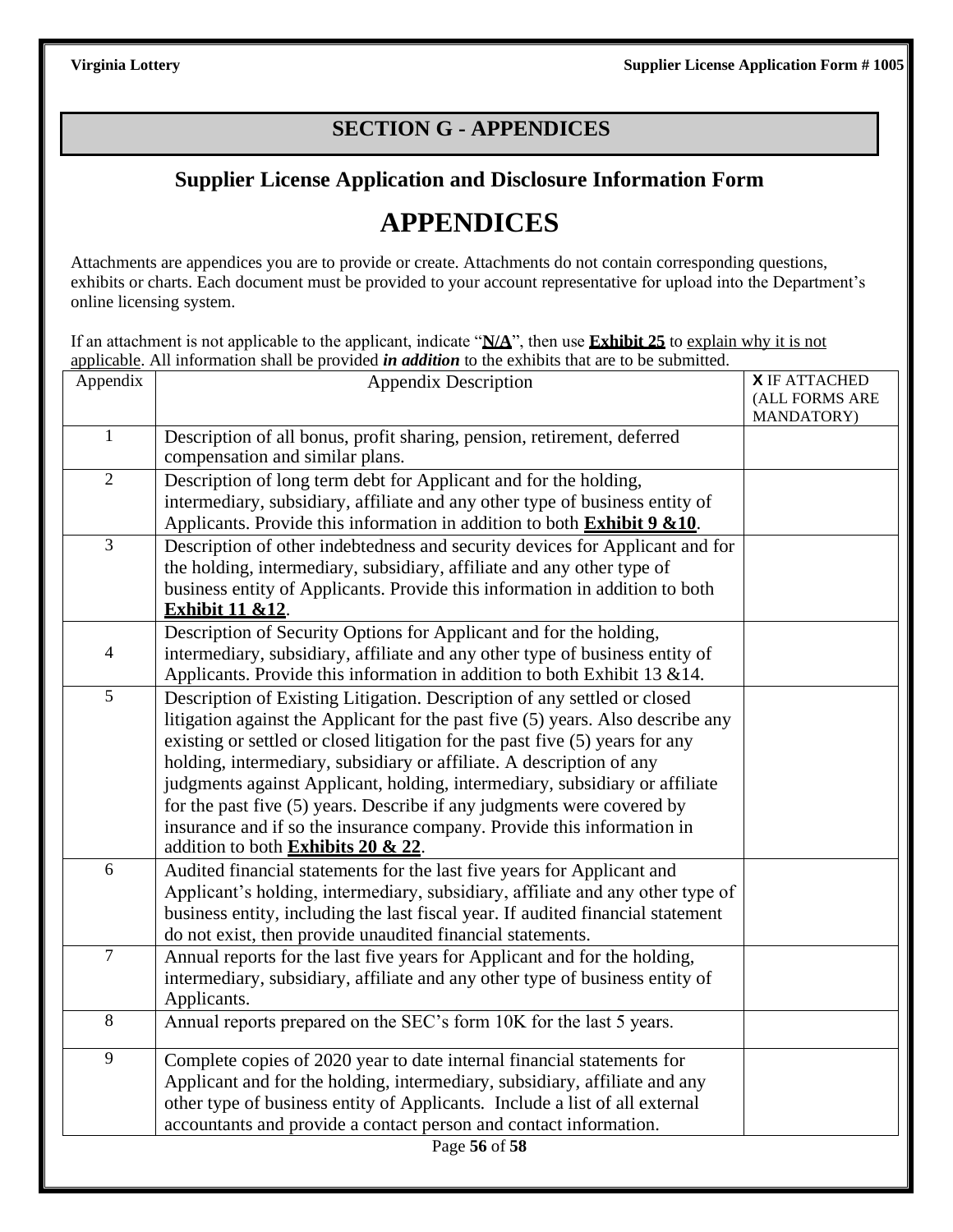| <b>Virginia Lottery</b> | <b>Supplier License Application Form #1005</b>                                                                                                                                                                                                                                     |  |
|-------------------------|------------------------------------------------------------------------------------------------------------------------------------------------------------------------------------------------------------------------------------------------------------------------------------|--|
|                         |                                                                                                                                                                                                                                                                                    |  |
| 10                      | Copy of any interim report for Applicant and for the holding, intermediary,<br>subsidiary, affiliate and any other type of business entity of Applicants<br>including an index of all compliance, due diligence and audit investigations<br>conducted during the past three years. |  |
| 11                      | Minutes of the Board of Directors meeting for the past five calendar years.                                                                                                                                                                                                        |  |
| 12                      | Minutes of Compliance, Audit, Executive and Compensation and Stock<br>Option Committee meetings for the past five calendar years.                                                                                                                                                  |  |
| 13                      | A copy of the last definitive proxy or information statement (SEC).                                                                                                                                                                                                                |  |
| 14                      | A copy of all registration statements for the last five years filed in<br>accordance with the Securities Act of 1933.                                                                                                                                                              |  |
| 15                      | Copies of all other reports prepared in the last five years by independent<br>auditors for the Applicant and for the holding, intermediary, subsidiary,<br>affiliate and any other type of business entity of Applicants.                                                          |  |
| 16                      | Certified copies of the Articles of Incorporation, Charter and By-laws, and<br>all amendments and proposed amendments for Applicant and for the<br>holding, intermediary, subsidiary, affiliate and any other type of business<br>entity of Applicants.                            |  |
| 17                      | Current ownership table of organization for the Applicant.                                                                                                                                                                                                                         |  |
| 18                      | Current organizational chart for all holding, intermediaries, subsidiaries,<br>affiliates or any other type of business entity of the Applicant.                                                                                                                                   |  |
| 19                      | Functional table of organization for the Applicant filing this form, job<br>descriptions and names of employees earning in excess of \$250,000.                                                                                                                                    |  |
| 20                      | Copies of 1120 forms and 941 forms filed with the IRS in the last five<br>years.                                                                                                                                                                                                   |  |
| 21                      | Copies of IRS 5500 form filed in the last 5 years.                                                                                                                                                                                                                                 |  |
| 22                      | Provide a chart of all gaming jurisdictions where the entities conduct<br>gaming business, including the date of initial licensing, subsequent<br>renewal dates and current license status.                                                                                        |  |
| 23                      | Provide a chart of existing vendors including the name, address, phone and<br>tax identification number of the vendor, type of good and/or services<br>provided by the vendor, total amount of business with vendor in the past<br>twenty four $(24)$ months.                      |  |
| 24                      | Details of planned, committed and un-committed future capital<br>expenditures. Also, include any documents relating to securing<br>funding to the project in Virginia.                                                                                                             |  |
| 25                      | Schedule of insurance policies currently in effect, including deductibles and<br>policy limits, and any self-insurance retentions.                                                                                                                                                 |  |